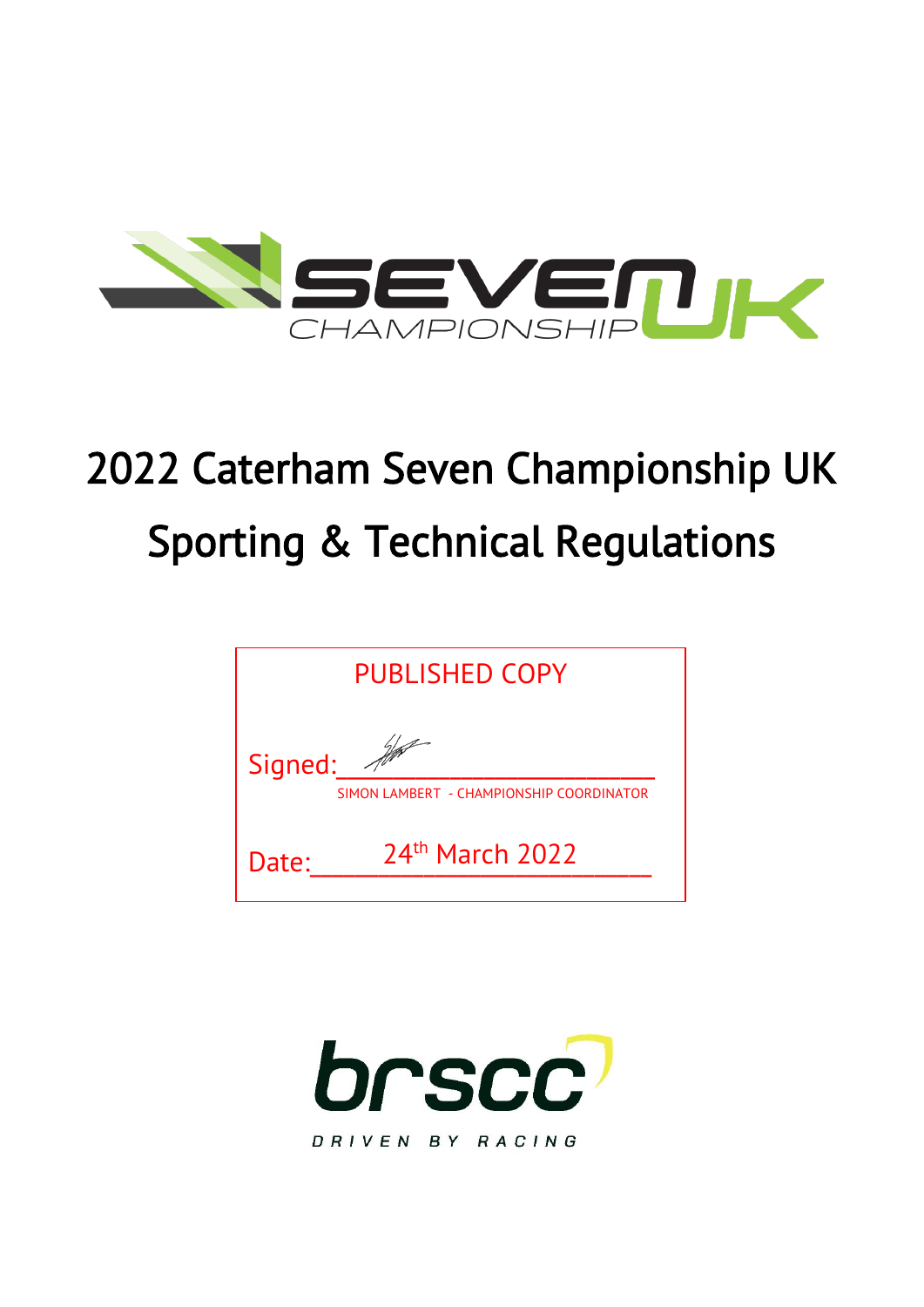| <b>CONTENTS</b> |                                                         | Page                    |
|-----------------|---------------------------------------------------------|-------------------------|
|                 | Introduction                                            | 2                       |
| 1               | <b>SPORTING REGULATIONS - GENERAL</b>                   | $\overline{2}$          |
| 1.1             | Title & Jurisdiction                                    | $\overline{2}$          |
| 1.2             | <b>Officials</b>                                        | $\overline{2}$          |
| 1.3             | Competitor Eligibility                                  | $\overline{3}$          |
| 1.4             | Registration                                            | $\overline{\mathbf{4}}$ |
| 1.5             | Championship Events                                     | 5                       |
| 1.6             | Scoring                                                 | 6                       |
| 1.7             | Awards                                                  | $\overline{7}$          |
| 2 <sup>1</sup>  | <b>CHAMPIONSHIP RACE MEETINGS &amp; RACE PROCEDURES</b> | 10                      |
| 2.1             | Entries                                                 | 10                      |
| 2.2             | <b>Briefings</b>                                        | 10                      |
| 2.3             | <b>Qualification Practice</b>                           | 10                      |
| 2.4             | Races                                                   | 12                      |
| 2.5             | <b>Starts</b>                                           | 12                      |
| 2.6             | Session Red Flag                                        | 13                      |
| 2.7             | Pits, Paddock and Pit Lane Safety                       | 14                      |
| 2.8             | Race Finishes                                           | 14                      |
| 2.9             | Results                                                 | 15                      |
| 2.10            | <b>Timing Modules</b>                                   | 15                      |
| 2.11            | <b>Qualification Races</b>                              | 15                      |
| 2.12            | Operation of the Safety Car                             | 15                      |
| 2.13            | <b>Onboard Cameras</b>                                  | 15                      |
| 2.14            | Parc Fermé                                              | 16                      |
| $\overline{3}$  | SPECIFIC CHAMPIONSHIP REGULATIONS                       | 17                      |
| 3.1             | Motorsport UK's Respect Code                            | 17                      |
| 3.2             | Re-Scrutiny                                             | 17                      |
| $\overline{4}$  | SPECIFIC CHAMPIONSHIP PENALTIES                         | 18                      |
| 4.1             | Infringements Of Technical Regulations                  | 18                      |
| 4.2             | Additional Specific Championship Penalties              | 18                      |
| 4.3             | Social Media                                            | 19                      |
| 4.4             | <b>General Conduct</b>                                  | 19                      |
| 5               | <b>TECHNICAL REGULATIONS</b>                            | 20                      |
| 5.1             | Introduction                                            | 20                      |
| 5.2             | General Description                                     | 21                      |
| 5.3             | Safety Requirements                                     | 22                      |
| 5.4             | General Technical Requirements & Exceptions             | 24                      |
| 5.5             | Chassis                                                 | 25                      |
| 5.6             | Bodywork                                                | 26                      |
| 5.7             | Engines                                                 | 28                      |
| 5.8             | Suspensions                                             | 33                      |
| 5.9             | Transmission                                            | 35                      |
| 5.10            | Electrics                                               | 37                      |
| 5.11            | <b>Brakes</b>                                           | 39                      |
| 5.12            | Wheels/Steering                                         | 40                      |
| 5.13            | <b>Tyres</b>                                            | 41                      |
| 5.14            | Weights                                                 | 42                      |
| 5.15            | Fuel Tank & Fuel                                        | 43                      |
| 5.16            | Silencing                                               | 43                      |
| 5.17            | Competition Numbers & Decals                            | 44                      |
| 6               | <b>APPENDICES</b>                                       | 45                      |
| 6.1             | Race Organising Clubs & Contacts                        | 45                      |
| 6.2             | <b>Commercial Undertakings</b>                          | 46                      |
| 6.3             | Deleted                                                 | 48                      |
| 6.4             | Deleted                                                 | 48                      |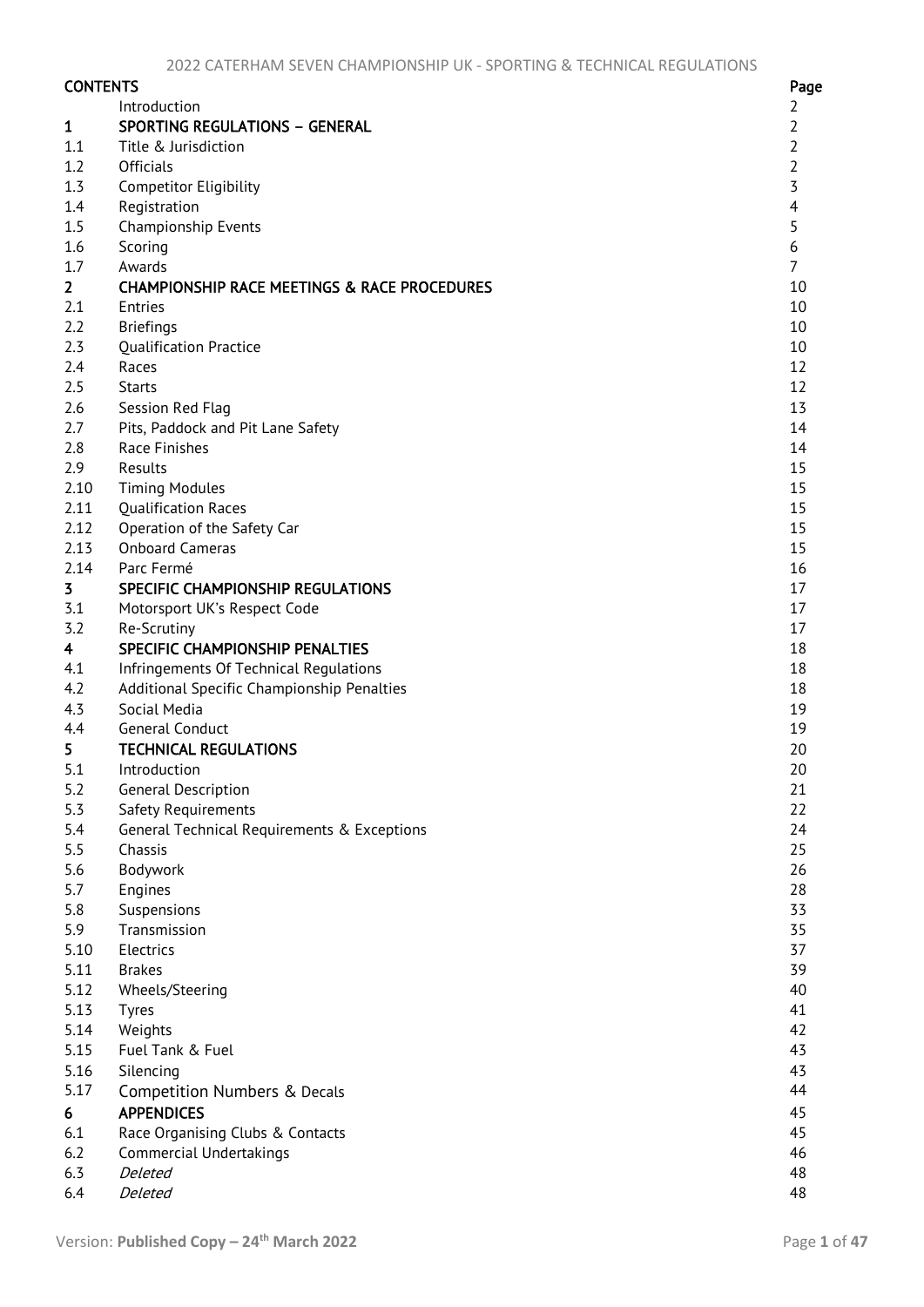# <span id="page-2-4"></span><span id="page-2-0"></span>INTRODUCTION

The Caterham Seven Championship UK is Caterham's flagship race series, using a dedicated race chassis and full race specification car. Developed from the original R300 race car, the Seven 420R is equipped with a Sadev sequential gearbox.

## Championship Results 2021

- 1st Stephen Nuttall
- 2nd Henry Heaton
- 3rd Gordon Sawyer

# <span id="page-2-1"></span>1. SPORTING REGULATIONS – GENERAL

# 1.1 TITLE & JURISDICTION

<span id="page-2-2"></span>The 2022 Caterham Seven Championship UK is organised and administrated by the British Racing and Sports Car Club (BRSCC) in accordance with the General Regulations of the Motorsport UK (incorporating the provisions of the International Sporting Code of the FIA) and these Championship Regulations.

Motorsport UK Championship Permit No: CH2022/R064

Race Status: National

Motorsport UK Championship Grade: C

The BRSCC reserves the right to amend or vary the Sporting Regulations in accordance with Motorsport UK Regulation  $[D 11.2]$  at any time before or during the Championship and further issue additional statements concerning the Regulations from time to time, subject to Motorsport UK approval, and all such statements will be issued by Championship Bulletin to the Motorsport UK and to all registered competitors by email or by post to the address detailed on the Registration Form, or by delivery to the competitor by hand. It is a condition of entry into the championship that all competitors, teams, team members and persons associated with any of the above agree to be bound by the Regulations including any amendments, variations or statements relating thereto.

The promoter and manufacturer, Caterham Cars Ltd is hereafter referred to as 'Caterham'. Caterham operates from three sites; Dartford (Dartford, Kent; factory, Engineering and Caterham Motorsport office), Gatwick (Crawley, West Sussex; Sales, Marketing, and race services) and Westbury (Westbury, Wiltshire; chassis manufacture and repair).

# <span id="page-2-3"></span>1.2 OFFICIALS

# 1.2.1 Championship Co-ordinator

Simon Lambert Caterham Cars Ltd 2 Kennet Road **Dartford** Kent DA1 4QN Tel: 07989 404503 Email: [simon.lambert@caterham.com](mailto:simon.lambert@caterham.com)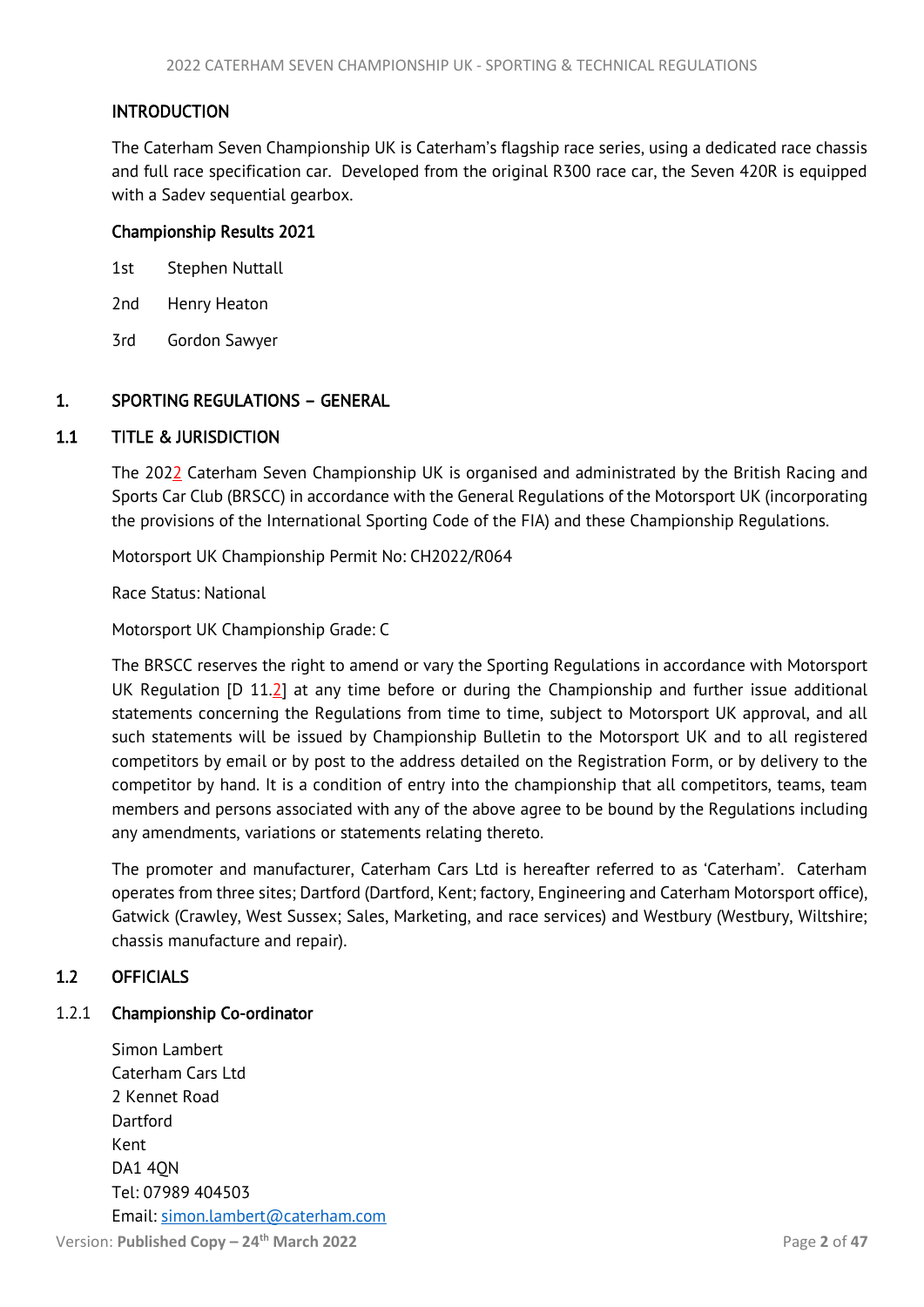#### <span id="page-3-1"></span>1.2.2 Licenced Eligibility Scrutineer

Ian Millar Tel: 07703 765692 Email: [millarian@me.com](mailto:millarian@me.com)

## 1.2.3 Championship Stewards

D Wells, T Parry, **E Jones** & D Evans

Any three Championship Stewards will constitute a quorum. In the event of any of the Championship Stewards listed above being unavailable or being unable to consider any particular matter due to a perceived conflict of interest, the organisers reserve the right to appoint an alternative Championship Steward or, if deemed to be necessary, more than one alternative Championship Steward.

(G) 2.7 Championship Stewards may only adjudicate on any disputes, irregularities or appeals arising from the approved Championship regulations.

(G) 2.7.1 Championship Stewards are also empowered to consider any request from the Championship co-ordinator to penalise any Competitor for any breach of Championship regulations after holding a formal hearing to impose a penalty in accordance with C.2.1.1 (subject to the rights of appeal provided for in Section C).

(W) 2.2.1 The Championship Stewards can only adjudicate upon any disputes, irregularities or appeals arising from the approved Championship Regulations. They are also empowered to consider any request from the Championship Co-ordinator to penalise any Competitor for breach of Championship Regulations and, after holding a formal hearing, to impose a penalty in accordance with C.2.1, subject to the rights of appeal to the MSC provided in Section C.

# <span id="page-3-0"></span>1.3 COMPETITOR ELIGIBILITY

- 1.3.1 Entrants must:
	- (a) Be fully paid up valid membership card holding members of the BRSCC and
	- (b) be registered for the Championship and
	- (c) be in possession of a valid Motorsport UK Entrants Licence

## 1.3.2 Drivers and Entrant/Drivers must:

- (a) Be current Members of the BRSCC and
- (b) be Registered for the Championship and
- (c) be in possession of valid Competition (Racing) National Licence, as a minimum

(d) Or be in possession of the highest grade of National Race Licence or valid FIA International Licence, together with their ASN's written consent ((H)26.2 and FIA ISC Article 2.3.7b applies).

(e) If participation in the Championship requires absence from education a driver, in full time school education is required to have the approval of their head teacher and a letter stating such approval from the school in order to fulfil registration for the Championship. A driver shall not take time out of their education to participate in motor sport without the prior written approval of their education establishment.

## 1.3.3 Deleted

## 1.3.3.1 Deleted

1.3.4 All necessary documentation must be presented for checking at all rounds when signing-on.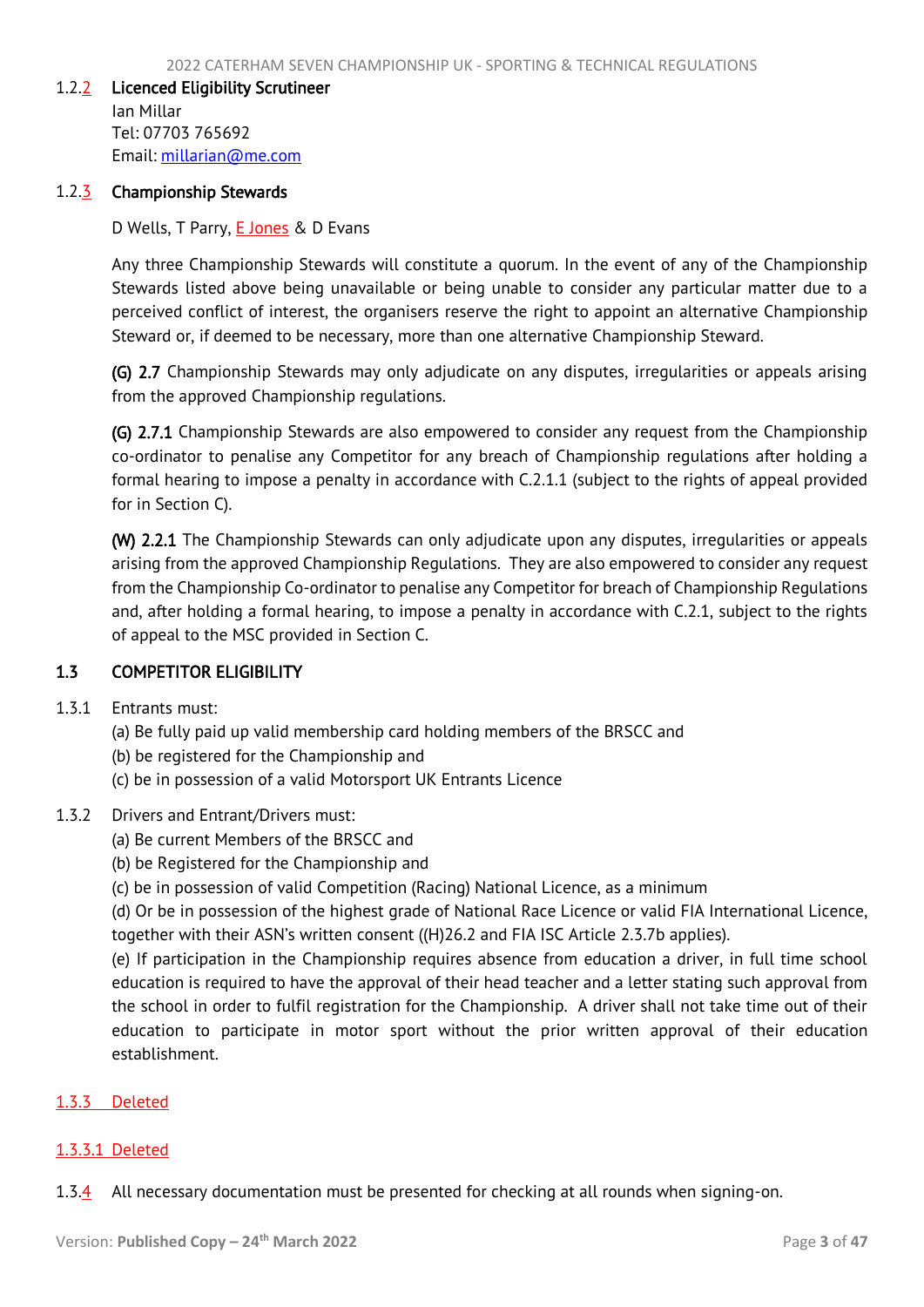- <span id="page-4-1"></span>1.3.5 All Drivers must be fully registered for the 2022 Caterham Seven Championship UK in order to be eligible to take part in any of the races forming this championship. Unregistered drivers will not be permitted to qualify or take part in any of these events.
- 1.3.6 Only drivers registered for the full year (i.e. have paid the full year's registration fee) are eligible to score championship points. Drivers registering for rounds on an individual basis (or multiple of less than five rounds) may be awarded individual race trophies if their finish position merits it, but will not score points and will be invisible for the allocation of points, with the exception of 1.6.5(e).
- 1.3.7 Caterham reserves the right to enter a 'Celebrity/Development/Guest' car at any event. This car and driver(s) will not score points but may be awarded individual race trophies if their finish position merits it; the competition Number 7 will be reserved for this entry.

With the approval of the eligibility scrutineer, the Caterham Development car may be fitted with substitute or additional components not detailed within the technical regulations, for the purpose of durability proving.

- 1.3.8 Competitors must ensure that their cars comply with the conditions of eligibility and safety throughout qualifying and racing.
- 1.3.9 At each round, the car (identified by its unique chassis number) in which a driver races, must be the same car in which the driver qualified or, where a grid is determined by the outcome of a preceding race, must be the same car in which the driver competed in that race.

Under some circumstances, the Clerk of the Course may grant permission for an alternative car to be used, should they feel this is appropriate. This must be the car of a fellow competitor who is registered for the championship (not being used by the regular driver).

1.3.10 The Organisers reserve the right to refuse a competitor's registration (and thereby ability to enter) for the series or individual rounds, based on Caterham's opinion as to their suitability to be able to race safely.

# 1.3.11 Technical & Race Support

<span id="page-4-0"></span>Full professional support is allowed.

# 1.4 REGISTRATION

- 1.4.1 All drivers must register with the Championship Coordinator not less than two weeks before practice of the first championship round being entered by completing the online registration system found on the Caterham website. If an entrant wishes to nominate more than one driver during the course of the season he/she must complete one registration form for each driver.
- 1.4.2 A registration fee of £595 for the complete season or £175 per race weekend is payable for this championship in respect of each vehicle. For competitors paying the Registration Fee for the season before the 1<sup>st</sup> January 2022 the fee will be reduced to £545. Teams may register Hire Cars for the championship, the fee for which is £595 for the complete season (or if paid before the  $31<sup>st</sup>$  December as above) or £175 per race weekend payable to CATERHAM CARS LTD. Hire drivers taking part in these vehicles must still send completed registration forms and information to the Championship coordinator at least one week before the round that they wish to enter.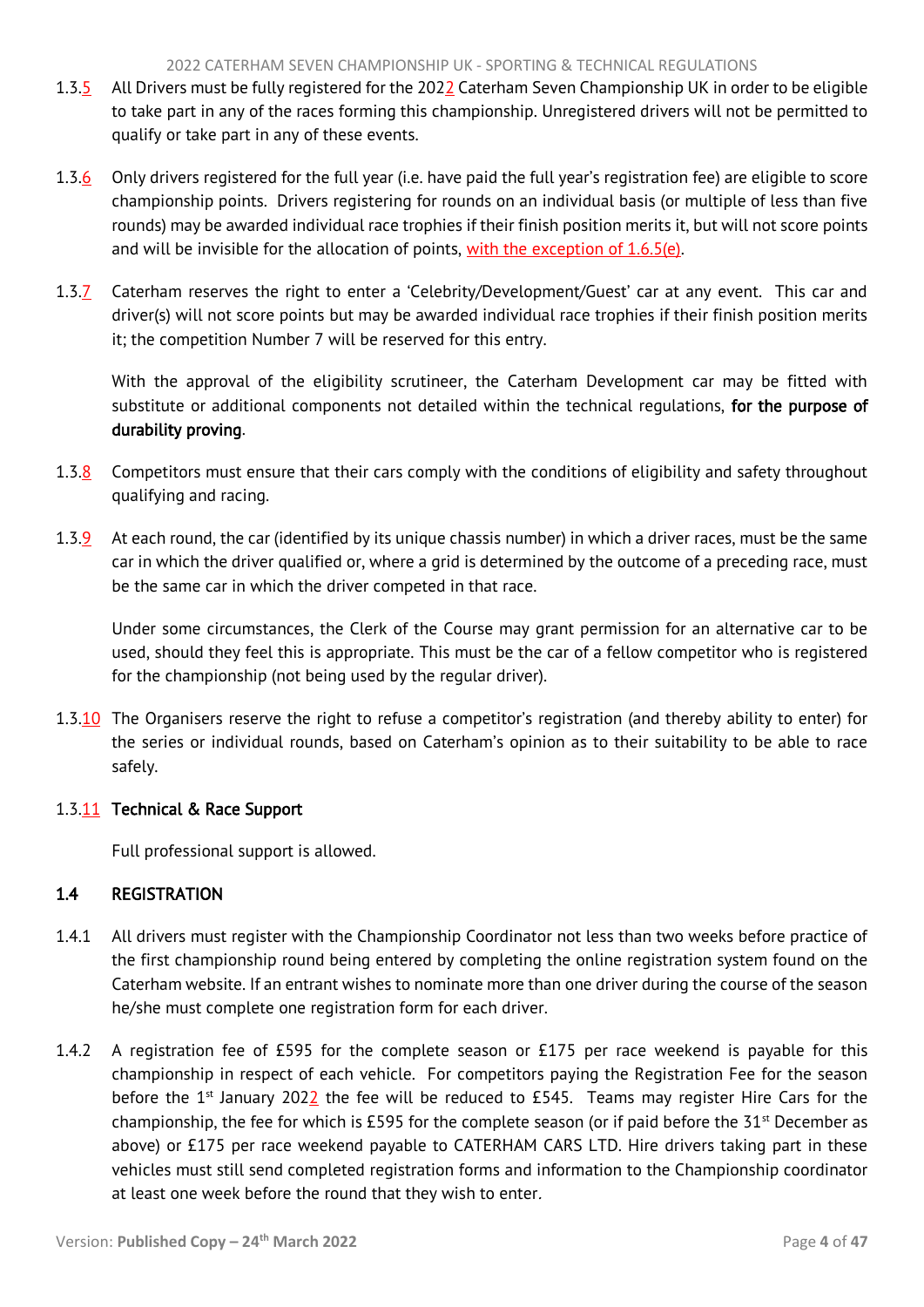#### 2022 CATERHAM SEVEN CHAMPIONSHIP UK - SPORTING & TECHNICAL REGULATIONS

<span id="page-5-1"></span>1.4.3 Registration numbers will be permanent competition numbers for the championship. Numbers will be allocated on request using a first come first served basis until the end of December 2021 with priority given to drivers competing in the 2021 Caterham Seven Championship UK wishing to retain their 2021 numbers. After 1 January 202 $2$  championship numbers will be allocated by the Championship Coordinator.

#1 is reserved for the  $2021$  champion.

The number of the 2021 champion will also be held in reserve for the duration of the season, to allow them to revert to their preferred number in the event of a change of circumstances and to adopt the number again in 2023 if they do not win the championship.

- 1.4.4 At their discretion, the organisers and promoters of the championship reserve the right to refuse competitors' registrations for the championship or individual rounds (and thereby ability to enter), based on the Organisers opinion as to their suitability to be able to race safely
- 1.4.5 Registration for the championship may be revoked at any point during the season should it be deemed necessary by the Championship Organisers for the competitor to prevented from entering any further races either to safeguard the safety of other competitors and themselves, or because the competitors conduct is not deemed suitable by the Championship Organisers for the environment of the championship.

# <span id="page-5-0"></span>1.5 CHAMPIONSHIP EVENTS

The 2022 Caterham Seven Championship UK will be contested over 21 rounds, dates and venues as follows:

| <b>ROUNDS</b> | <b>DATE</b>                                      | <b>VENUE</b>            | <b>ORGANISING CLUB</b> |
|---------------|--------------------------------------------------|-------------------------|------------------------|
| $1, 2 \& 3$   | 9 <sup>th</sup> & 10 <sup>th</sup> April 2022    | Brands Hatch Indy       | <b>BRSCC</b>           |
| 4, 5 & 6      | 21st & 22nd May 2022                             | Snetterton 300          | <b>BRSCC</b>           |
| 7,8 & 9       | 18 <sup>th</sup> & 19 <sup>th</sup> June 2022    | Silverstone GP*         | <b>BRSCC</b>           |
| 10, 11 & 12   | 9 <sup>th</sup> & 10 <sup>th</sup> July 2022     | Donington Park National | <b>BRSCC</b>           |
| 13, 14 & 15   | $13th$ & $14th$ August 2022                      | Anglesey International* | <b>BRSCC</b>           |
| 16, 17 & 18   | $17th$ & $18th$ September 2022                   | Knockhill*              | <b>BRSCC</b>           |
| 19, 20 & 21   | 15 <sup>th</sup> & 16 <sup>th</sup> October 2022 | Spa-Francorchamps*      | RACB                   |

\* Denotes the four qualifying events for the Three Nations Cup.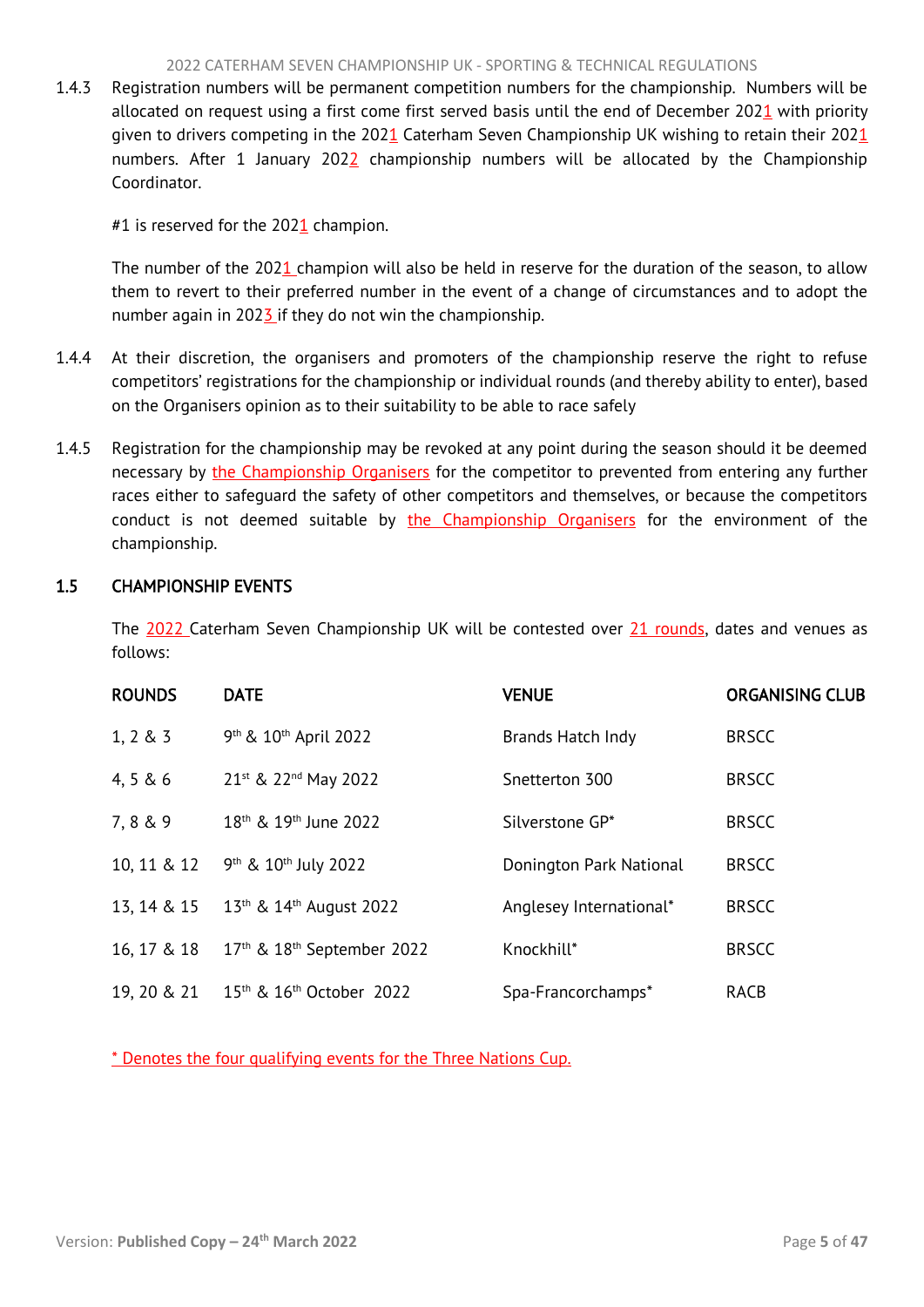# <span id="page-6-1"></span><span id="page-6-0"></span>1.6 SCORING

1.6.1 Points will be awarded to all full year registered competitors listed as classified finishers in the Final Results. The points scheme to be used will be identified by the total number of registrations for the championship at the 31st January 202 $\frac{2}{3}$ , as follows:

|                  | <b>Registrations</b> |           | <b>Registrations</b> |                                |                |                |                  |
|------------------|----------------------|-----------|----------------------|--------------------------------|----------------|----------------|------------------|
|                  | 32 or fewer 33-40    |           | 41 or more           |                                | 32 or fewer    | 33-40          | 41 or more       |
| Position         |                      |           |                      | Position                       |                |                |                  |
| 1 <sup>st</sup>  | 25 points            | 30 points | 35 points            | 16 <sup>th</sup>               | 9              | 14             | 19               |
| 2 <sup>nd</sup>  | 23                   | 28        | 33                   | 17 <sup>th</sup>               | $8\,$          | 13             | 18               |
| 3 <sup>rd</sup>  | 22                   | 27        | 32                   | 18 <sup>th</sup>               | $\overline{7}$ | 12             | 17               |
| 4 <sup>th</sup>  | 21                   | 26        | 31                   | 19 <sup>th</sup>               | 6              | 11             | 16               |
| 5 <sup>th</sup>  | $20\,$               | 25        | 30                   | 20 <sup>th</sup>               | 5              | 10             | 15               |
| 6 <sup>th</sup>  | 19                   | 24        | 29                   | 21 <sup>st</sup>               | $\overline{4}$ | 9              | 14               |
| 7 <sup>th</sup>  | 18                   | 23        | 28                   | 22 <sup>nd</sup>               | $\overline{3}$ | $\,8\,$        | 13               |
| 8 <sup>th</sup>  | 17                   | 22        | 27                   | 23 <sup>rd</sup>               | $\overline{2}$ | $\overline{7}$ | 12               |
| 9 <sup>th</sup>  | $16\,$               | 21        | 26                   | 24 <sup>th</sup>               |                | 6              | 11               |
| 10 <sup>th</sup> | 15                   | 20        | 25                   | 25 <sup>th</sup>               |                | 5              | 10               |
| 11 <sup>th</sup> | 14                   | 19        | 24                   | 26 <sup>th</sup>               |                | $\overline{4}$ | 9                |
| 12 <sup>th</sup> | 13                   | 18        | 23                   | 27 <sup>th</sup>               |                | $\overline{3}$ | 8                |
| 13 <sup>th</sup> | 12                   | 17        | 22                   | 28 <sup>th</sup>               |                | $\overline{2}$ | $\overline{7}$   |
|                  |                      | 16        | 21                   |                                |                |                | $\boldsymbol{6}$ |
| 14 <sup>th</sup> | 11                   | 15        | 20                   | 29 <sup>th</sup>               |                |                | 5                |
| 15 <sup>th</sup> | 10                   |           |                      | 30 <sup>th</sup>               |                |                | $\overline{4}$   |
|                  |                      |           |                      | 51 <sup>st</sup>               |                |                | $\overline{3}$   |
|                  |                      |           |                      | 32 <sup>nd</sup>               |                |                | $\overline{2}$   |
|                  |                      |           |                      | 33rd                           |                |                |                  |
|                  |                      |           |                      | All other classified finishers |                |                | 1 point          |

One extra point will be awarded for fastest race lap. Non-points scoring cars (see 1.3.5, 1.3.6, 1.6.5 and 1.6.7) that achieve the fastest lap will be ignored and the point passed to the points-scoring car that achieved the fastest lap; but may be eligible for the fastest lap to be recorded as the lap record (if deemed appropriate by the Championship Organisers).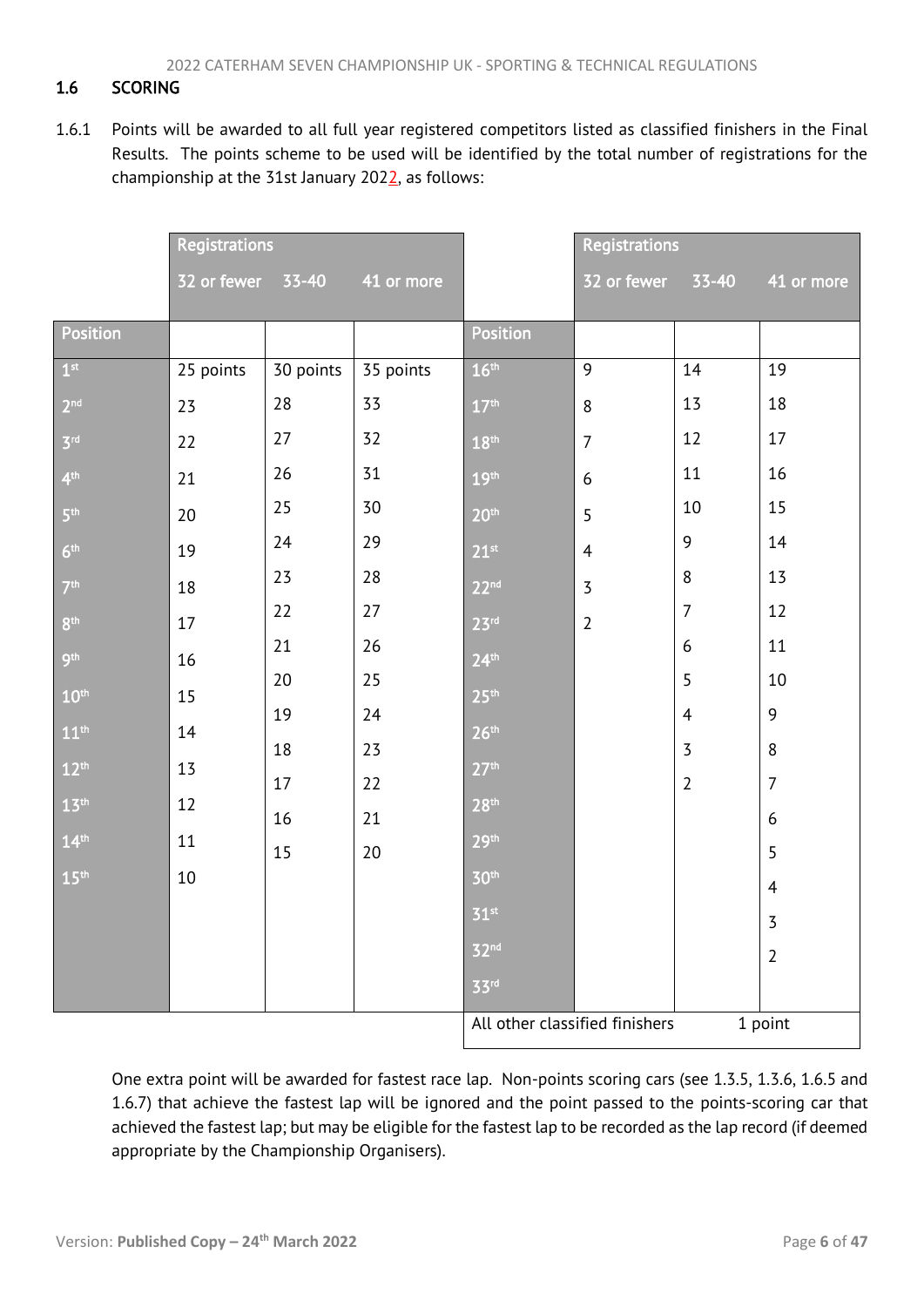<span id="page-7-1"></span>Additional points will be awarded to the three drivers who set the fastest times in SuperPole as described in 2.3.9, as follows:

| 1st (pole position) | 3 points |
|---------------------|----------|
| 2nd                 | 2 points |
| 3rd                 | 1 point  |

- 1.6.2 The totals from all qualifying rounds held of the championship, less three, will determine the final Championship points and positions in the respective classes. Competitors disqualified from results for technical infringements may not use that (those) round(s) as discarded rounds for the purposes of championship placings. Dropped scores must also include any points for fastest race lap and/or SuperPole accrued in respect of the dropped rounds.
- 1.6.3 Ties will be resolved according to [W 1.3.4] of the Motorsport UK Yearbook.
- 1.6.4. Where the race distance has been reduced (2.6) points will be in accordance with 2.4.2.
- 1.6.5 Competitors not registered for the Championship may be permitted on an individual round basis and will:
	- (a) Be deemed "Guest Competitors"
	- (b) Not score points and for the purpose of points scoring will be ignored, with the exception of 1.6.5(e)
	- (c) Qualify for Event awards
	- (d) Comply with the eligibility as prescribed in Article 1.3 above, with the exception of 1.3.1(b) and 1.3.2. (b), as appropriate.
	- (e) Guest Competitors will be entitled to score points towards the Three Nations Cup
- 1.6.6 Drivers whose only races of the championship are the final triple-header weekend races, will not score championship points for these rounds and will be considered invisible for the allocation of points (as per regulation 1.3.5), even if they are registered for the whole season.
- 1.6.7 All year end results are provisional until announced as official by the Organisers or Caterham Cars Ltd., that includes tables published on all official websites.

## <span id="page-7-0"></span>1.7 AWARDS

1.7.1 All awards are to be provided by the Organising Club unless agreed otherwise.

## 1.7.2 Per round

Trophies will be given for overall race 1st, 2nd and 3rd place winners.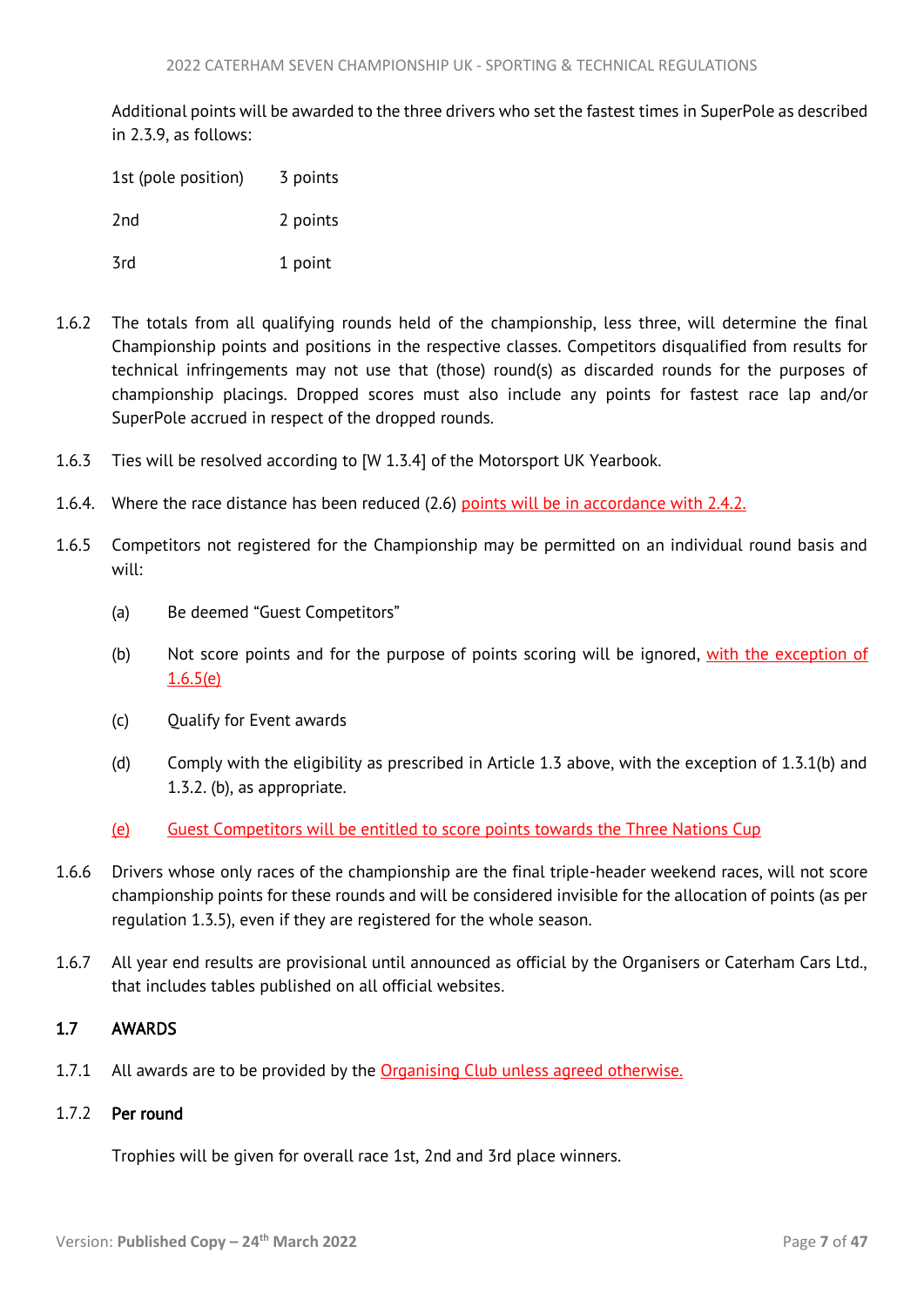## 1.7.3 Championship - End of Season

Trophies will be awarded to the first three drivers in the championship overall.

## 1.7.2.1 Three Nations Cup

All competitors (including those fully registered for the Championship and Guests in accordance with 1.6.5) will automatically be registered for the Three Nations Cup upon entering one of the Qualifying Rounds. Registration for the Three Nations Cup will be free of charge. The Three Nations Cup will be awarded to the driver scoring the most points in accordance with the following:

- Qualifying rounds will be 7, & 9 (Silverstone GP), 13, 14 & 15 (Anglesey), 16, 17 & 18 (Knockhill), 19, 20 & 21 (Spa-Francorchamps).
- Both competitors registered for the championship and Guest Competitors (in accordance with 1.6.5) may score points for the Three Nations Cup.
- Points awarded will be as per the championship race points, in accordance with 1.6.1 of these regulations.
- Knockout: Competitors registered for the championship will automatically become ineligible to compete for the Three Nations Cup should they obtain a podium at any of the qualifying Three National Cup rounds and all points accrued for this award will be removed. This does not apply to Guest Competitors.
- The totals from all qualifying rounds of the Three Nations Cup held, less three will determine the final Three Nations Cup points and positions. Drivers disqualified from results for technical infringements may not use that (those) round(s) as discarded rounds for the purpose of Three Nations Cup placings. Dropped scores must include any points for fastest race lap accrued in respect of the dropped rounds.

## 1.7.3 Bonuses

Per Round: The organisers reserve the right to add bonus awards during the course of the season

## 1.7.4 Presentations

Trophies will be provided for each round and shall be presented at the end of each round.

Competitors shall be obliged to attend all prize giving ceremonies for which the race meeting and championship organisers give adequate notice of the dates, times and venues in their final instructions or bulletins.

Competitors required to take part in a podium celebration must present themselves in their race overalls, worn correctly, for the purposes of neat and professional presentation.

## 1.7.5 Entertainment Tax Liability

Version: **Published Copy – 24th March 2022** Page **8** of **47** In accordance with current Government Legislation, the Organisers of every round are legally obliged to withhold tax at the current basic rate on all payments to non-UK resident sportsmen/sportswomen and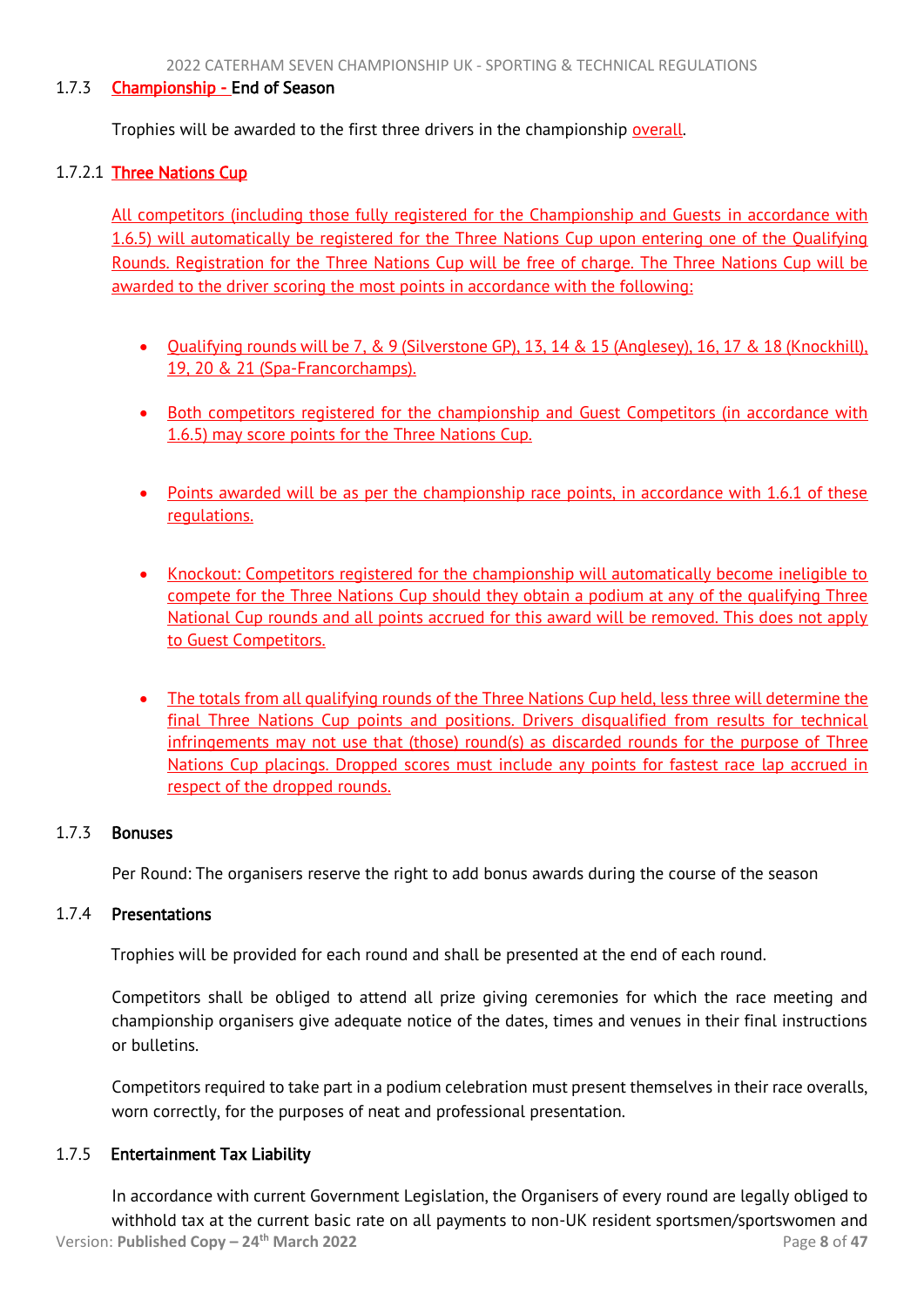account to HMRC using form FEU1, the quarterly return of payments made to non-resident entertainers and sportsmen/women. That is, those persons who do not have a normal permanent residence in the UK. The UK does not include the Isle of Man, Channel Isles or Eire.

This means that the Organisers of every round are required to deduct tax at the relevant rate, from such payments they may make to non-UK residents. Under certain circumstances, it is possible for competitors to enter into an agreement with HMRC to limit tax withheld. Any application for such an arrangement must be made in writing and not later than 30 days before their payment is due.

For further information contact: - HMRC Personal Tax International, Foreign Entertainers Unit, St Johns House, Merton Road, Liverpool L75 1BB. Tel: (0151) 472 6488 Fax: (0151) 472 6483

# 1.7.6 Title to all Trophies

.

If Provisional Results or Championship Tables are revised after any presentations and such revisions affect the distribution of any awards the competitors concerned must return them to the organisers in good condition within 7 days.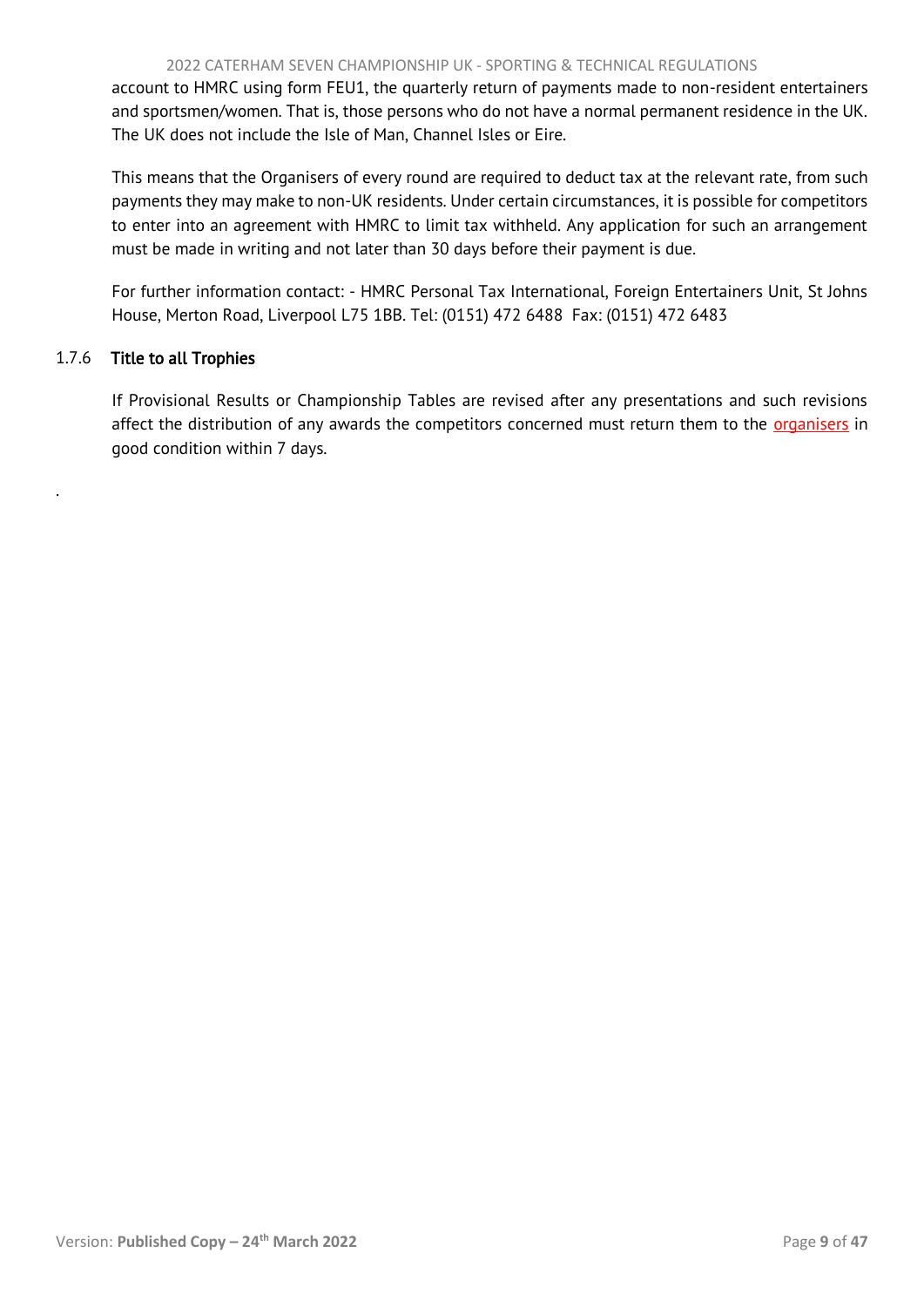## <span id="page-10-4"></span><span id="page-10-0"></span>2. CHAMPIONSHIP EVENT MEETINGS & RACE PROCEDURES

## <span id="page-10-1"></span>2.1 ENTRIES

- 2.1.1 Competitors are responsible for sending in correct and complete entries with the correct entry fee prior to the closing date for entries before each event.
- 2.1.2 Incorrect or incomplete entries (including driver to be nominated entries) are to be held in abeyance until they are complete and correct. The date of receipt for acceptance of entry purposes shall be the date on which the Secretary of the Meeting receives the missing or corrected information or fee.
- 2.1.3 Any withdrawal of Entry or Driver/Car changes made after the acceptance of any entry must be notified to the Meeting Organisers in writing. D25.1.12 applies.
- 2.1.4 The Entry Fee for each event shall be specified in the SRs and on the entry form.
- 2.1.5 Reserves will be listed in the final list of entries published with Final Instructions or in a Bulletin.

# <span id="page-10-2"></span>2.2 BRIEFINGS

<span id="page-10-3"></span>Organisers will notify competitors of the times and locations for all briefings in the Final Instructions for all meetings, competitors must attend all briefings.

## 2.3 QUALIFICATION PRACTICE

- 2.3.1 Should any practice session be disrupted the Clerk of the Course shall not be obliged to resume the session or re-run the session; the decision of the Clerk of the Course shall be final.
- 2.3.2 Each driver shall complete a minimum of 3 laps in the car to be raced and in the correct session in order to qualify. (Motorsport UK Regulations Q12.4)
- 2.3.3 At the discretion of the Clerk of the Course, a competitor may qualify out of session to complete 3 laps. Their qualifying time shall not count and they will be positioned at the back of the grid.
- 2.3.4 A driver whose best qualifying time is 10% or more slower than that of the third fastest car (where similar weather conditions prevailed), may be disqualified from qualifying and not permitted to race in accordance with Motorsport UK regulation [Q12.4.3]
- 2.3.5 If mechanical means are used by the marshals to recover a car to a safe position, the car concerned cannot re-join the session, *unless it will enable the competitor to complete the three laps necessary* under Q12.4 to take part in the race. In this instance, subsequent laps after the recovery will not be timed.
- 2.3.6 At the end of each session, all drivers must cross the Finish Line only once.
- 2.3.7 Starting positions for the first race at an event will be determined by "SuperPole" (2.3.10)

Alternatively, at the organisers' discretion and notified in the Supplementary Regulations, or where deemed necessary by the Clerk of the Course, starting positions for the first race at an event will be determined by qualification practice times [Q12.9. 2(a)].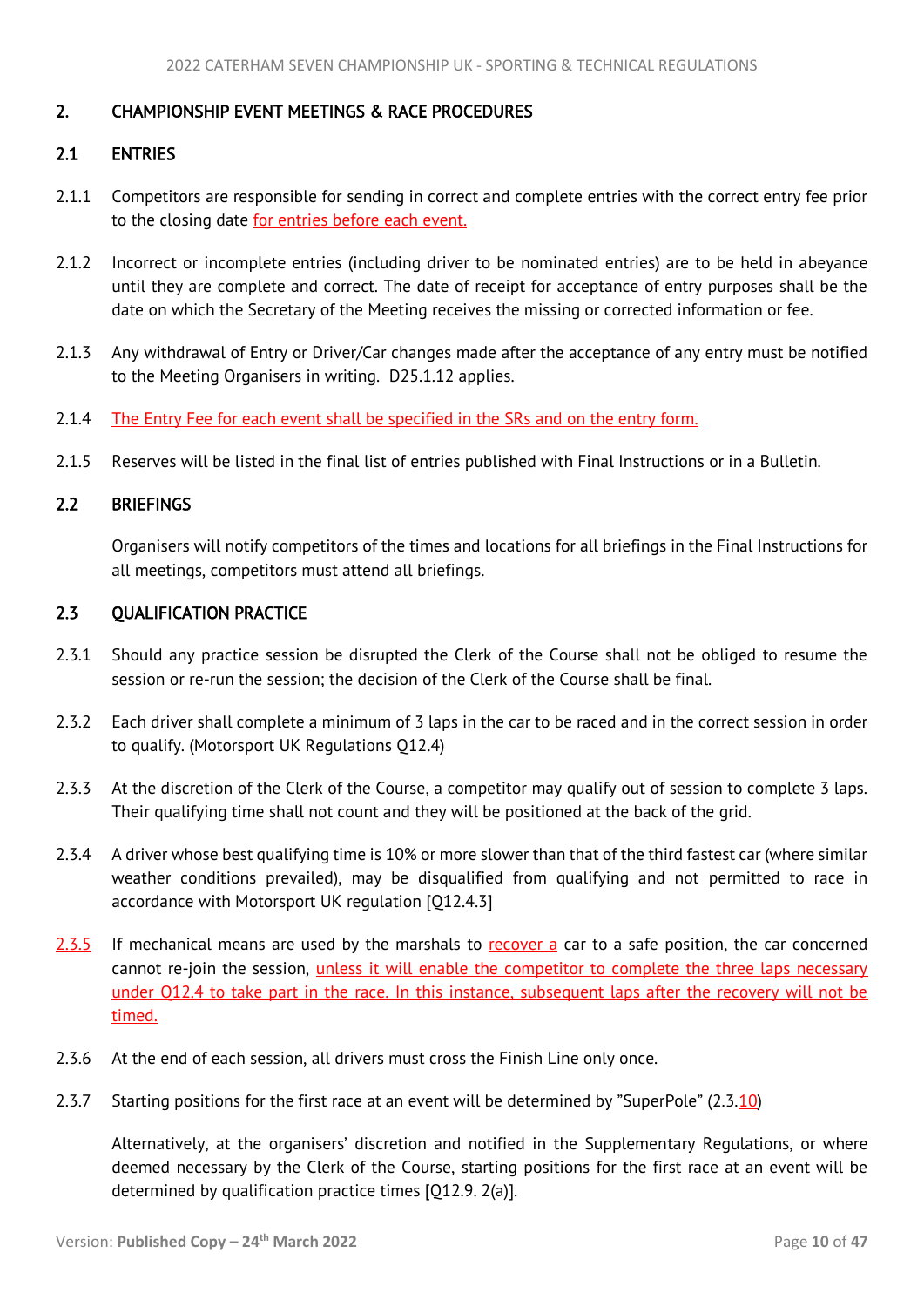#### 2022 CATERHAM SEVEN CHAMPIONSHIP UK - SPORTING & TECHNICAL REGULATIONS

- 2.3.8 Starting positions for the second race (or subsequent races) will be determined by the finishing order of the preceding race [Q12.9.2(c)] with non-finishers placed behind finishers in reverse order of retirement and non-starters placed behind non-finishers in order as determined by the Clerk of the Course. Alternatively, at the organisers discretion and notified in the Supplementary Regulations, the starting positions for the second race (or subsequent races) will be determined by the fastest lap achieved by the competitor in the preceding race, regardless of finishing order or a DNF result [Q12.9. 2(d)].
- 2.3.9 Any applicable grid place penalty not resulting directly from the qualifying session (such as one carried over from an earlier event) will be applied to a driver's starting position after SuperPole

# 2.3.10 SuperPole

It is permitted for drivers (with their teams) to change tyres within the rules of the tyre allocation detailed in 5.13 at the completion of qualifying and up to five minutes prior to the start of the SuperPole session.

Treaded wet tyres may not be used in a dry SuperPole session (as defined by the Clerk of the Course)

- i) SuperPole will be scheduled in the timetable prior to the race meeting.
- ii) Up to the ten quickest drivers in the qualifying classification will be eligible for the SuperPole shoot-out [Q12.9.2(d)] and will be notified in Parc Ferme.
- iii) Points for SuperPole final positions will be allocated as follows (and identified in 1.6.1)

 $1<sup>st</sup> - 3$  points 2  $2<sup>nd</sup> - 2 points$  $3<sup>rd</sup> - 1$  point

- iv) Drivers will be called to the pitlane and will be lined up at the pitlane exit line in reverse of the ten fastest times set in qualifying.
- v) Cars will be released from the pitlane at intervals (suitable to allow sufficient space between them on track) by the Coordinator or other suitable officials detailed in the Supplementary Regulations. Any cars that do not leave the pit lane when required will be eliminated and will be classified according to 2.3.9(xii).
- vi) Practice starts in the pit lane are not permitted.
- vii) Each driver will complete one out-lap, one timed lap and one in-lap. The timed lap will establish their SuperPole time which will determine their grid position for race one, starting at pole position for the fastest SuperPole time and working backwards, regardless of whether the SuperPole time is slower than their qualification time or that of any driver not taking part in SuperPole.
- viii) All cars will return to Parc Ferme after completion of their SuperPole run, whether in full or in part and will be under Parc Ferme conditions.
- ix) No car may pass through or stop in the pit lane during its SuperPole session except to end the session and leave the circuit, at which time it must proceed directly to Parc Ferme and may not stop in the pit lane.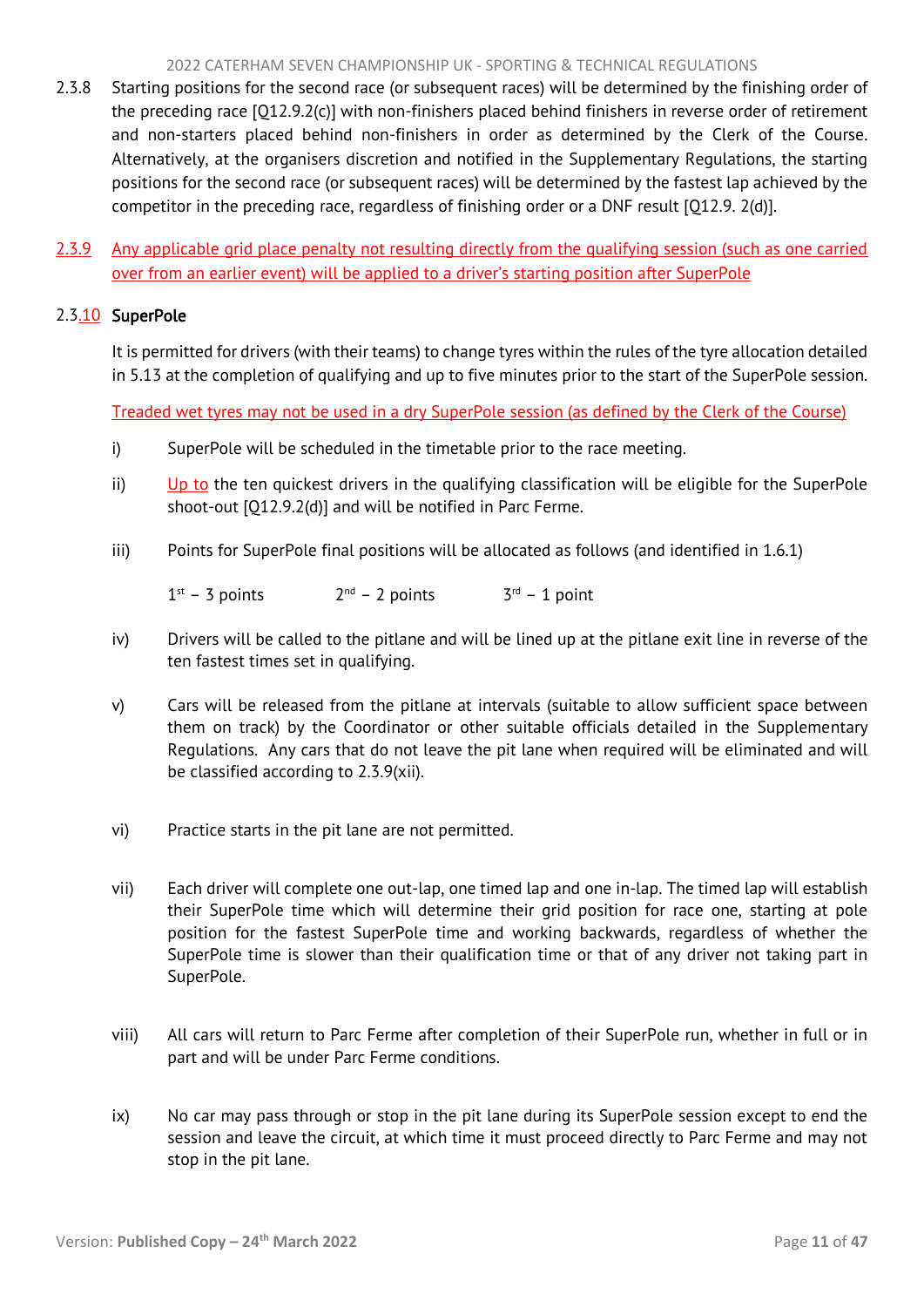- <span id="page-12-2"></span>x) Drivers must take care not to impede other drivers who are in the process of setting a SuperPole time. The penalty for impeding another driver, decided upon by the Clerk, is up to ten grid places.
- xi) In the event of a red flag all cars must return to the pitlane and will be under Parc Ferme conditions. Cars not involved in the cause of the red flag may be permitted to repeat their SuperPole run at the Clerk's discretion.
- xii) Drivers who take part in SuperPole but fail to set a time, will be placed in the final position(s) of Superpole (ahead of drivers who are ineligible or elect not to take part). The drivers' original qualifying times will determine the order in which they are placed. {[Q12.9. 2(a)].
- xiii) Drivers who qualify for SuperPole, but who do not take part, will be placed in the final position(s) of SuperPole (behind drivers who take part but fail to set a time). The drivers' original qualifying times will determine the order in which they are placed. {[Q12.9.2(a)].
- <span id="page-12-0"></span>xiv) Starting positions for drivers who did not qualify for SuperPole will be based on qualification times [Q12.9.2(a)], starting with the eleventh fastest placed in eleventh position.

# 2.4 RACES

- 2.4.1 Should any race be disrupted the Clerk of the Course shall not be obliged to resume or rerun the race ((Q)12.15) (1.6.4. above applies).
- 2.4.2 The standard minimum scheduled distance of each race one shall be 20 minutes.

An alternative race duration may be necessary in order to accommodate the championship at a promoted race event. In this instance, competitors will be notified of the change by way of final instructions, timetable or notification by the Championship Coordinator.

If any race distance is reduced at the discretion of the Clerk of the Course or Stewards of the Meeting, championship points will be awarded on the following scale:

between 60-100% of originally intended race distance, full points

25-59%, half points

less than 25%, no points

Where a race has been stopped and restarted, the total number of laps run by the race leader during each section of the race shall be aggregated for the purposes of determining the percentages above.

<span id="page-12-1"></span>Where a race has been stopped and restarted, the total number of laps run by the race leader during each section of the race shall be aggregated for the purposes of determining the percentages above.

## 2.5 STARTS

- 2.5.1 All cars will be released to form up on the grid prior to the start in formation as specified on the grid sheet.
- 2.5.2. The start will be via a standing start.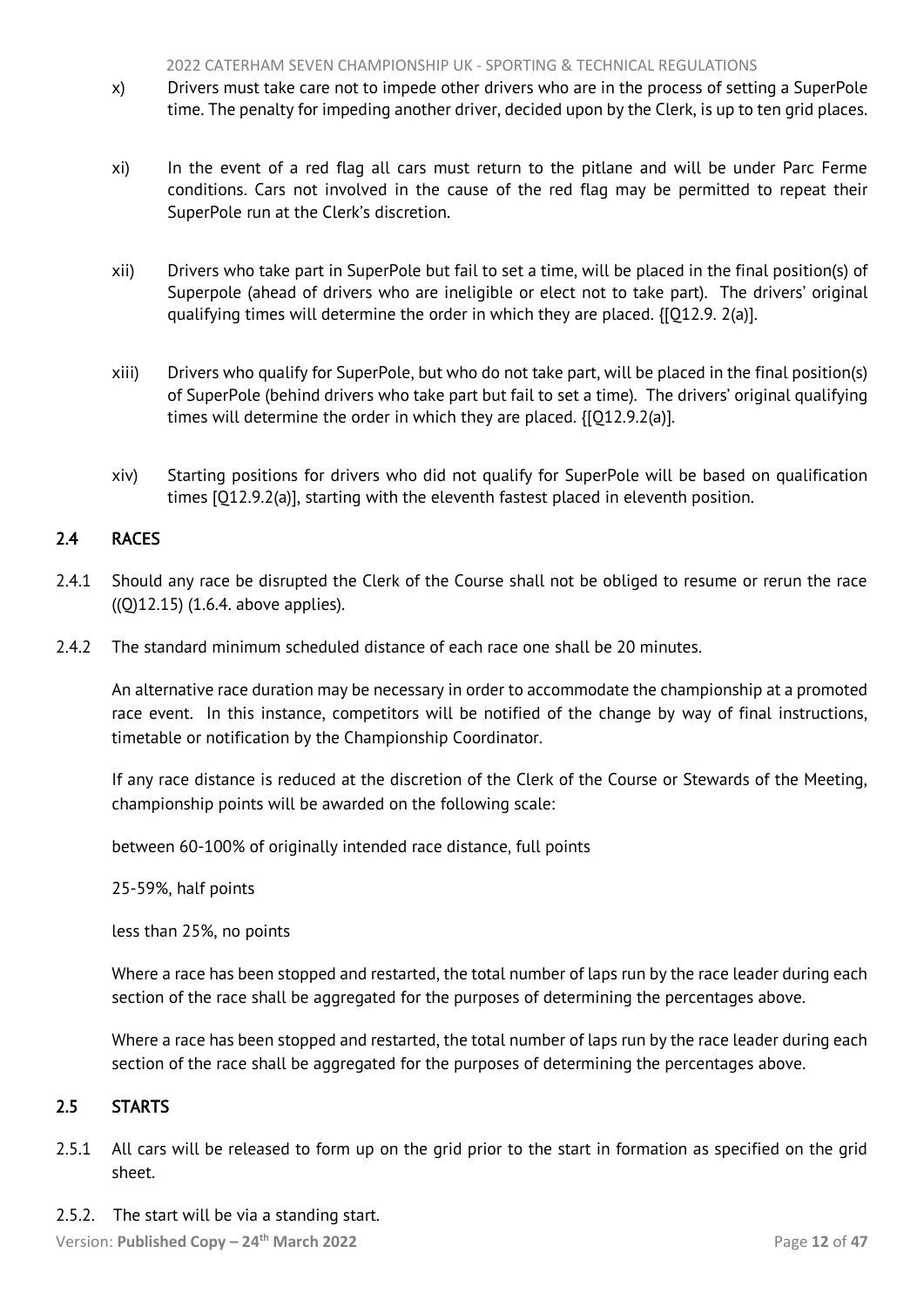#### 2022 CATERHAM SEVEN CHAMPIONSHIP UK - SPORTING & TECHNICAL REGULATIONS

<span id="page-13-1"></span>The minimum countdown procedures/audible warning sequence shall be:

- I. 1 minute to start of Green Flag/Pace lap Start Engines/Clear Grid.
- II. 30 Seconds Visible and audible warnings for the start of Green Flag/Pace lap.
- III. A five second board will be used to indicate that the grid is complete after the green flag lap.
- IV. The red lights will be switched on five seconds after the board is withdrawn.
- 2.5.3 If deemed necessary by the Clerk of the Course, the start will be via a rolling start [Q12.2(b)]

The minimum countdown procedures/audible warning sequence shall be:

- I. 1 minute to start of Pace lap Start Engines/Clear Grid.
- II. 30 Seconds Visible and audible warnings for the start of the Pace lap.
- III. A five second board will be used to indicate that the grid is complete.
- IV. The pace lap will commence on the green flag.

In the event of rolling start being required, a briefing will advise drivers of the procedure.

- 2.5.4 Any car removed from the grid after the 1-minute stage or driven into the pits on the Green Flag lap shall be held in the pit lane and may start the race after the last car to take the start from the grid, has passed the start line or pit lane exit, whichever is the later.
- 2.5.5 Any driver unable to start the Green Flag lap or start the race is required to indicate their situation as per Motorsport UK Regulation [Q12.11.2]. In addition, any driver unable to maintain their grid position on the Green Flag lap to the extent that all other cars are ahead of them, may complete the Green Flag Lap but MUST remain at the rear of the last row of the grid but ahead of any cars to be started with a time delay.
- 2.5.6 In the event that the starting lights fail the Starter will revert to using the National Flag.

# <span id="page-13-0"></span>2.6 SESSION RED FLAG

2.6.1 Should the need arise to stop any race or practice, RED LIGHTS will be switched on at the Start Line and RED FLAGS will be displayed at the start line and at all Marshals Signalling Points around the circuit.

This is the signal for all drivers to cease circulating at racing speeds, to slow to a safe and reasonable pace and to return to the pit lane, during practice, and to the starting grid area, during a race, which will automatically become a parc ferme area, unless otherwise directed by officials.

Cars may not enter the pits unless directed to do so.

2.6.2 When the prevailing weather conditions of a race session are judged to be unsafe to continue; ie heavy rain is experienced and the cars are on slick tyres; the race may be suspended by means of a red flag. In this instance and as directed by the marshals, cars should return to the pitlane where tyres may be changed if the Clerk of the Course has determined that the race will restart in due course, which may be after an intervening session or sessions. Sufficient reasonable time will be allowed to enable all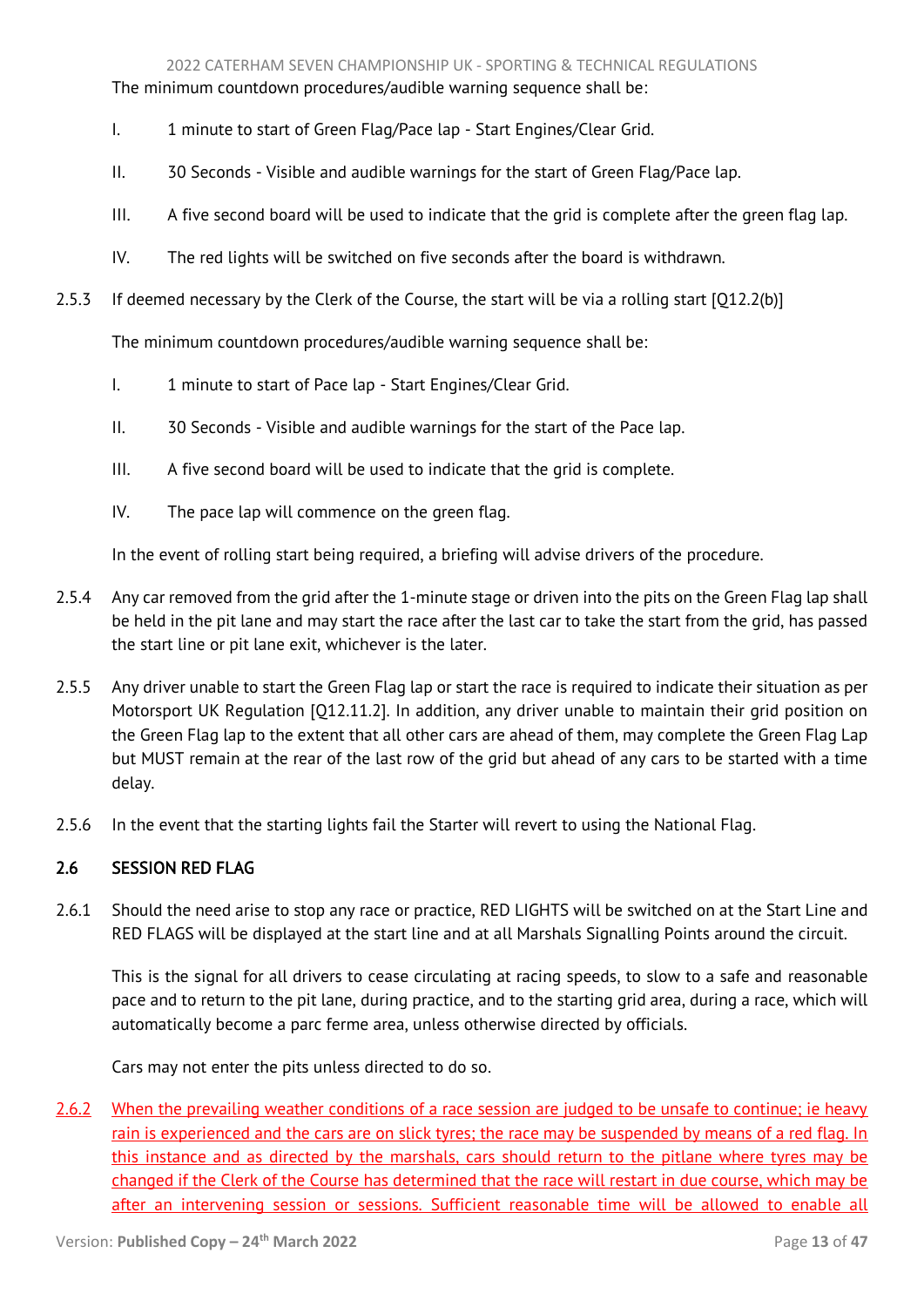<span id="page-14-2"></span>2022 CATERHAM SEVEN CHAMPIONSHIP UK - SPORTING & TECHNICAL REGULATIONS competitors to change wheels to ensure this is done safely. If the race is to be restarted, the grid will be determined as per 2.6.5.

2.6.3 Any car in the pit lane at the start of a red flag session or during the red flag session (if permitted to enter); except as described in 2.6.2; must take any restart from the pit exit.

## 2.6. $\frac{4}{5}$  Case A – Less than two race laps completed by the race leader.

The race will be null and void. The race will restart from the original grid positions. Competitors unable to take the restart may be replaced by reserves who will start from the back of the grid in reserve order. Gaps on the grid should not be closed up. The length of the restarted race will be determined by the Clerk of the Course.

# 2.6.5 Case B – More than two race laps completed by the race leader but less than 75% of the scheduled distance.

The race will restart from a grid set out by the finishing order of part one (as per Motorsport UK Regulation [Q 12.15.2]) The result of the race will be the will be the finishing order of part two. The length of the restarted race will be determined by the Clerk of the Course.

# 2.6.6 Case C - More than 75% of race completed

If the leader has completed more than 75% of the race distance or duration it shall not be restarted and the results will be declared in accordance with Motorsport UK General Regulations [Q12.15.4], unless the Clerk of the Course, in consultation with the Stewards deems it appropriate to restart the race.

# <span id="page-14-0"></span>2.7 PITS, PADDOCK & PITLANE SAFETY

# 2.7.1 Pits & Paddock

Competitors must ensure that the Motorsport UK, Circuit Management and Organising Club Safety Regulations are complied with at all times.

## 2.7.2 Pit Lane

The outer lane or lanes are to be kept unobstructed to allow safe passage of cars at all times. The onus shall be on all Drivers to take all due care and respect the pit lane speed limits.

## 2.7.3 Refuelling

May only be carried out in accordance with the Motorsport UK General Regulations the Organising Club regulations, Circuit Management Regulations and SR's or Final Instructions issued for each circuit/meeting.

## 2.7.4 Speed Limit

<span id="page-14-1"></span>Pit Lane Speed Limit will be as per the Final Instructions.

## 2.8 RACE FINISHES

The drivers will be notified of the progress of the race in the following way: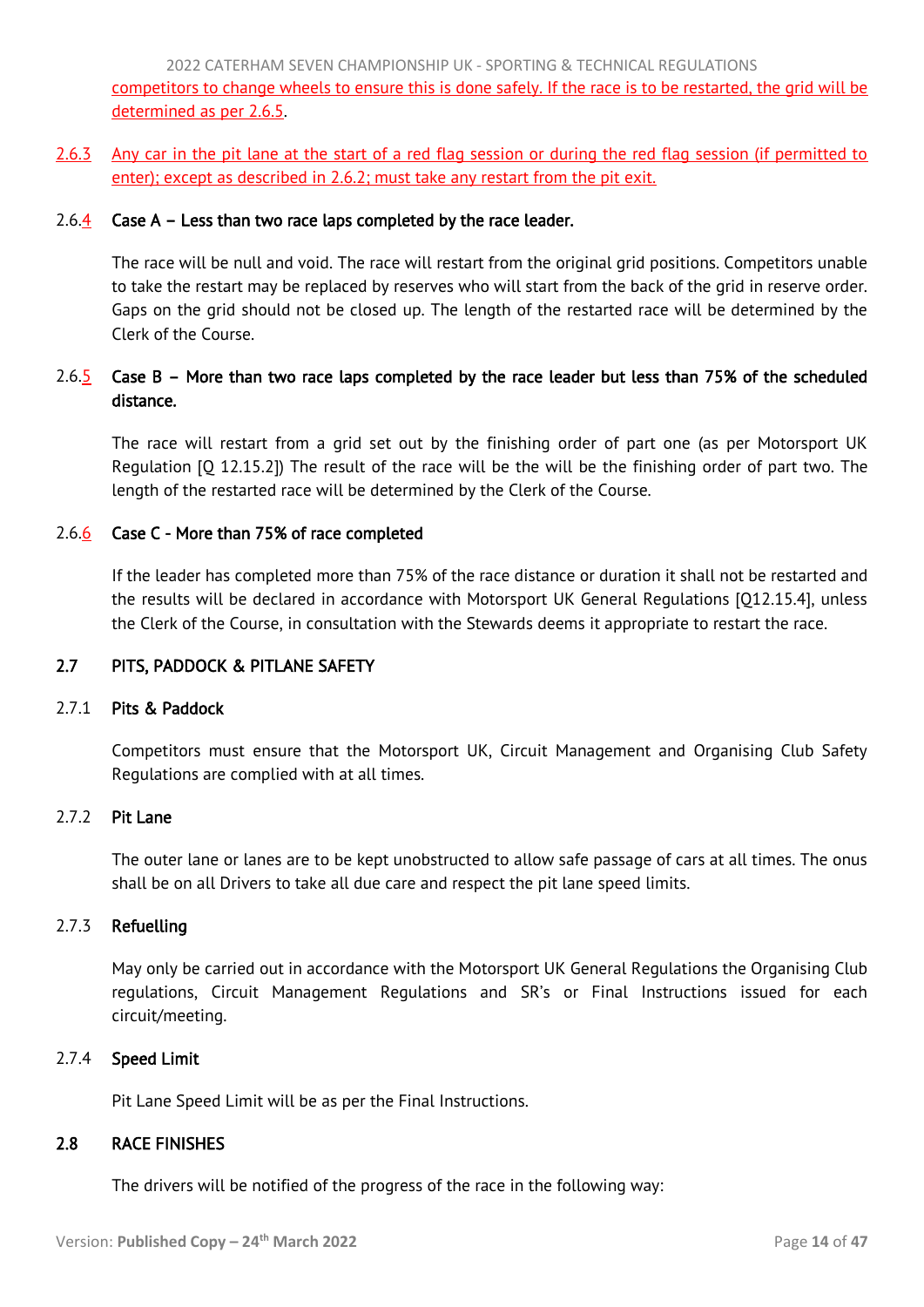<span id="page-15-5"></span>When there is 5 minutes remaining, drivers will be shown a 5 minute board. The leader and the whole field will then be shown a last lap board. On completion of the last lap, the chequered flag will be shown.

After taking the Chequered Flag drivers are required to:

- I. progressively and safely slow down
- II. remain behind any competitors ahead of them,
- III. return to the pit lane entrance/paddock entrance as instructed,
- IV. comply with any directions given by marshals or officials
- <span id="page-15-0"></span>V. keep their helmets on and harnesses done up while on the circuit or moving in the pit lane.

## 2.9 RESULTS

All practice time sheets, grids and race results are deemed to be provisional until all vehicles are released by scrutineers after post practice/postrace scrutineering and/or after completion of any judicial or technical procedures. (Motorsport UK regulation (D)26.3)

# <span id="page-15-1"></span>2.10 TIMING MODULES

- 2.10.1 All competitors will be required to fit Electronic Self Identification Modules to their cars for the purposes of accurate timing. Holders for these and detailed fitting instructions will be issued with the transponders and it will be the responsibility of the competitor to fit these in the car in the position and manner specified. The Modules must be in place and functioning correctly for all Championship qualifying practice sessions and races. The setting and servicing of these items must only be carried out by properly authorised Motorsport UK licensed Timekeepers. Competitors will be charged by the timing company for replacement of the Modules due to misuse or loss at any time during the season. The identification number of the transponder must be submitted to the Championship Coordinator via the registration form before the start of the competitor's first race weekend and any changes notified to the Championship Coordinator before the competitor's next event.
- 2.10.2 Competitors may not place electronic timing equipment within five metres of the official Start, Finish or any other official timing lines at any event or test session/day. Any such equipment placed within these zones will be removed.

## <span id="page-15-2"></span>2.11 QUALIFICATION RACES

<span id="page-15-3"></span>If any event is oversubscribed the organising Club may at their discretion run Qualification Races. Details will be provided in the final instructions and drivers' briefings.

## 2.12 OPERATION OF SAFETY CAR

2.12.1 The Safety Car will be brought into operation and run in accordance with Section Q, Appendix 3 of the Motorsport UK General Regulations.

# <span id="page-15-4"></span>2.13 ONBOARD CAMERAS

2.13.1 Video recording equipment is mandated by the technical regulations for the championship (See 5.10). The camera must be positioned to provide a 'driver's eye' view that should include, where possible, the steering wheel, a view of the track ahead of the vehicle with a field vision of approx. 100 meters, the driver and the dashboard. The mounting must be of a mechanical means of attachment sufficiently robust to withstand anticipated stresses and vibration and must not present any sharp edges or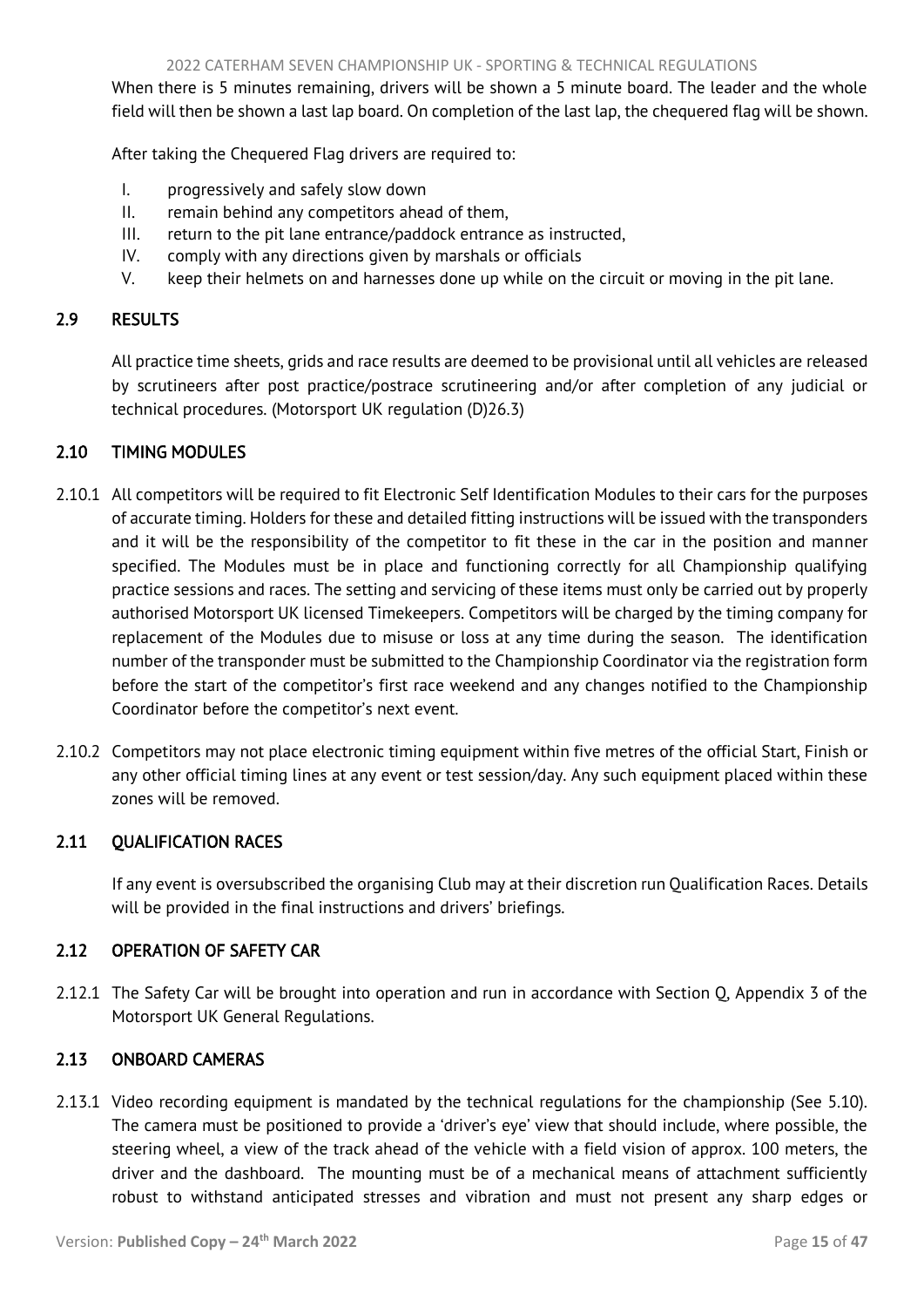<span id="page-16-1"></span>projections in the vicinity of the driver's body or helmet. The mounting must be approved by the eligibility scrutineer. Motorsport UK Regulation (J) 5.21 applies.

All competitors must ensure that this equipment is recording during races and make the recorded footage available on request by the Clerk of the Course or his representatives. Failure to do so may lead to disciplinary measures by the Clerk of the Course and may prejudice their defence in the case of an incident. This request is not restricted to the single forward facing camera mandated, but may include any additional video recording equipment utilised on the car.

# <span id="page-16-0"></span>2.14 PARC FERMÉ

At all race events the showing of the Chequered Flag (for both Qualifying and Racing) will indicate the commencement of Parc Fermé Regulations. Any vehicle that is in the pit lane at this time will be under Parc Fermé rules.

It is prohibited to work on any vehicle after the chequered flag has been shown. This includes tyre pressure checking, wheel changes or changes of driver unless authorised by the Eligibility Scrutineer or their Deputy.

Any vehicle in the pit lane must be immediately taken to the designated Parc Fermé area. No team personnel may enter Parc Fermé unless authorised by the Eligibility Scrutineer or their Deputy.

No tools of any type may be passed by team members or mechanics to drivers whilst in Parc Fermé.

Competitors are reminded that the area designated as Parc Fermé area is a secure area and it is not permitted for any supporters to be in Parc Fermé unless at the behest of the eligibility scrutineer or their deputy.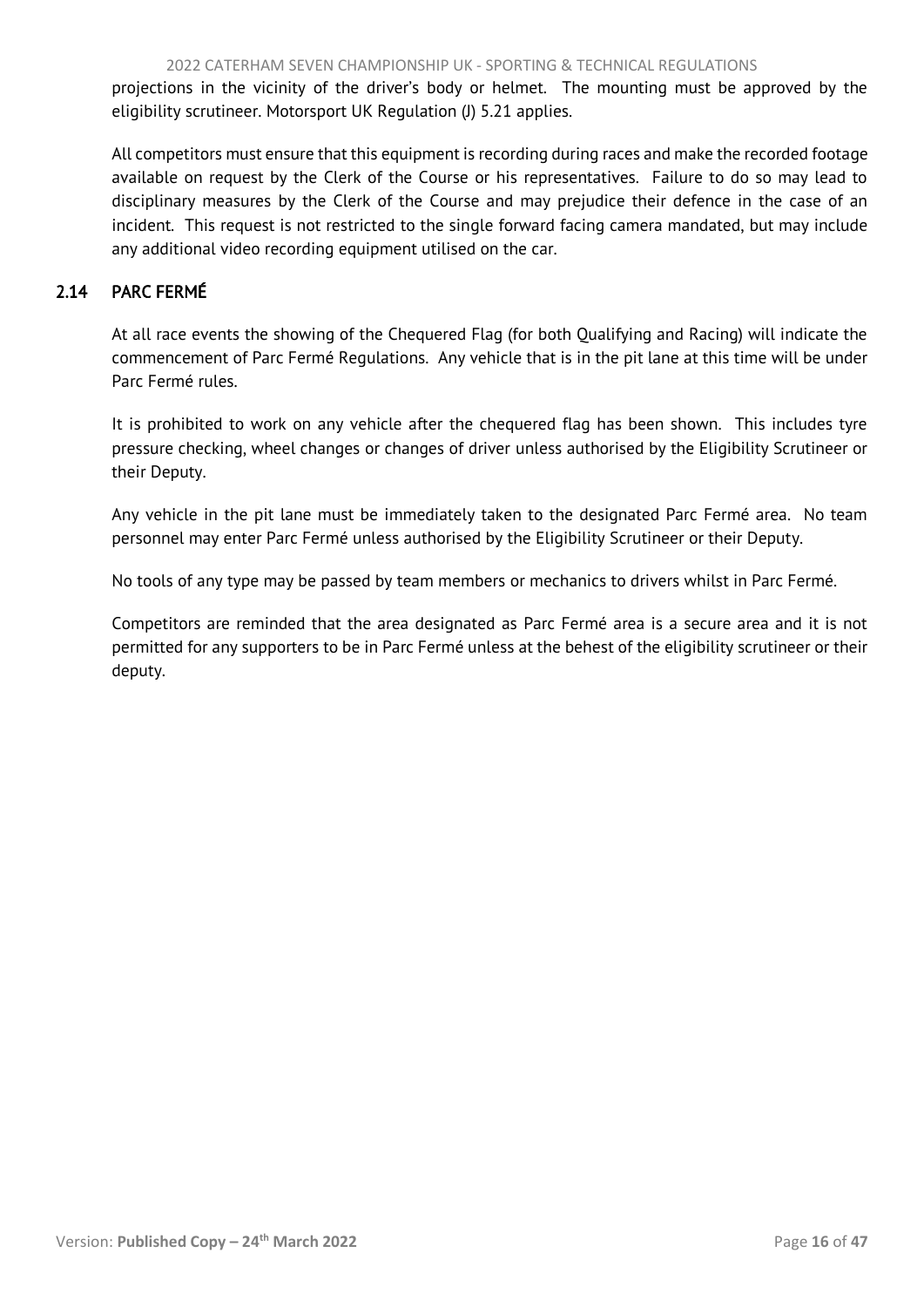## <span id="page-17-3"></span><span id="page-17-0"></span>3. SPECIFIC CHAMPIONSHIP REGULATIONS

# <span id="page-17-1"></span>3.1 MOTORSPORT UK'S RESPECT CODE

By registering for the Championship all competitors and their associates commit to positively promote and demonstrate the Motorsport UK's Respect Code which is appended to these regulations (Appendix 1).

- 3.1.1 Where any reports of disrespectful conduct are judged to be well founded the Championship organisers may issue warnings or require remedial actions and/or report the matter to the Championship Stewards who may impose appropriate penalties which can include loss of Championship points and/or race bans through to Championship Expulsion and referral to Motorsport UK.
- 3.1.2 It is imperative that we promote the safety and wellbeing of young people and adults at risk. In addition to this all participants must be aware of their behaviour and conduct at all times and abusive language and harmful behaviour will not be tolerated. Any such incidents must be reported to the Championship Coordinator and/or Safeguarding Officer who will also relay the report Motorsport UK. Details of the Motorsport UK Policies and Guidelines are available at www.motorsportuk.org/resource-centre by selecting Policies and Guidelines.

# <span id="page-17-2"></span>3.2 RE-SCRUTINY

Any vehicle involved in an accident during any session or race may be required to be re-presented to the scrutineers before taking part in any further session or race (Motorsport UK regulations J3.1.2 and S9.1.2 apply).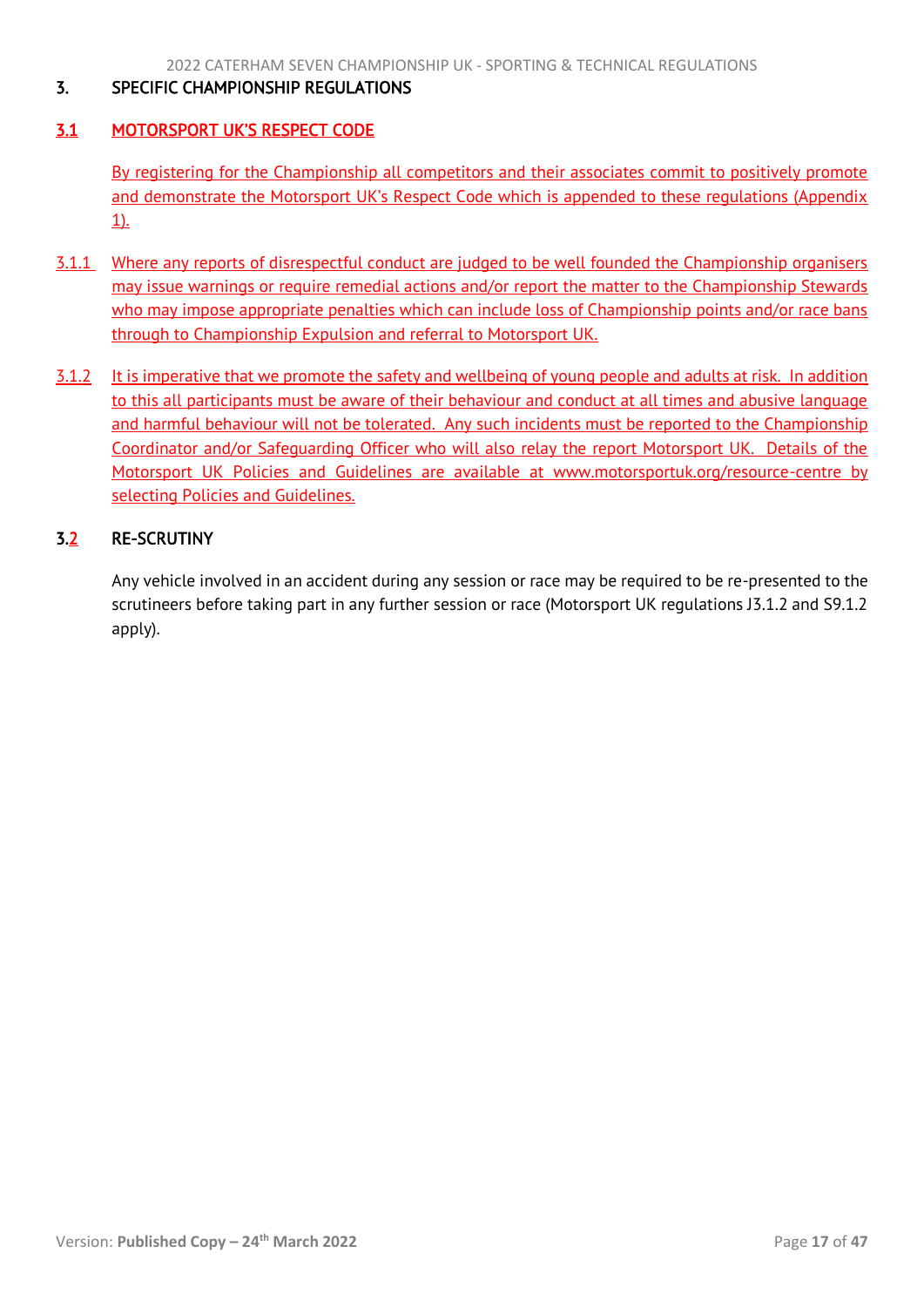## <span id="page-18-3"></span>4. SPECIFIC CHAMPIONSHIP PENALTIES

<span id="page-18-1"></span><span id="page-18-0"></span>In accordance with Section C of the current Motorsport UK Yearbook and these regulations.

## 4.1 INFRINGEMENTS OF TECHNICAL REGULATIONS

4.1.1 Arising from post practice Scrutineering or Judicial Action

Minimum Penalty: The provisions of Motorsport UK Regulation [C3.3].

4.1.2 Arising from post-race Scrutineering or Judicial Action

Minimum Penalty: The provisions of Motorsport UK Regulations [C 3.5.1 (a) & (b)].

For infringements deemed to be of a more serious nature the Clerk of the Course and/or Stewards of the Meeting are to invoke the provisions of Regulation [C 3.5.1 (c)].

## <span id="page-18-2"></span>4.2 ADDITIONAL SPECIFIC CHAMPIONSHIP PENALTIES

- 4.2.1 For offences under Motorsport UK regulations [C 1.1.5], [C 1.1.6], [Q12.21.2] and [Q12.21.5], the Clerk of the Course, at his discretion, may impose a Championship penalty in the form of the following:
	- (i) For an offence in qualifying; a grid penalty of up to ten places
	- (ii) For an offence in a race; a time penalty in accordance with Section C2.3 of the current Year Book.
	- (iii) For an offence in a race where the offending driver is not classified; a grid position penalty in the next race/event.

For a driver who has already received a penalty during the course of a season, any subsequent penalty WILL have a championship penalty applied. Where a championship penalty has previously been applied, the severity of subsequent penalties will be increased

Otherwise as per Motorsport UK Judicial Procedure Regulations and the provisions of these championship regulations.

- 4.2.2 If a competitor is subject to disqualification from a race, their grid position for the next race will be behind all cars that qualify for a grid position based on time or race finish. This means that a disqualification in the second/final race of a weekend will carry a grid penalty forward to the next round.
- 4.2.3 For every penalty a competitor receives that includes Motorsport UK licence points with the exceptions of a C1.1.6 (flag infringement) or overtaking during a Safety Car period, a '3x points multiplier' championship penalty will also be incurred, whereby the number of points for that penalty will be multiplied by three and that number of championship points will be deducted from their championship total.

When a round takes place outside of the UK and is run under the regulations of the local ASN, a driver will not normally receive points on their Motorsport UK competition licence to accompany a penalty. The licence points that would have accompanied the same penalty in the UK will be assumed and the '3x points multiplier' still applies, even though licence points have not been received.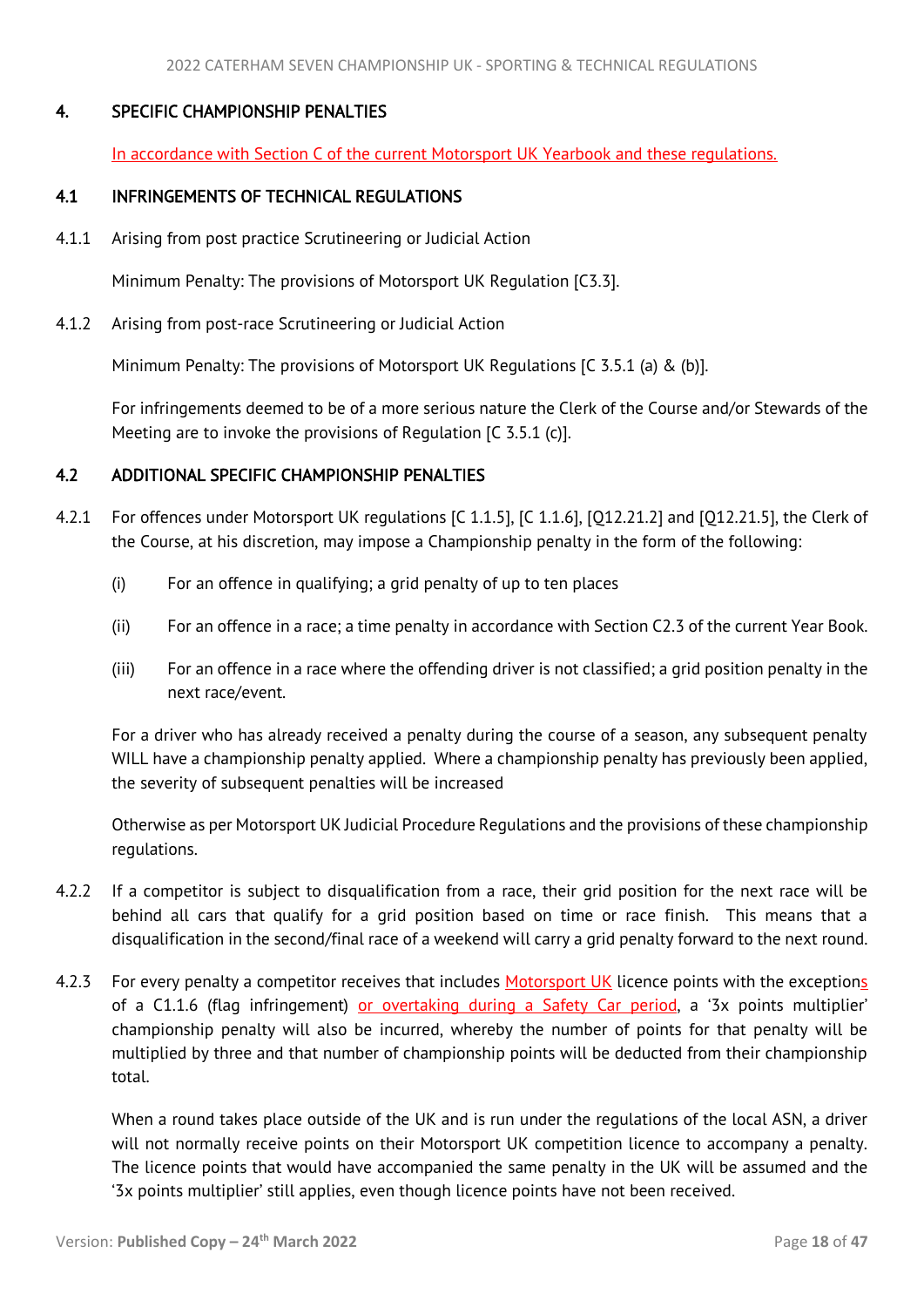#### 2022 CATERHAM SEVEN CHAMPIONSHIP UK - SPORTING & TECHNICAL REGULATIONS

- <span id="page-19-2"></span>4.2.4 Any driver subject to disciplinary measures by the Clerk of the Course or the Stewards of the Meeting in relation to his or her driving of a car or his or her behaviour in the paddock at a meeting within this Championship may also be subject to additional penalties imposed by the Stewards of the Championship as per Motorsport UK Regulation [C 2.1.1] and/or points penalties, mandatory driving assessment, instruction, or disqualification from the Championship.
- 4.2.5 In order to maintain standards of conduct, the Championship Coordinator will monitor all Officials/Observers reports of adverse behaviour at race meetings. If any individual is included on such reports he or she will receive written warning from the Organisers that his or her driving/behaviour is to be specifically observed at future race meetings. Any adverse reports during this period of observation could result in a Championship Stewards' enquiry, with possible loss of Championship points and refusal of further race entries.
- 4.2.6 Any driver deemed by the Stewards of the Championship to have brought the promoter Caterham the championship or the sport into disrepute through his or her behaviour or actions, wherever this may be, may be subject to disciplinary measures imposed by the Stewards of the Championship including points, penalties, mandatory driving assessment, instruction, race bans or disqualification from the series.
- 4.2.7 Further or alternative additional championship specific penalties are at the discretion of the Championship Stewards.
- 4.2.8 The Clerk of the Course reserves the right to impose a 'Stop-Go Penalty/Drive Through Penalty' in accordance with Motorsport UK Regulations [Q 12.26].
- 4.2.9 In the event of excess tyre use as identified in 5.13.1 the competitor may be subject a race time penalty of 15 seconds per excess tyre, at the Clerk of the Course's discretion.

# <span id="page-19-0"></span>4.3 SOCIAL MEDIA

Social Media, including, but not restricted to, facebook, Instagram, Twitter etc, is a powerful and widereaching medium for the expression of views and opinions, and the sharing of photographs and video. As such, competitors should be aware that their conduct on social media regarding the Championship or the BRSCC and its drivers should reflect the reach social media has. If a competitor is considered to have brought the Championship or the BRSCC into disrepute in the opinion of the Championship Stewards they may be subject to a penalty or disqualification from the championship. Additionally, competitors are reminded that the Motorsport UK monitor social media and any remarks that are deemed to bring the sport into disrepute can lead to penalties.

# <span id="page-19-1"></span>4.4 GENERAL CONDUCT

 The Championship Stewards reserve the right to impose further penalties on competitors deemed by the Officials to have behaved on or off the track in a manner considered likely to bring the championship into disrepute at any meeting. In the case of repeated offences, the Championship Stewards reserve the right to disqualify any competitor for a fixed number of races or the championship as a whole. In such cases, no other competitor's scores shall be adjusted.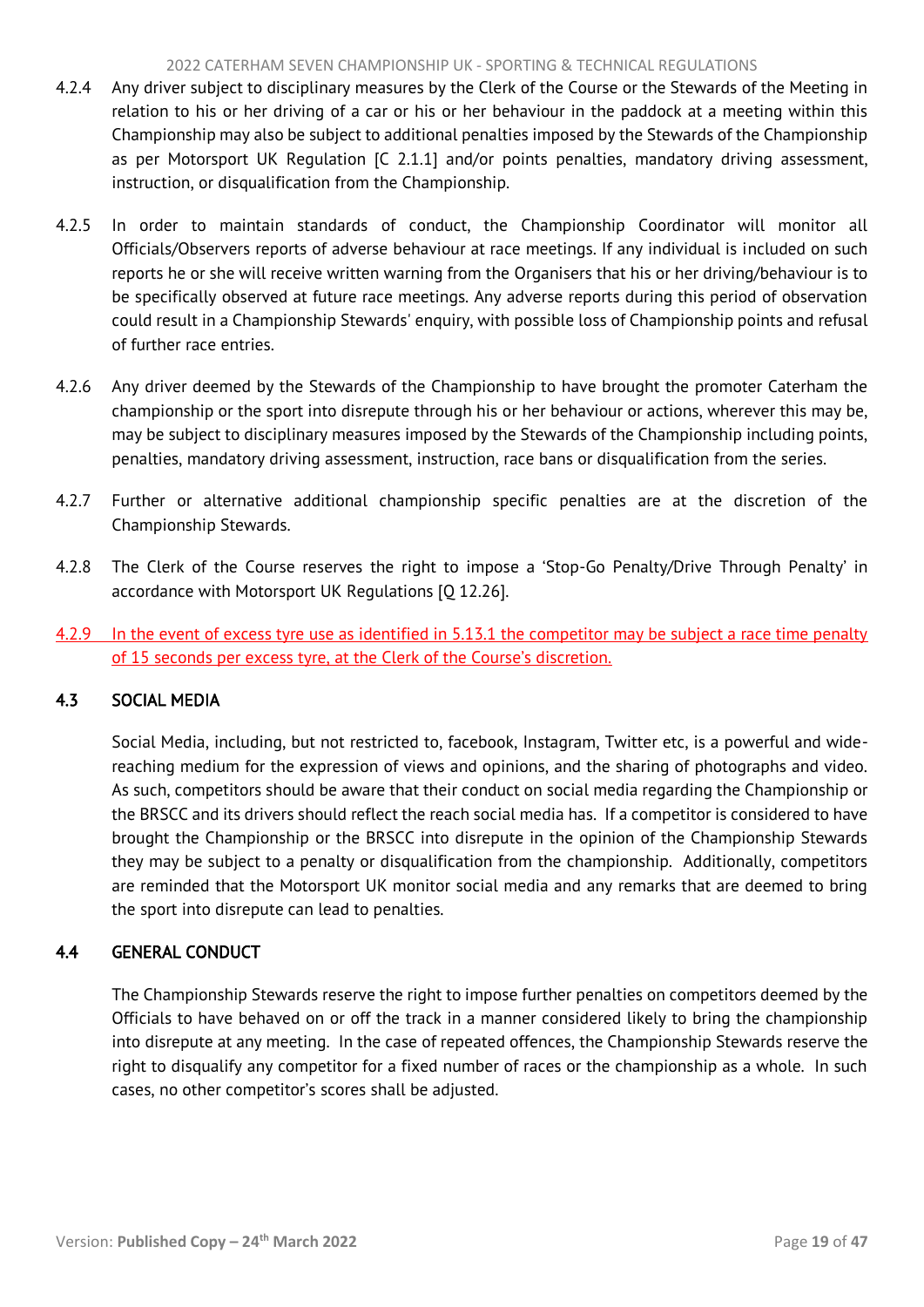#### <span id="page-20-2"></span><span id="page-20-0"></span>5. TECHNICAL REGULATIONS

## <span id="page-20-1"></span>5.1 INTRODUCTION

The following Technical regulations are set out in accordance with Motorsport UK specified format and it should be clearly understood that if the following texts do not clearly specify that you can do it, you should work on the principle that you cannot.

Caterham reserves the right to update parts or part numbers (as part of the ongoing production/development process) specified within these regulations, at any time during the life of these regulations, any change/s will be communicated to all competitors 10 days before implementation via official Championship Bulletin. In accordance with D11.2.

#### 5.1.1 Scrutineering

The official Motorsport UK Eligibility Scrutineer or his appointed deputy will be attending rounds of the championship and he is available to provide advice as well as ensuring that the regulations are strictly enforced to ensure fair play.

All Caterham Seven Championship UK cars must comply with the requirements as laid down in the Technical regulations at all times, whether during official practice or racing and it is the Entrant's responsibility to ensure all such requirements are met. Any infringement of the Technical Regulations will render the competitor liable to penalties as set out in Section 4 of these regulations.

Technical checks may be carried out before, during and after qualifying and again at the end of the race. The Eligibility Scrutineer or his appointed deputy is empowered to undertake any form of technical verification procedure that he deems necessary and may order the removal of parts from the car, substitution of standard parts, or for the car to be otherwise dismantled in order to carry out inspection. This specifically includes the substitution of parts at random and the Scrutineer has the right to swap components from car to car. All costs will be borne by the competitor

Cars may be taken back to Caterham after any race meeting for full technical examination.

The Eligibility Scrutineer or his appointed deputy reserves the right to check any suspect part directly with a standard part as supplied by Caterham. Suspect parts that might need to be removed for checking elsewhere will be marked by official Motorsport UK approved seals and a certificate of sealing will be handed to the competitor or his agent. This certificate will detail the seals and the precautions that need to be taken to keep the seals intact. Should the competitor or his agent not be present whilst his car is being dismantled for checking, no dispute over his vehicle or its components will be entertained. All costs will be borne by the competitor.

It is a condition of the championship that any vehicle may be selected for an engine power test by the Eligibility Scrutineer or his appointed deputy at any time and its brake horsepower measured over a representative range of engine speeds. The organisers cannot be held responsible for mechanical damage to engines and transmissions when under test. However such tests will not put the cars through any stresses beyond normal design limitations.

All cars must have a Caterham Race Car Log Book ('Log Book'). Each Log Book will be specific to the car for which it is issued, identified by the last five digits of the chassis number. The Log Book will contain a record of the individual seal number of all seals fitted to the engine and other components on the car.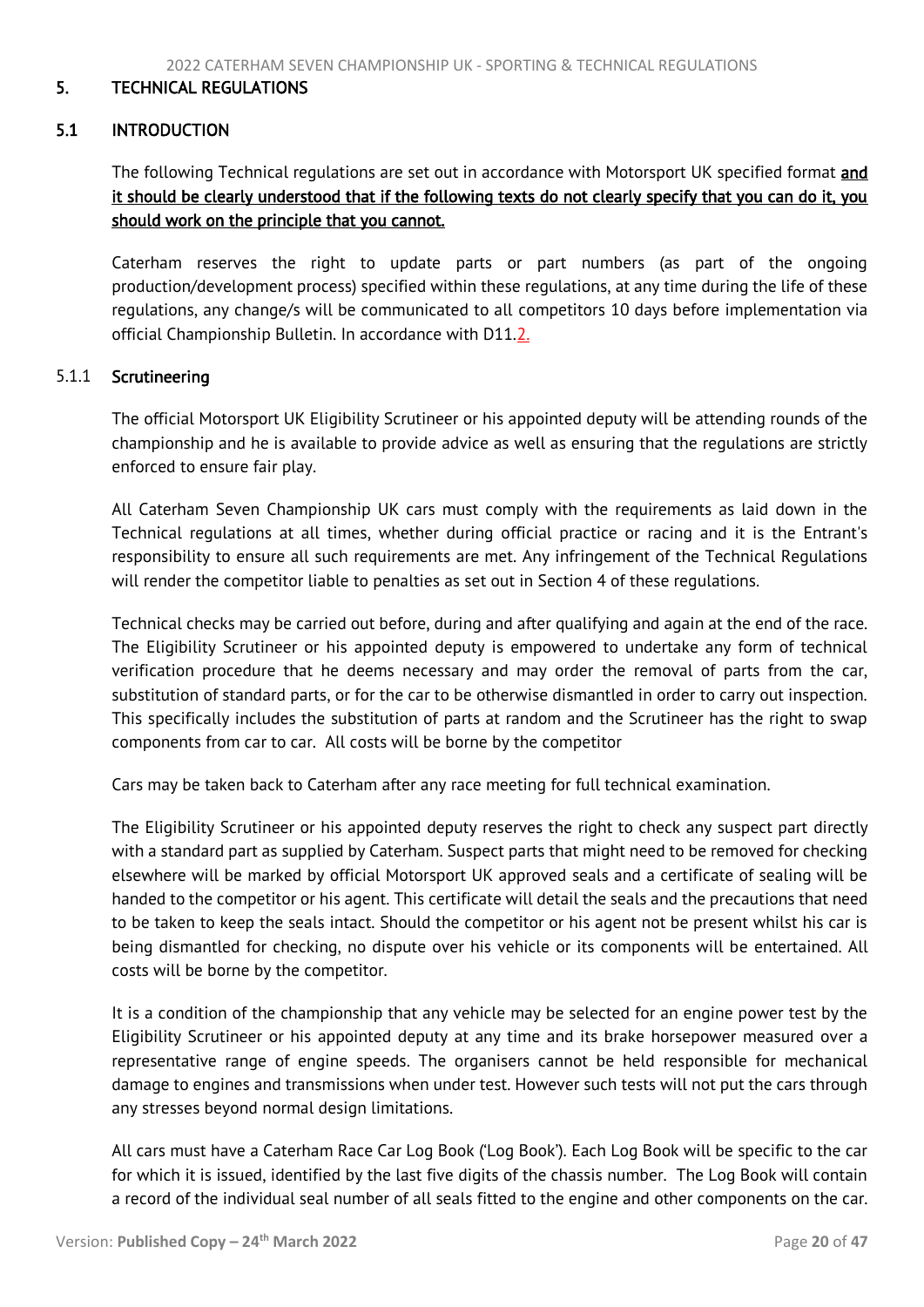#### 2022 CATERHAM SEVEN CHAMPIONSHIP UK - SPORTING & TECHNICAL REGULATIONS

<span id="page-21-1"></span>It is the competitor's responsibility to ensure that the seal numbers are recorded correctly. The scrutineer may also use the Log Book to record information that must be acted upon before the next event (such as a specific repair). It is the competitor's responsibility to ensure that their car's Log Book has been provided to the scrutineer or deputy prior to the start of qualifying. Failure to carry out an instruction previously notified in the Log Book by the scrutineer or failure to provide the Log Book as described above may, at the scrutineer's discretion, be registered as a technical non-compliance.

Although the Championship Coordinator and technical personnel from Caterham are happy to advise competitors on rules and regulations, they are not empowered to give any kind of judgement regarding the eligibility of cars.

<span id="page-21-0"></span>Finally, don't forget that although your Scrutineer is happy to speak to you about these regulations, it is extremely discourteous to contact him after 10.00pm.

# 5.2 GENERAL DESCRIPTION

The Caterham Seven Championship UK is a one make racing Championship for competitors using the Caterham Superlight R300 race car in full 2014 onwards specification, i.e. fitted with the Caterham 6 speed sequential gearbox.

It is permissible to update a pre-2014 specification car to Seven 420R specification.

It is not permissible to update an existing road car to these unique specifications.

These regulations include certain optional enhancements and cars may run without these optional modifications providing that they conform to the weight limit - if necessary by adding ballast.

With the prior approval of the Eligibility Scrutineer and the Championship Coordinator, it is permitted to make modifications which contravene the regulations below in order to adapt the car for use by a registered disabled person in this Championship. These adaptions are strictly limited to those that enable the driver to overcome the effect of the direct disability. No further modifications are permitted. Motorsport UK Regulation [J 5.1.1] applies.

# 5.2.1 Examination of Vehicles

The organisers (in addition to any other powers they may have under these Regulations) reserve the right before or after any race in the championship to designate any one or more of the competing cars for special eligibility scrutineering. Upon such election being made the competitor shall immediately place the car under the control of the organisers and be deemed to have permitted all such scrutineering, examination and testing as the organisers may responsibly require to undertake. The organisers have the right to:

- A) Examine the car at the circuit for such period as they may reasonably require and take fuel and/or other samples and/or
- B) Retain the car for detailed examination at premises chosen by the organisers. If the organisers elect to retain the car they shall make it available for collection by the competitor at least seven days prior to the qualification session for the next race in the championship unless the car is found to be in breach of these regulations and/or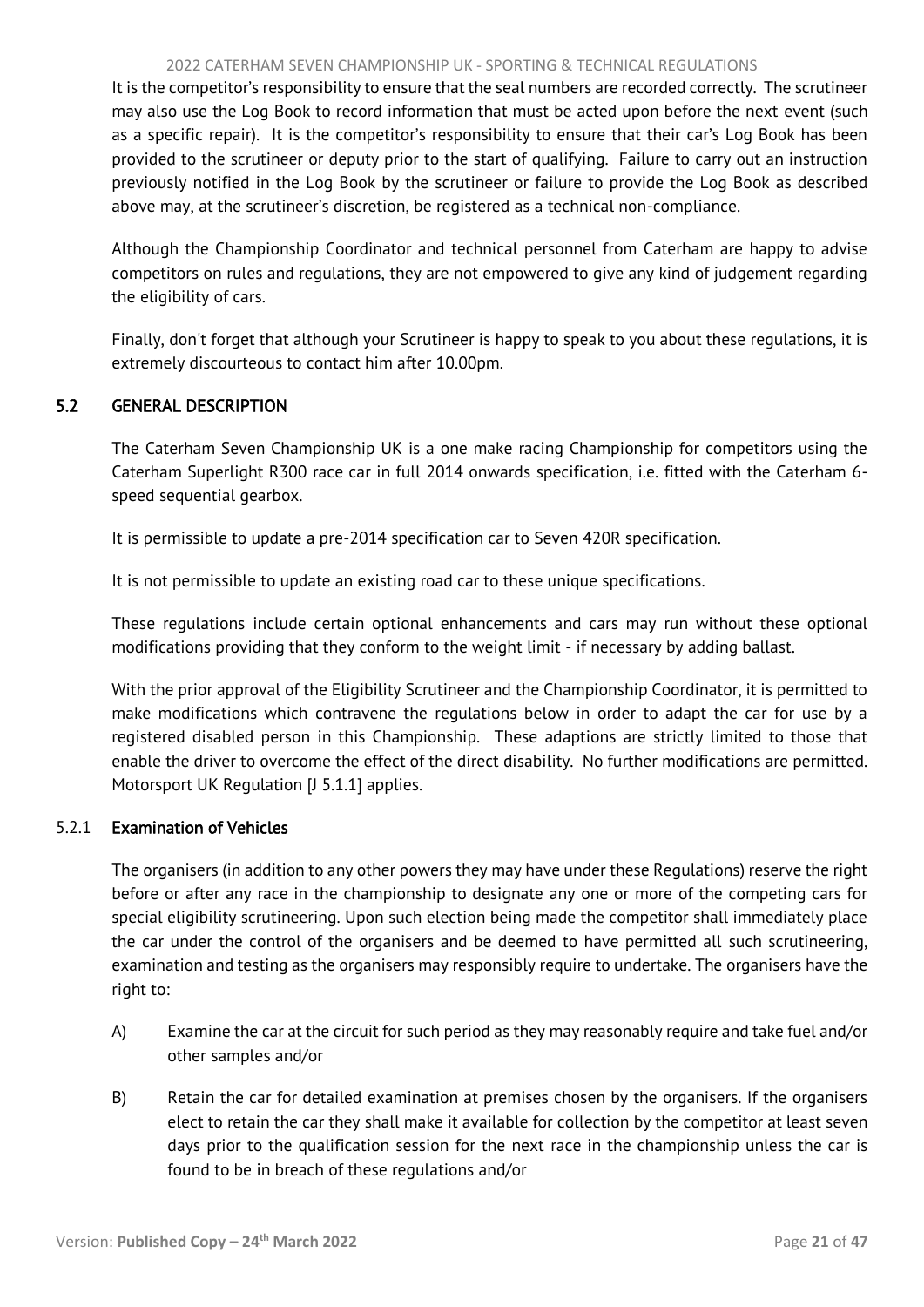#### 2022 CATERHAM SEVEN CHAMPIONSHIP UK - SPORTING & TECHNICAL REGULATIONS

<span id="page-22-1"></span>C) Seal the car and its components in such a manner as they may choose and require the competitor at their own expense to present the car at any other premises chosen by the organisers for detailed examination within a specified period and/or remove the car by transporter at no expense to the competitor to an appointed location. The competitor will be advised in writing of the time, date and location of the subsequent testing or eligibility examination.

The overseen stripping of the engine or any required component will be undertaken by the competitor and/or mechanic/technician nominated by the competitor.

The organisers reserve the right to re-inspect vehicles at any time during the course of the season.

Competitors will be personally and solely responsible for ensuring that their cars comply with their registration details and with these regulations for each event at which they are entered. Failure to comply in either respect will be a breach of these regulations and the car will be deemed ineligible. Queries concerning eligibility should be referred in writing to the series Eligibility Scrutineer at least seven days prior to an event entered, to permit a ruling in advance of any meeting at which it is intended to compete.

Tests to establish the power output of any car's engine may be carried out by the organisers or their representatives. Such power testing will be carried out using Caterham's nominated facility. 5.2.3 The colour scheme for any car is free but the car must be presented in a good, clean condition and any damage sustained must be made cosmetically good, to the approval of the Eligibility Scrutineer before the next event. Failure to do so will be considered non-compliant.

# <span id="page-22-0"></span>5.3 SAFETY REQUIREMENTS

All cars must conform to the general and competition regulations of the Motorsport UK, which define minimum safety requirements for racing purposes. All cars must conform to these regulations before they can be accepted for either racing or official practice. You should refer to the Motorsport UK Yearbook sections Section J5, Section Q and Section K.

It is generally accepted that in order to ensure the safety and security of a car, it must be kept clean so that faults can be easily spotted and identified. Likewise, the components of the car should be race worthy to best possible degree and fitted securely. Therefore, it is a requirement of entering the Championship that competitors will ensure that their cars are clean prior to being presented for safety scrutineering, and for qualifying and races. The Safety Scrutineers reserve the right to refuse to scrutineer a car if it is presented in a sub-standard condition. Furthermore, the Clerk and of the Course reserves the right, on the Eligibility Scrutineer's advice, to prevent a car from taking part in qualifying or races, should the presentation not be up to standard.

5.3.1 A Caterham supplied Motorsport UK approved full rollover cage (Caterham part number 30P023A) must be fitted to all cars without further modification and must be bolted, not welded in place.

The cage incorporates a head restraint to Motorsport UK Regulation Section [K 13], which must be covered with some form of padding. In the event that the head restraint provided by Caterham is incorrectly positioned for the driver, the design of the head restraint is free providing that it conforms to Motorsport UK requirements as laid down in Motorsport UK Regulation Section [K 13]. There must be clearance of at least 5cm between the top of the driver's helmet and the top of the rollover cage. Competitors should note that Caterham composite seats part numbers 73467, 73468, 30P239A and 30P240A must have an additional restraint fitted behind the headrest area to meet the requirements of Motorsport UK Regulation [K 13].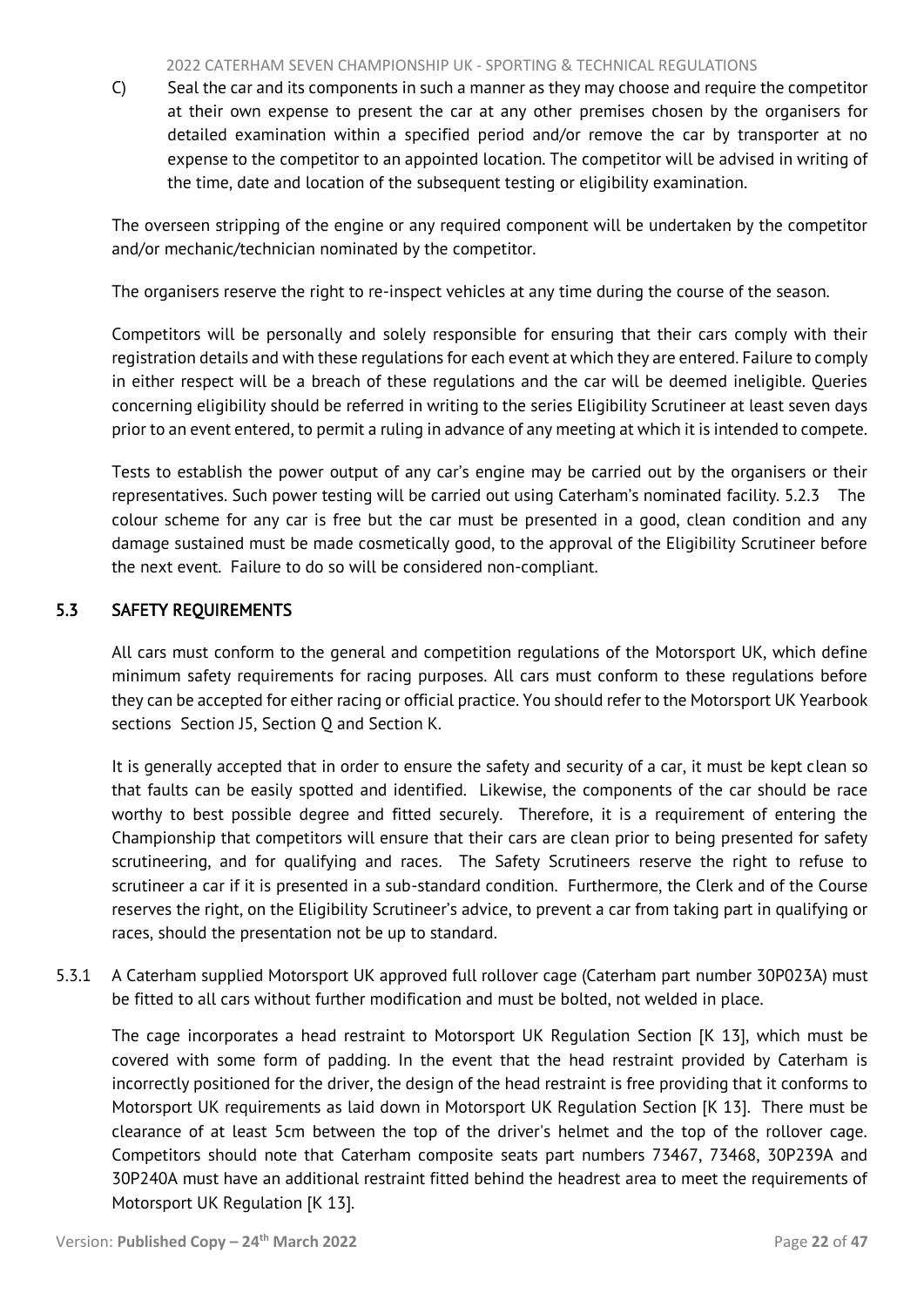Fitment of Caterham roll cage padding (part number 79136) to the rollcage main rear hoop, roof diagonal or curved roof tube and drivers side cant rail is mandatory

- 5.3.2 Aluminium tonneau covers must have the rolled edge protected by FIA specification padding Caterham part number 79136. It is permissible to fit this by drilling the tonneau cover and attaching padding using tie wraps. Padding must extend along the tonneau cover past the drivers shoulder point. This is to comply with Motorsport UK regulation [Q13.2.3]. The padding must pass the drivers shoulder level.
- 5.3.3 A six point full harness safety belt must be fitted complying with Motorsport UK regulations. Belts designed to pick up on the correct points on the chassis are available from Caterham. The use of arm restraints is mandatory and these are also available from Caterham. Competitors are recommended to replace complete belt sets involved in accidents.

# 5.3.4 A plumbed-in fire-extinguisher in accordance with Motorsport UK General Regulation K3.1 is mandatory.

It is permitted to relocate the fire extinguisher from its factory-fitted position (in the passenger footwell), to the boot space, or at the discretion of the eligibility scrutineer, an alternative appropriate location. When installed in boot space, it is recommended that the operating handle is rotated up 45 degrees from horizontal.

Under Motorsport UK and FIA regulations, fire extinguishers need to be recertified every two years or in accordance with manufacturer quidelines (whichever is soonest). If your car is two years old this year, it is likely that your extinguisher will require this.

Caterham recommend sending it to Lifeline Systems in Coventry for servicing and approval. To arrange return, please contact Lifeline directly on 02476 712999; address: Burnstall Road, Coventry, CV5 6BU.

- 5.3.5 An electrical master switch to Motorsport UK Regulation [K 8] capable of isolating the battery and ignition systems must be fitted in such a position that it can be operated from both inside and outside the car. The switch and wiring provided allows it to be located on the centre of the scuttle. It is not mandatory to use a Caterham supplied switch.
- 5.3.6 The electrical cut out must be marked by a red 'spark' on a blue triangle.
- 5.3.7 The ignition switch 'OFF' position must be marked.
- 5.3.8 The battery must be located within the engine bay and its terminals must be protected by non-conductive covers. The earth lead must be clearly marked in yellow. Motorsport UK regulations require that only the battery master switch and an electrically operated fire extinguisher may be connected to the battery.
- 5.3.9 The rear bulkhead behind the driver and over the petrol tank must be made flameproof to Motorsport UK Regulation [Q 13.1.1].
- 5.3.10 All race cars are provided with a safety fuel cell, the use of which is mandatory. This must be mounted in the specified position and the fuel filler vent and screw type cap must comply with Motorsport UK Regulation [K 6].
- 5.3.11 A high intensity rear light to Motorsport UK Yearbook [K 5] must be fitted. A Caterham supplied FIA approved LED type high intensity rain light (part number 37L048A or 30L248A), supplied as part of the Seven 420R race car, is mandatory. It is not permitted to drill or weld to the roll cage in order to mount the light.
- 5.3.12 Competitors should also refer to Motorsport UK Regulation [K 9] concerning, overalls and Motorsport UK Regulation [K 10] for crash helmets. The wearing of balaclavas, flameproof gloves and boots are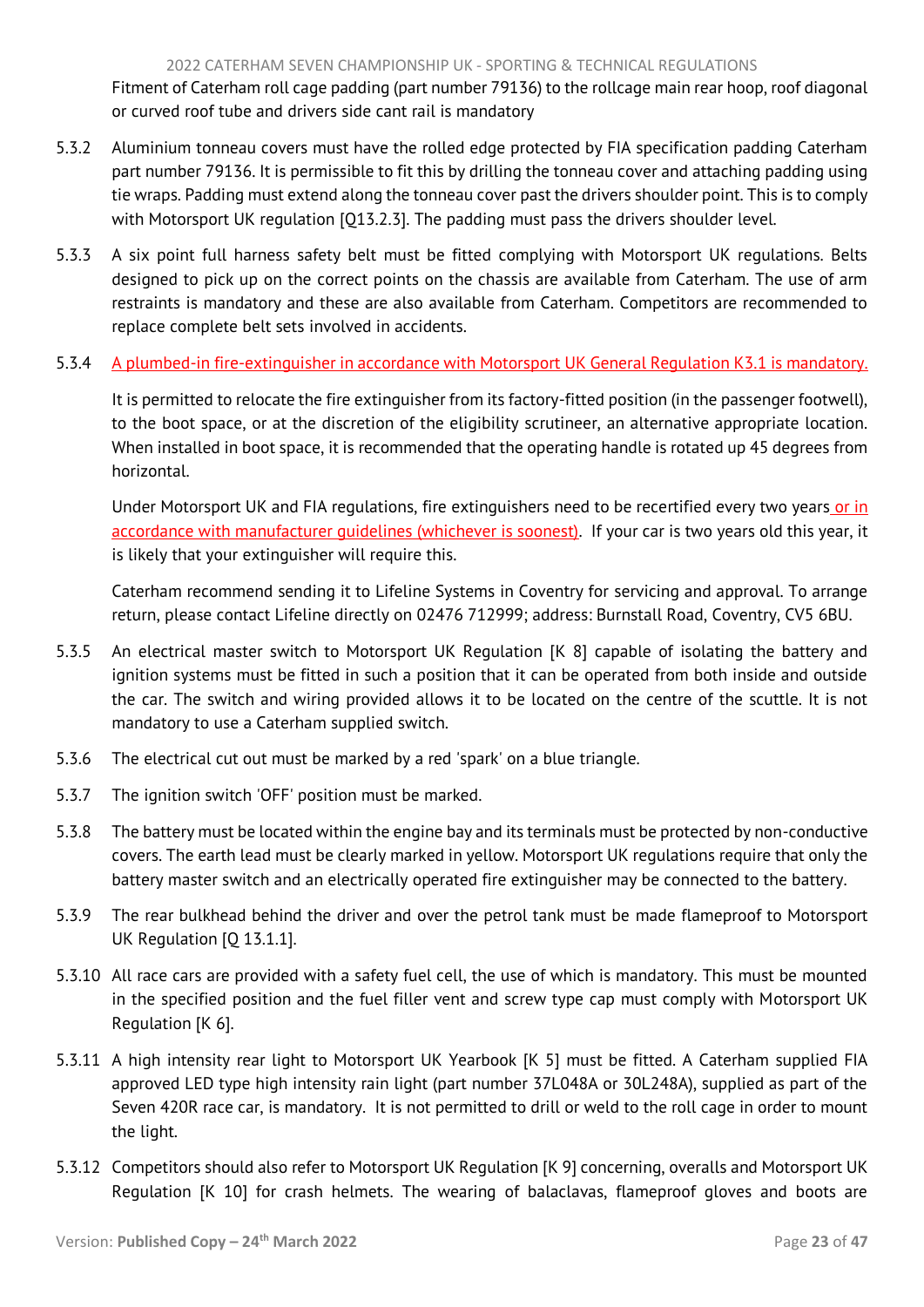<span id="page-24-1"></span>mandatory in this championship. The wearing of open faced helmets in this championship is prohibited. Competitors are also strongly advised to wear flameproof underwear.

Use of an FIA approved Frontal Head Restraint in accordance with Motorsport UK Regulation [K.10.4] is mandatory.

The chassis of 2015> cars is fitted with additional FHR mounting bosses to allow the harness shoulder straps to be located in a position suitable for use with an FHR device. In some instances, these positions may not suit all drivers and modification may be required.

Earlier built cars must be modified in order to have the upper seat belt anchorages made suitable for use with an FHR device.

Where modification is required, the FHR device, competitor's helmet, 6 point harness and car must be simultaneously presented at Caterham Westbury or Arch Motor & Manufacturing Ltd, to allow any necessary chassis modifications to the upper seat belt anchorages to be made. A charge will be made to modify the chassis and proof of modification will be notified to the Championship Coordinator by Caterham Westbury, or issued by Arch Motor & Manufacturing Ltd. Competitors may be asked to present their proof of modification paperwork at scrutineering.

- 5.3.15 Towing straps, in accordance with Motorsport UK regulation [Q13.1.3], must be fitted; one at the front and one at the rear. The choice of strap is free. A suitable strap is available from Caterham under part number 30P344A.
- 5.3.14 All chassis are manufactured with aluminium honeycomb side impact protection which must not be removed.
- 5.3.15 Race cars supplied with a 30L FIA fuel cell are also fitted with a honeycomb 'boot floor' panel above the tank. This panel may be removed, although its use is recommended. It is not possible to fit the panel in a car fitted with a 55L FIA fuel cell.
- 5.3.16 The dry sump oil tank breather must vent into a transparent catch tank which complies with Motorsport UK Regulations [Q 13.7.2] and [Q 13.7.3].

# <span id="page-24-0"></span>5.4 GENERAL TECHNICAL REQUIREMENTS & EXCEPTIONS

- 5.4.1 This is a one make formula and all cars are to be in identical specification with the exception of the adjustments permitted by these regulations.
- 5.4.2 No standard components can be modified, substituted, relocated or changed in any way except those specified herein.

In recent years Caterham's part numbering system has been revised. New part numbers now consist of seven digits. The last digit of this seven digit number is a suffix which will be 'A' for any new part. If there is a minor change to the part such that it is completely interchangeable with the outgoing part and supersedes it completely (for example, a change of supplier or material), the part number suffix will be changed to 'B' and so on. As a change may occur during the racing season, such a part may be used to replace a part identified with an earlier suffix (only) within these regulations.

Where a part is not identified by a specific part number within these regulations, but is a 'standard' part that may not be removed, modified or replaced; a 'standard' part is that part number identified in the bill of materials (BoM) of either the actual car or any subsequent BoM for an identical specification car. For clarity, this allows the change of a standard part to a later level, if the later level is standard production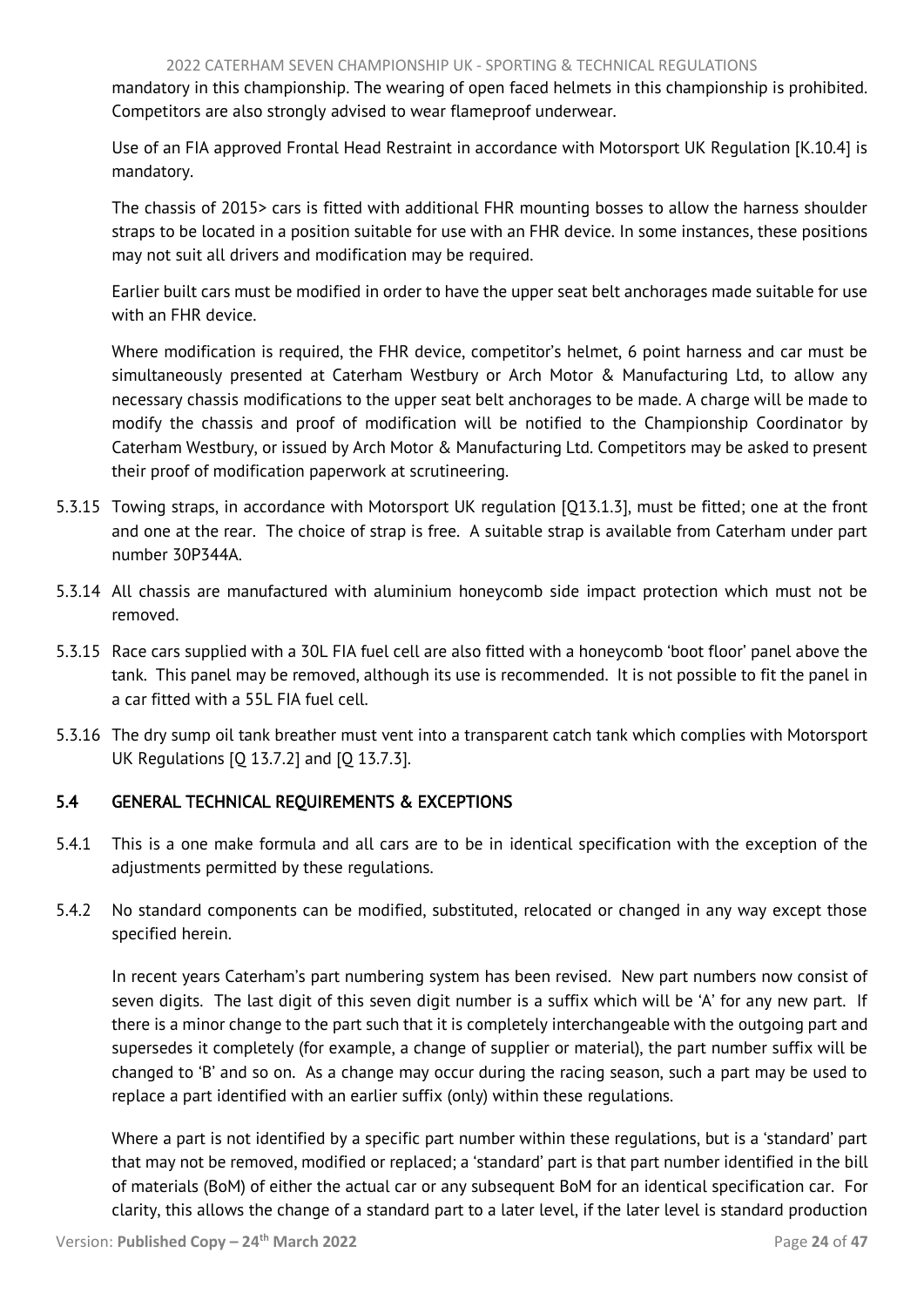<span id="page-25-1"></span>build which has superseded an earlier part but does not have a simple suffix change to the part number because it is not a global supersession.

- 5.4.3 If in the light of experience, when safety related changes to these regulations are necessary, competitors will be given at least 10 days' notice to effect modifications.
- 5.4.4 All vehicles must comply with Motorsport UK General Technical Regulations contained within Sections Section J & Section Q of the Motorsport UK Yearbook.
- 5.4.5 It is mandatory that any space between the driver's seat back and the seat back bulkhead is filled with twin pack seat foam.

# <span id="page-25-0"></span>5.5 CHASSIS

- 5.5.1 All Seven 420R cars eligible for this Championship must use the specifically designed and manufactured bespoke chassis part numbers 3AP130x – where x indicates a chassis suffix of A, B, C, D, or E and so on, or its left hand drive equivalent.
- 5.5.2 All major chassis repairs must be carried out by Caterham Westbury or Arch Motor & Manufacturing Ltd, whilst minor repairs (as deemed suitable by the scrutineer or Caterham Engineering dept) may be carried out by an appointed Caterham Motorsport Service Centre (6.1.2) or Caterham Dartford; except temporary repairs undertaken at an event, where it is permissible to add or remove material from the chassis if the car has been involved in a practice, qualifying or race accident. Any such repairs must be sanctioned by the eligibility scrutineer or his appointed deputy, who may request a further assessment and approval from a member of the Caterham Engineering team. It may also be necessary for the competitor to sign a disclaimer prior to the car being used in the subsequent session. All such repairs must then be checked by Caterham or Arch Motors & Manufacturing Ltd before the car competes at another race weekend, except when specified on the Temporary Repair Action Form that there has been cockpit damage, which must only be checked and repaired by Caterham Westbury or Caterham Engineering, Dartford. Any bolton part repaired must be replaced by an undamaged part before the car competes in another race weekend.
- 5.5.3 The replacement or reinstallation of rivets/rivnuts into existing panels or the pushing/beating out of panels are exempted from this clause. For clarity, any repairs that require welding must be conducted in accordance with 5.5.2. If in doubt, contact the Series Scrutineer.
- 5.5.4 Fitment of Caterham lowered drivers floor pan (part numbers 30P044B or **3EP388F**) is permitted using steel rivets vertically and aluminium rivets horizontally but cockpit floor bracing tubes must be retained. Painting or powder coating of the lowered floor is permitted, but rivets must not be painted so they can be inspected.
- 5.5.5 It is permitted to cut slots into the seat back aluminium panel to allow the shoulder straps of the seat belts to be fitted underneath the harness tube rather than above. These must be protected as detailed in 5.5.6.
- 5.5.6 Any apertures in the seat or aluminium back panel through which the harness shoulder straps, lap straps or crotch straps pass should be protected with rubber piping to prevent chaffing of the belt (this is standard fitment on the Caterham race seat supplied with the car and must not be removed. Competitors are reminded to periodically check the piping is in place and secure, as regular wear and tear can cause it to become detached.)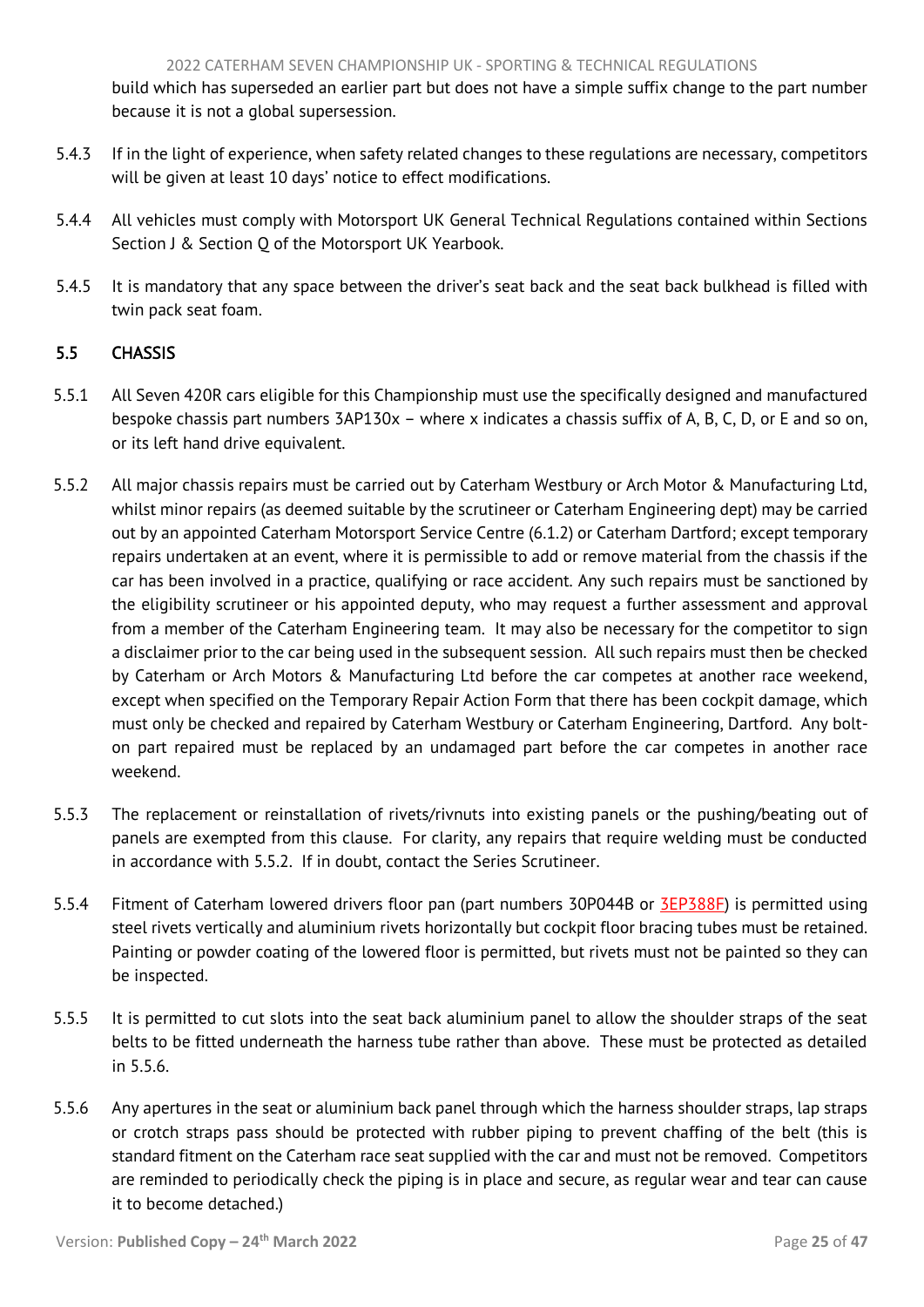- <span id="page-26-1"></span>5.5.7 It is permissible to modify the seatbelt/harness apertures to ensure that there is no contact between the straps and the seat when the driver is seated and secured in the car.
- 5.5.8 It is permitted for the driver to use a 'cool suit' type system (for driver body cooling). The system must be fitted in the boot space beside the fire extinguisher. Two 15mm holes are permitted to be drilled to allow passage of the cooling pipes to the suit. The holes must be made 'flameproof'.
- 5.5.9 It is permitted to fit reflective heat insulation in the engine bay to the driver's foot box and tunnel. It is also permitted to fit double layers of the insulation to provide additional thermal protection if required.
- 5.5.10 The short undertray is not permitted, even though this part (part number 70113) is available from Caterham.

No other undertrays are permitted.

- 5.5.11 Do not attempt to add any extra stiffness to the chassis frame. The Eligibility Scrutineer or his deputy reserves the right to select cars to be returned to the Caterham Dartford to have torsional stiffness measured. Should there be any deviation from accepted production tolerances the assumption will be made that modifications have been made and that chassis will not be permitted to race again, notwithstanding the application of any penalties.
- 5.5.12 The standard Caterham supplied chassis must be used unmodified in any way and strengthening or stiffening by whatever means is expressly forbidden, other than those specified in 5.5.1 to 5.5.11. Only the honeycomb panels permitted in these regulations may be fitted. These should not be bonded into place, but can be riveted to the aluminium floor, not the chassis rails.

## <span id="page-26-0"></span>5.6 BODYWORK

## 5.6.1 Permitted Modifications

## i) General

All cars are equipped with aluminium boot and cockpit covers. Use of these covers is mandatory.

It is permitted to use Caterham half-door part number 76072RC (unshaped) or 76528A (shaped) or 30V086A (shaped, carbon-effect), but no other alternatives. The shaped half-doors were not designed for use with the Seven 420R roll cage and must be modified to suit if used.

All cars must use a single Perspex wind deflector fitted to the driver's side only (part number 53330L or 53330R)

A Caterham nosecone badge or nosecone vinyl decal (Part no 3FV206A) must be fitted in the regular position.

#### ii) Interior

The driving seat is free but it is important to note that the driver's helmeted head must be at least 5cm below the top of the rollover bar when seated normally.

When competing in Belgium or the Netherlands, two-part expanding foam seats must be covered in fire resistant tape supplied by Caterham. For clarity, this does not apply to professional-trimmed motorsport bead seats.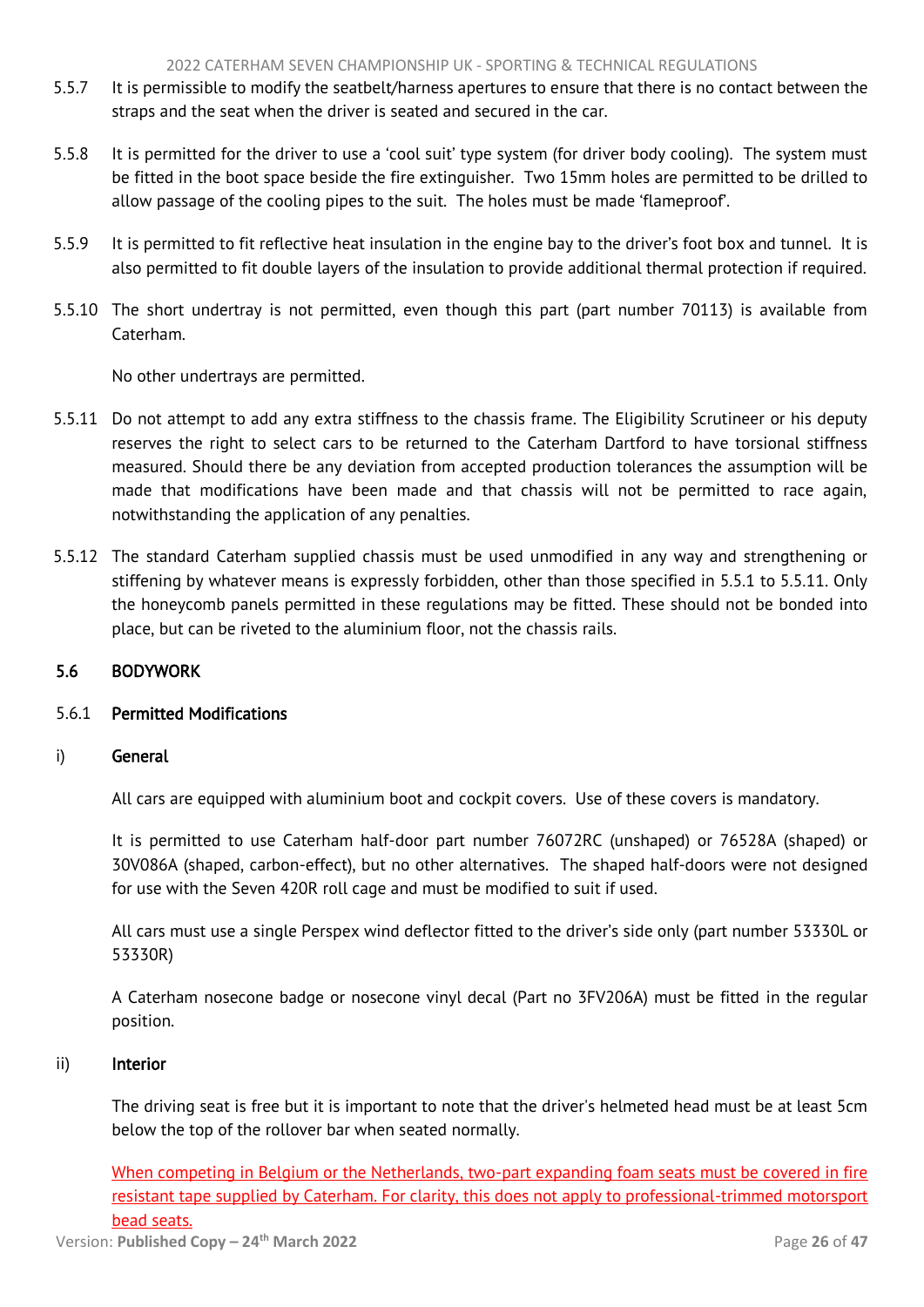It is permitted to fit the 76817 forward honeycomb panel over the top of the lowered floor to raise the driver's feet.

It may be necessary to trim or cut away small sections of material from the pedal box to allow full clearance for pedals when adjusted to a driver's preference. This is acceptable, though adding any additional or replacement material is not.

## iii) Exterior

The positioning and size of the exterior mirrors is free provided they conform to Motorsport UK requirements.

Use of rear wing piping is not mandatory.

Plastic screws (part number BM5x25) may be used to retain the rear wings. Flare rivets may also be used, provided the mounting of the wing remains equally as secure as if bolted.

Tape may be used as a temporary measure to secure damaged wings and nose cones at events, but competitors are expected to present their cars at scrutineering at the next event properly repaired.

Tape may further be used to help secure half doors, but cannot be used to seal bonnet gaps.

It is permitted to paint the bodywork of the car in any colour or use a vinyl wrap to the same effect. In addition, with the express permission of the series scrutineer, it is permitted to paint, repaint or anodise visible components to improve the presentation of the car.

It is permitted to use either 'CATERHAM' rear badge part number 30V151A or 300V0053A, but it must be in the standard position; or to remove the rear badge completely.

## iv) Silhouette

No modifications are permitted.

## v) Ground Clearance

Ride height may be adjusted subject to a minimum ground clearance at the reference point with the driver (in full racing kit) seated normally in the car.

The reference point is the bottom of the lower chassis side rail at the frontmost section where the chassis side rail meets the chassis crossmember and a 30mm x 30mm section of the aluminium sideskin must be removed to expose the chassis rails to enable measurement.

The minimum ground clearance (measured between the ground and the reference point as identified above) at all times is 120mm. As such, it is permissible for the car to have negative rake, with the rear of the chassis lower than the minimum ground clearance at the reference point.

In the event of a puncture on arrival at Parc Fermé, it will be permissible for an alternative wheel and tyre to be fitted, inflated to 24psi, to ensure a valid ride height check; excepting when the puncture has been signalled to the driver by way of the 'Mechanical failure' flag (black with an orange disc) during the session.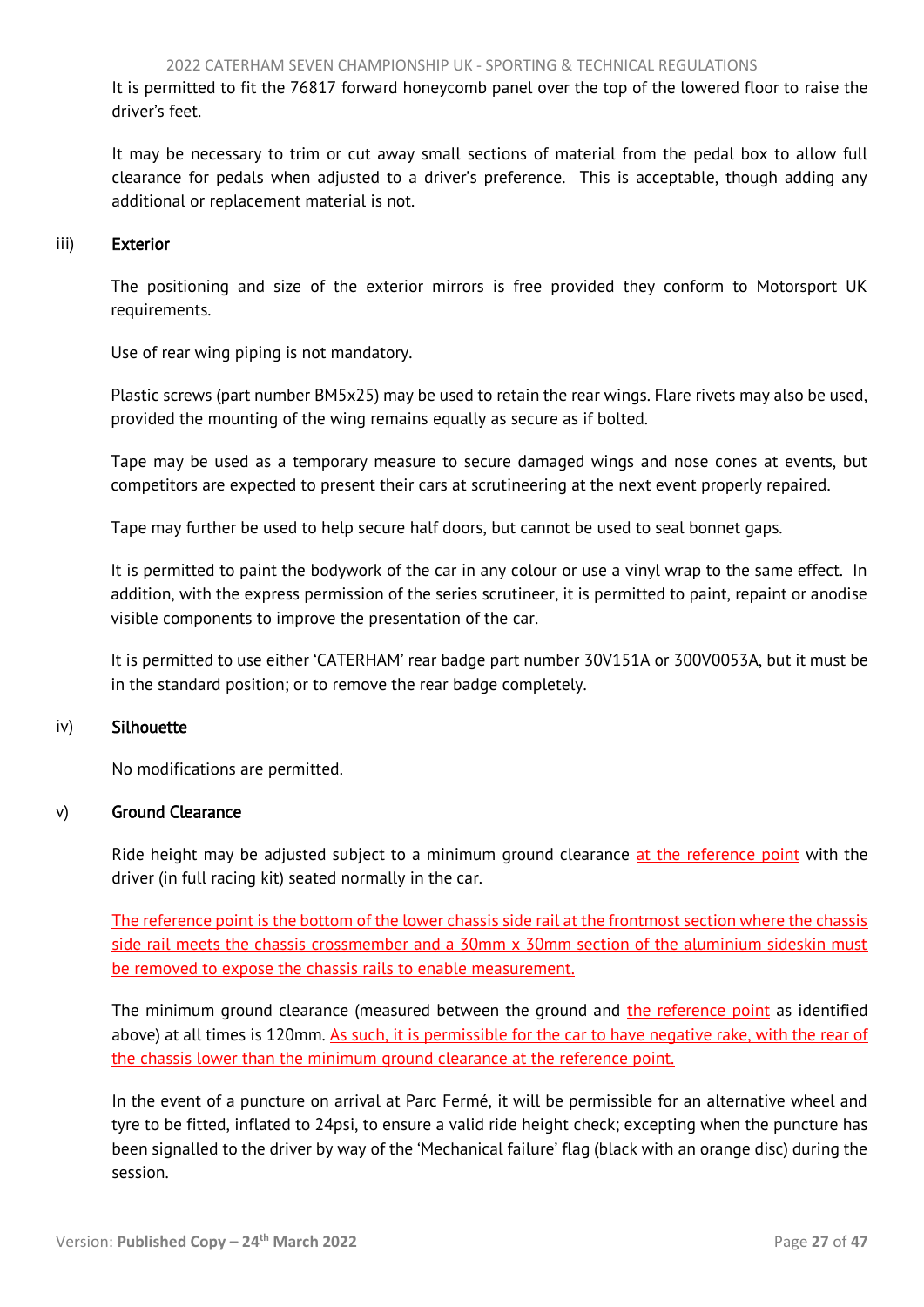#### <span id="page-28-1"></span>5.6.2 Prohibited Modifications

#### i) General

No modifications are permitted.

#### ii) Interior

Fitment of passenger side aluminium honeycomb floor panels is prohibited.

Fitment of a carbon fibre dashboard is prohibited.

#### iii) Exterior

It is not permitted to drill any holes into or to modify the outer skin or inner panelling of the car except where specified in these regulations and the general assembly guide.

The cycle wings, rear wings and nosecone must remain in GRP as standard and be original Caterham supplied parts. The substitution of aluminium or carbon fibre items even though available from Caterham is not permitted.

It is mandatory to fit locking bonnet catches part number 30Z1079A in place of the standard over-centre items on the rear bonnet fixing. This ensures the integrity of the seal between the airbox and the bonnet intake hole.

Fitment of stainless steel or carbon fibre rear wings protectors is prohibited.

The front wings must be either bolted or bonded in position as designed by Caterham; or securely riveted following a repair. The leading edge of the wing to the forward-most edge of the wingstay must be no more than 80mm. The wingstay must not be modified in any way, such as bending the legs or mounting in a non-standard way that would lead to the wing being out of its factory standard position. A wingstay that has been lightly damaged in an accident may require replacement (at the Scrutineer's discretion) if it affects the position in which the wing sits in relation to the wheel.

#### iv) Silhouette

No modifications are permitted.

#### v) Ground Clearance

<span id="page-28-0"></span>No other modifications are permitted except those detailed in 5.6.1

#### 5.7 ENGINES

Only the 2.0 litre Caterham Motorsport Seven 420R (previously R300/R300-S) race specification engines, built by Caterham are eligible.

For 2011, a plastic plenum chamber (part number 30E283A) and cold air intake system were introduced to replace the original aluminium plenum chamber and under bonnet air filter. Use of this 2011 update, either utilising the plastic plenum part number 30E283A or revised plastic plenum part number 30E548A (introduced in 2016) is mandatory.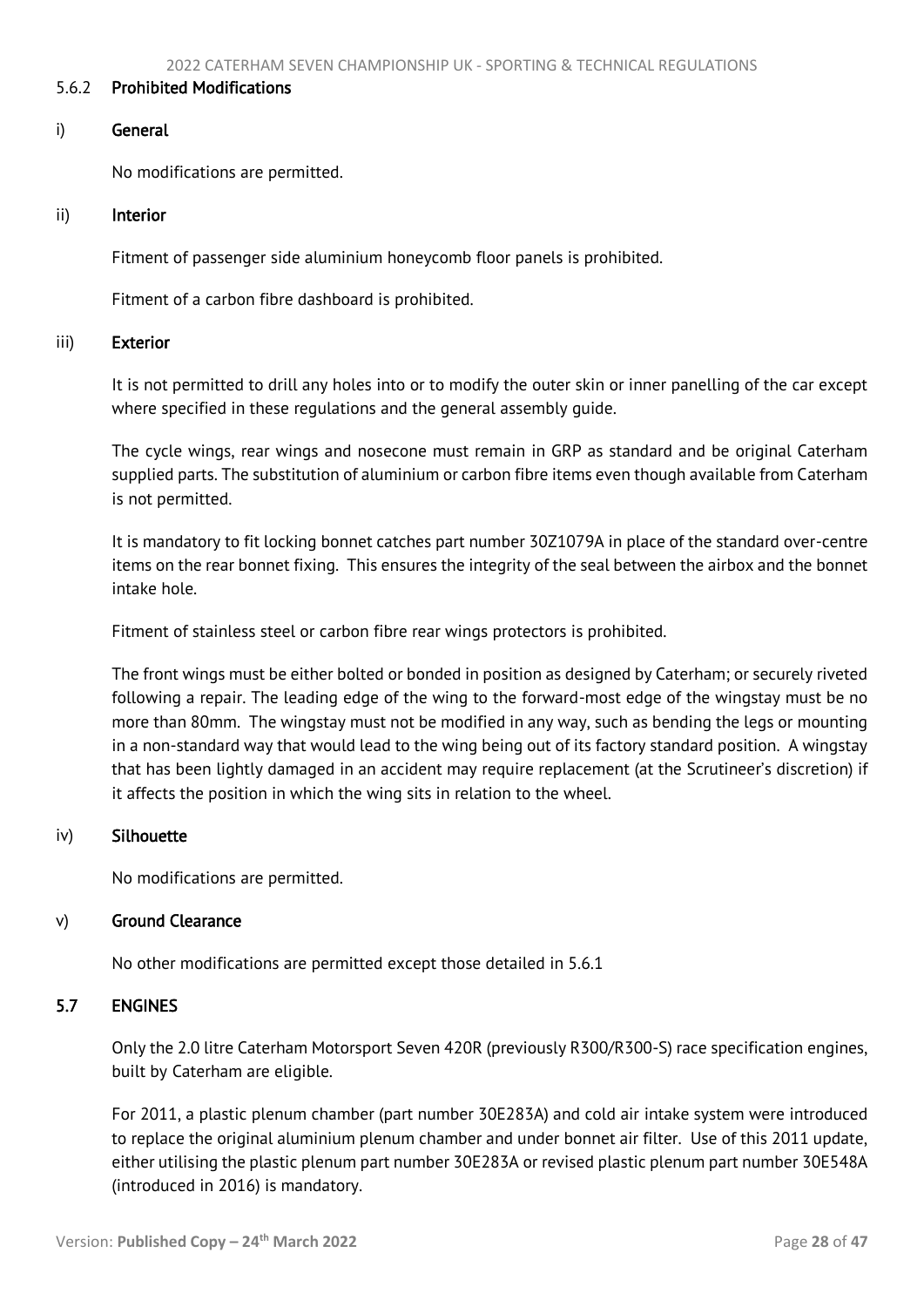Use of either flywheel part number 70E505A or 70E505B is mandatory. 70E505A is no longer available and competitors are advised that whilst the 70E505B is ~100g heavier, the inertia of the two designs is identical. Alternatively, when utilising the organic clutch plate identified in 5.9.1, flywheel part number 30E540A is mandatory.

It is permitted to fit a diamond washer to the camshaft pulley bolts to prevent pulley slippage. Fitting must be carried out by Caterham. Please note that it is not suitable for this operation to be conducted at a circuit.

It is mandatory for the ECU to be programmed with the latest race tune as advised by and provided by Caterham.

It is permitted to fit valve spring 30E365A as replacement for 38E051A or 38E051B. Fitting must be carried out by Caterham. Please note that it is not suitable for this operation to be conducted at a circuit.

The sump mounted oil pump is fitted with a pressure relief valve. A tolerance in production of the spring means that there may be a very small amount of pre-load applied when installed in the pump. It is therefore permissible to have the spring length matched to the housing to ensure there is no pre-load, providing optimum performance. This operation must be carried out by either Caterham Dartford (or with the prior approval of Caterham, an appointed Caterham Motorsport Service Centre (6.1.2).

A dry sump 'finger filter' part number 30E267A or 30E267B is fitted in the sump. The 'B' level part, introduced in late 2016 has a less dense gauze and is recommended over the earlier filter. Competitors are reminded that the filter should be rotated on installation so that the seam does not block the oil outlet.

Sumps may be sealed by Caterham and the eligibility scrutineer prior to, or during the race season. It is not permitted to break the seal without consent from the eligibility scrutineer.

A sump/bell-housing guard part number 30E213A (bar type) or 30E213B (wedge type) is fitted as standard and must be used. It is permissible to use either part number.

It is permitted to replace the dry sump oil tank filler cap with the combined filler cap / dipstick, part number 380E0001A

In the event of an engine failure or wear, the engine must be returned to Caterham to be replaced or rebuilt and resealed; (or with the prior approval of Caterham, an appointed Caterham Motorsport Service Centre (6.1.2); for some engine operations). It is the competitor's responsibility to return his engine, fully kitted, and to pay the cost of the replacement or rebuild. Spare race engines will be available for purchase from Caterham.

# 5.7.1 Permitted Modifications

It is permitted to fit the external oil pipes with dry break connections to ease the removal and replacement of the engine and oil system components. Care should be taken to specify connections which do not restrict the oil flow within the system whatsoever.

No other modifications are permitted.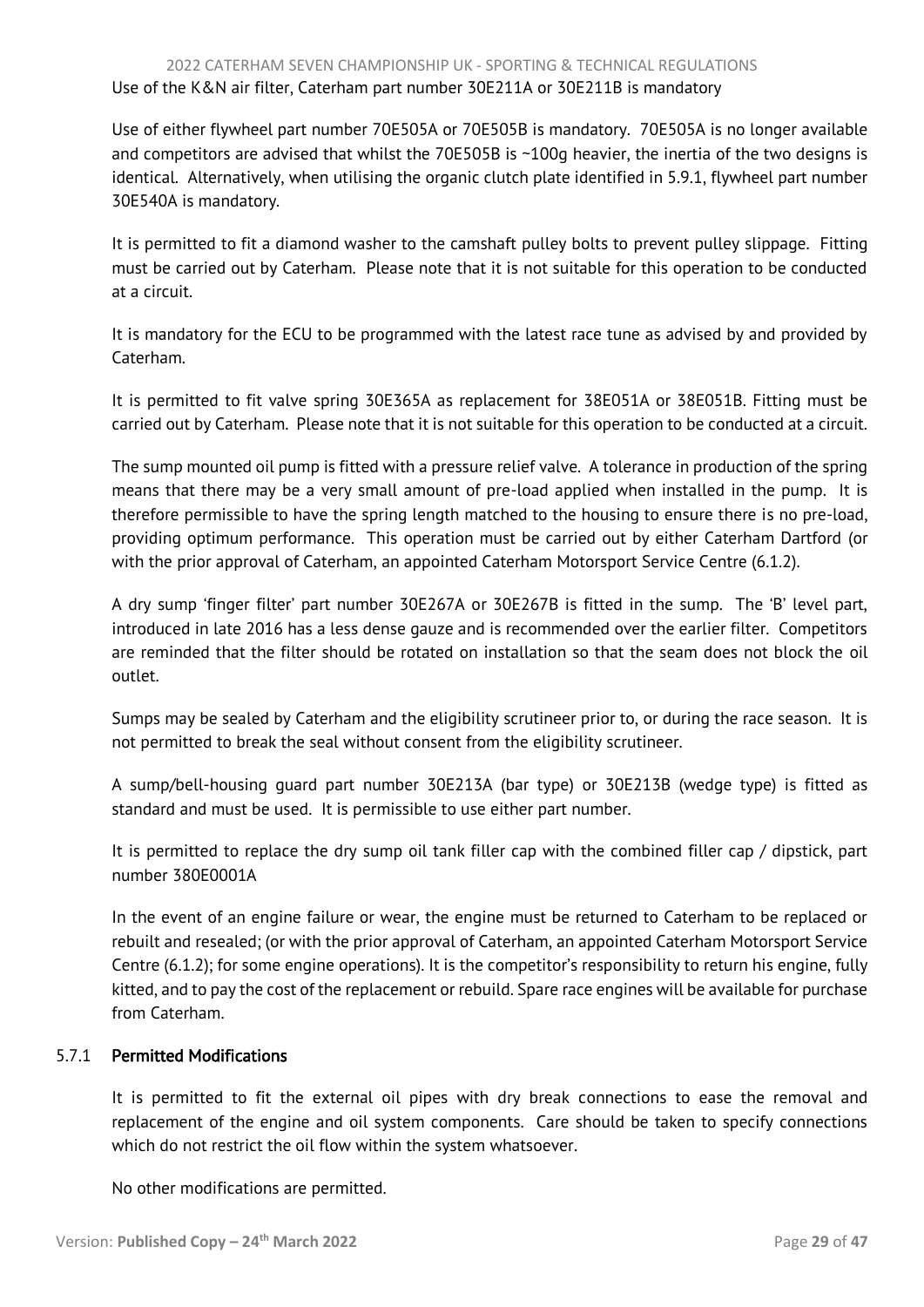#### 5.7.2 Prohibited Modifications

No modifications to the Caterham Motorsport Seven 420R engine other than those specified in these regulations are permitted. All engines must conform to the specification held by the championship Scrutineer and Caterham.

It is strictly forbidden for a competitor to modify, remove or substitute any component or part of the engine or any of its ancillaries, nor must the scrutineering seals be removed or tampered with. Should these seals be damaged or removed for whatever reason except under the direction of the Motorsport UK scrutineer or Caterham the car must not be raced or practised until the Motorsport UK scrutineer or Caterham has inspected the engine and refitted the correct seals.

The scrutineer or his appointed deputy may require that the engine be removed and taken to Caterham to be power tested at the appointed test facility, the costs of which will be borne by the competitor. If considered necessary, the engine will be dismantled for inspection and the cost of this, and subsequent rebuild, will be borne by the competitor. All instances of broken seals are logged and reported to the championship organiser. Suspect engines will be most likely to be subjected to strip and inspection at the competitor's costs.

The throttle potentiometer and its fixings must remain standard and in the original position. It is prohibited for competitors to make any modifications to the oil pressure relief mechanism.

Fitment of updated components that require seals to be broken must be carried out by Caterham or in the presence of the series Scrutineer or an appropriate Caterham representative appointed by him, who will refit the appropriate seals before engines are returned to competitors.

## 5.7.3 Location

On no account must the engine be relocated within the chassis and only the standard Caterham engine mounting brackets and rubbers are permitted.

## 5.7.4 Cooling System

Use of radiator either part number 30C069A (this radiator is a component of the combined 30C064A, 30C064B and 30C064C combined radiator / oil cooler kit), or part number 380C0001A (this radiator is a component of the 30C064D assembly that has revised brackets to enable unmodified fitment with bobbins part number 30Z2041A), is mandatory.

Use of the below radiator mounted oil cooler is mandatory, either part number 30C070A (this oil cooler is a component of the combined 30C064A, 30C064B and 30C064C combined radiator / oil cooler kit) or the Seven 620 type oil cooler 300C0001A; which must be used in conjunction with optional nose cone part number 370P0001.

It is permissible to modify the 30C064A and 30C064B combined radiator / oil coolers to separate the two components.

It is permissible to modify the length of the standard Caterham supplied oil cooler pipes to mitigate the risk of kinks.

Solidly mounted radiators (ie without the use of bobbins) may be subject to premature failure. Therefore, it is permissible and recommended to use radiator mounting bobbins part number 30Z2041A. When using these bobbins with radiator assembly part number 30C064A, B or C, it is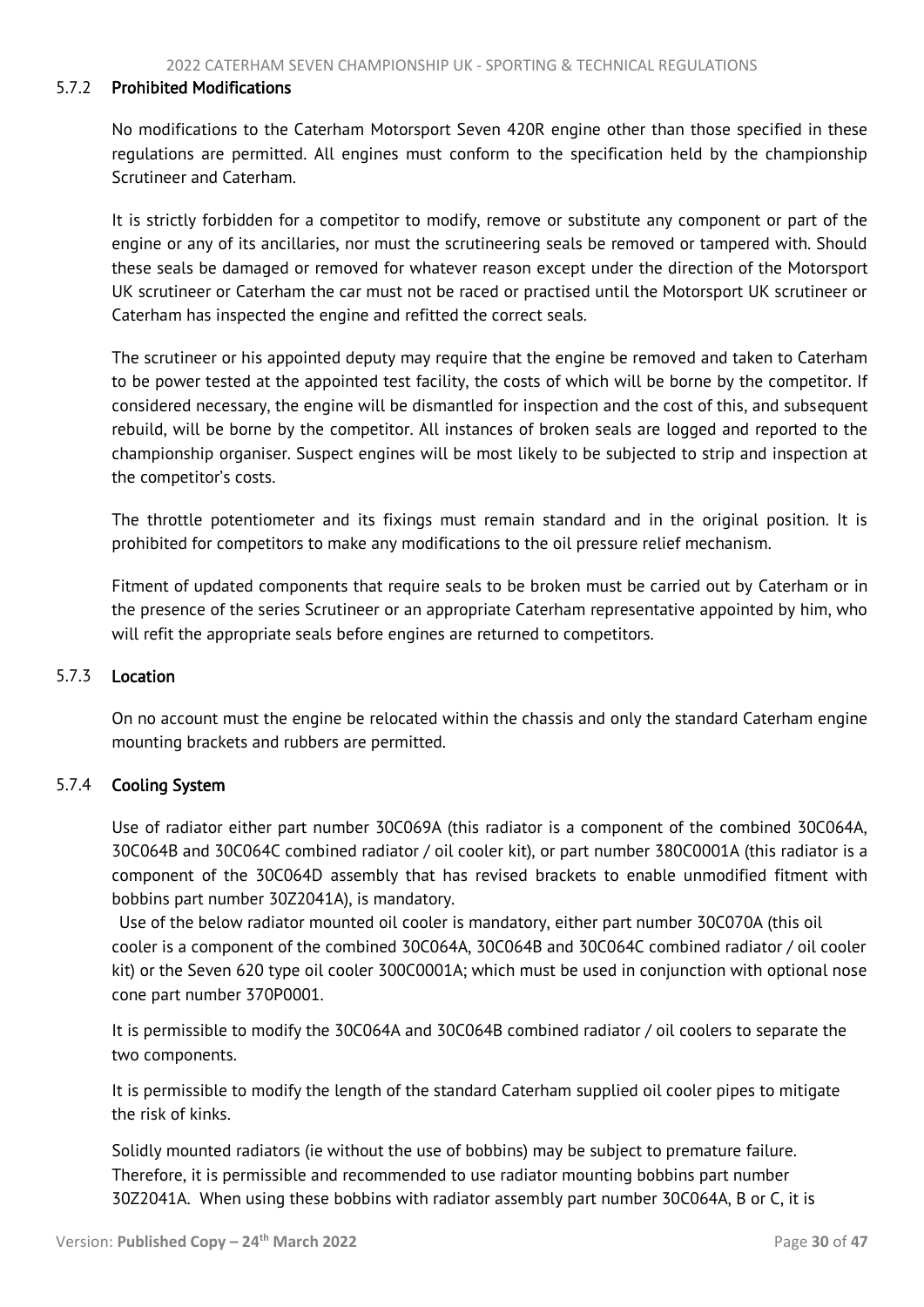#### 2022 CATERHAM SEVEN CHAMPIONSHIP UK - SPORTING & TECHNICAL REGULATIONS

further permissible to elongate or re-drill the locating holes in radiator mounting lugs on the chassis and trim the nose cone to ensure clearance between the radiator and the nose. Excessive trimming, as judged by the eligibility scrutineer's opinion, may be deemed as an unauthorised modification of a part and handled accordingly.

Radiator part number 30C064D assembly must be used in conjunction with two drop-brackets part number 300P0063A and mounting bobbins 30Z2041A. It does not require any modification.

It is permissible (and mandatory when using oil cooler part number 300C0001A) to use the 2018 Seven 420R race nose cone, part number 370P0001A, in place of the pre-2018 nose-cone part number 3AP144A. All nose cone apertures must be fitted with the relevant standard mesh grille.

The 370P0001A nose cone requires the installation of rivet-on side mounted dzus brackets to the chassis and the removal of the standard lower dzus mounting brackets. It is mandatory to secure the 370P0001A with all four dzus clips.

It is permissible to use tape on the side of the nosecone/forwardmost upright section of the chassis to help secure the pre-2018 nose-cone part number 3AP144A. Alternatively, it is permissible to fit dzus clips to the sides of the 3AP144A nose-cone and use these in conjunction with the rivet-on side mounted dzus brackets designed for the 370P0001A.

It is mandatory to use the standard '82 deg' thermostat

Fitment of the oil cooler air intake deflector strip (or 'gurney') part number 30P244A is mandatory with nose-cone part number 3AP144A.

It is mandatory to fit either the "7" grille part number 77777A and mesh grille part number 77778 behind it, or just the combined mesh '7' grille part number 30C093A.

When the oil temperature is undesirably low it is permitted to reduce airflow to the oil cooler portion of the radiator, by means of tape on the nosecone oil cooler aperture. It should be noted that the temperature reading for oil on the Seven 420R is taken at its coolest point. Use of the Caterham supplied silicon cooling hoses is permitted.

# 5.7.5 Induction Systems

A throttle pedal stop must be used and whilst the design of this is free, Caterham part numbers 74128, 30P048A and 30P253A are available but not mandatory.

It is permitted to use alternative fixings for the two sections of the airbox, provided that the airboxes themselves are not altered in any way.

No other modifications are permitted.

## 5.7.6 Exhaust Systems

The CSP899LC (unpolished) or 380X0007A (polished) collector coupled to combined silencer/catalyst part number 37X089A (unpolished) or 370X0001A (polished) is mandatory.

The standard primary pipes must be used; part numbers:

CSP903 (unpolished) or 380X0001A (polished)

## CSP904 (unpolished) or 380X0002A (polished)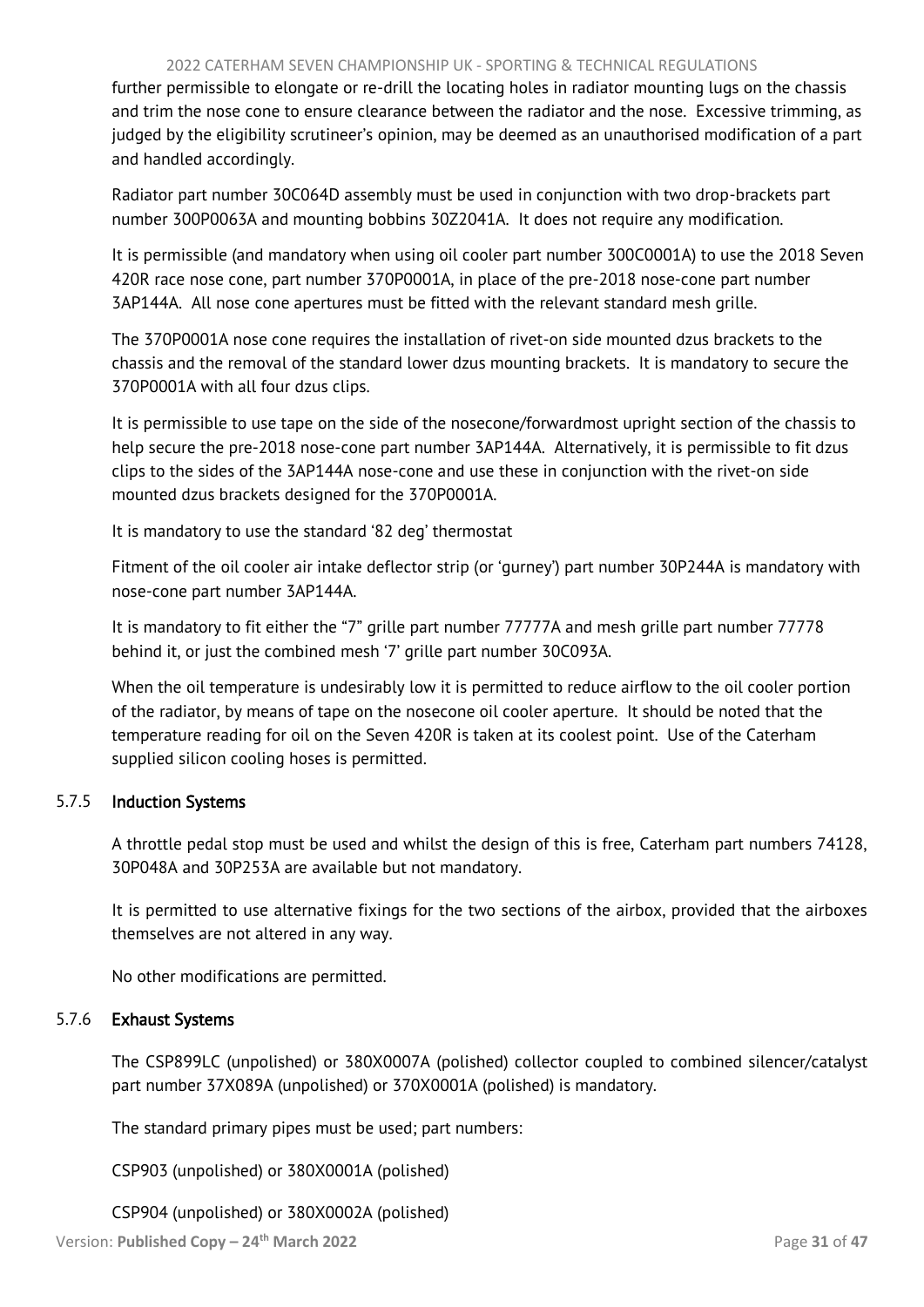CSP906 (unpolished) or 380X0004A (polished)

The lambda sensor must not be fitted. The hole for the lambda sensor should be fitted with a blanking plug, part number CSP741.

It is permitted to drill the exhaust at the mating between the catalytic convertor and the silencer, and insert a single rivet to prevent the silencer from rotating. All other either external or internal modifications by means of application of additional material or by a manufacturing / coating process are prohibited.

Wrapping of any part of the exhaust system, or any form of spray or paint-on coating that adheres to the pipes is prohibited. Any other external or internal modifications by means of application of additional material or by a manufacturing / coating process are prohibited.

# 5.7.7 Ignition Systems

The Caterham developed management system is mandatory

Ford TR6AP13 (5M5G-12405-AA) spark plugs part number 30E293A are mandatory.

The ECUs are security protected and must not be removed, tampered with / or substituted except by the eligibility scrutineer or designated persons. No other modifications are permitted.

The ECUs may be sealed at the first event a vehicle competes at. A history can be downloaded by the eligibility scrutineer or the engine builder either at the circuit or at the engine builder's premises, where the seal will be broken and replaced at the time of the download

It is permitted to have the CAN stream data enabled (if not already present in the latest map) from the ECU to provide data to a VBOX as per 5.10. Enabling of the CAN stream can only be done by Caterham Dartford or an appointed Caterham Motorsport Service Centre, by a re-flash of the ECU (for which the vehicle does not have to be present)

## 5.7.8 Fuel Delivery Systems

The Caterham developed management system is mandatory.

The fuel pump may be moved from its standard location. The standard item as supplied by Caterham must be used. Competitors should note that the performance of the fuel pump will be impaired if it is allow to run without fuel available to pump. To ensure reliable operation it is recommended that the pump be replaced at least once per season.

Use of the standard non-adjustable fuel pressure regulator is mandatory. With the engine at the correct operating temperature, and the engine idling, the fuel pressure in the fuel rail shall be  $4.3 +/-0.15$  bar. Cars found to have fuel pressure outside these limits will be considered ineligible.

The fuel tank vent must be installed so that fuel cannot spill from it.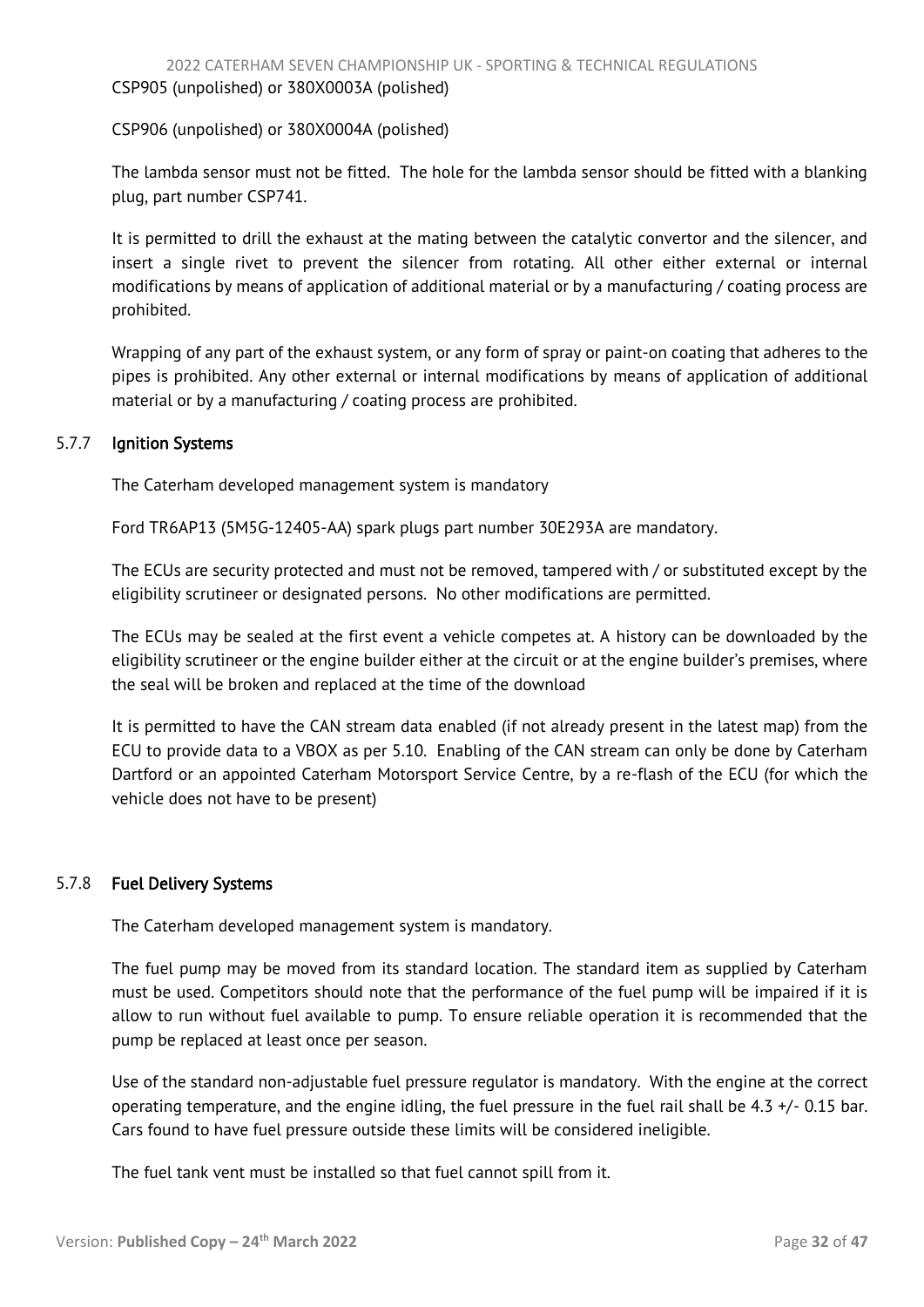<span id="page-33-1"></span>It is permitted to fit FIA approved dry break connections to the fuel lines to ease removal/replacement of the engine.

<span id="page-33-0"></span>No other modifications are permitted.

# 5.8 SUSPENSIONS

The front "widetrack" suspension is comprised of double unequal length wishbones; lower wishbone part numbers 34F013A (left) and 34F014A (right), upper wishbone numbers 34F011A (left) and 34F012A (right), or universal upper wishbone 30F065A (which provides greater camber adjustment scope); an antiroll bar and features Bilstein competition dampers and coil springs. The De Dion rear suspension is located by a lower A-frame and outboard longitudinal Watts linkages.

All cars must use front dampers (part number 30F058A), rear dampers (part number 30R046B) and rear tender springs (part number 74541).

The original 74504 front and 74505 rear dampers can be re-valved by Bilstein to new specification (revalve package part number 30F059A)

Front dampers must be fitted with the main body fixed to the chassis (upside down). Rear dampers must be fitted with the main body fixed to the De Dion tube (right way up).

The rear tender spring (part number 74541) must be fitted at all times on all cars.

It is recommended that the De Dion tube is regularly and carefully inspected for cracking or damage, especially the weld between the tube outer buttress and the end plate. De Dion tubes should be changed as a matter of course following an accident. Failure to tighten damper securing bolts to the threaded bushes may result in the bush being torn out of the tube.

Both the standard De Dion tube, part number 79028B, and the reinforced De Dion tube part number 370R0003A are permitted.

## 5.8.1 Permitted Modifications

Ride height may be adjusted using the damper spring seats subject to the minimum ride height requirements detailed in section 5.6.1(v).

It is permissible to adjust front camber to a maximum of 5.0° (negative) and castor angles by means of the adjustable length top wishbone provided and by shimming the lower wishbone with washers. Competitors are advised that Avon Tyres guidance is that the optimum camber for the slick tyre is 4.5° (negative).

It is permitted to substitute the standard lower wishbone front mounting bolt with a longer bolt of a similar specification.

Camber will be measured on a 'flat-patch' as laid out by the eligibility scrutineer at the race event. Every care will be taken to ensure that this portable equipment is level and this will be verified by the chief scrutineer. In order to verify any marginal (or excessive) camber reading to both the competitor's and scrutineer's satisfaction, the flat-patch may be re-measured to demonstrate it is level and the camber will be measured with the wheels in the 'straight ahead' position displaying equal toe either side when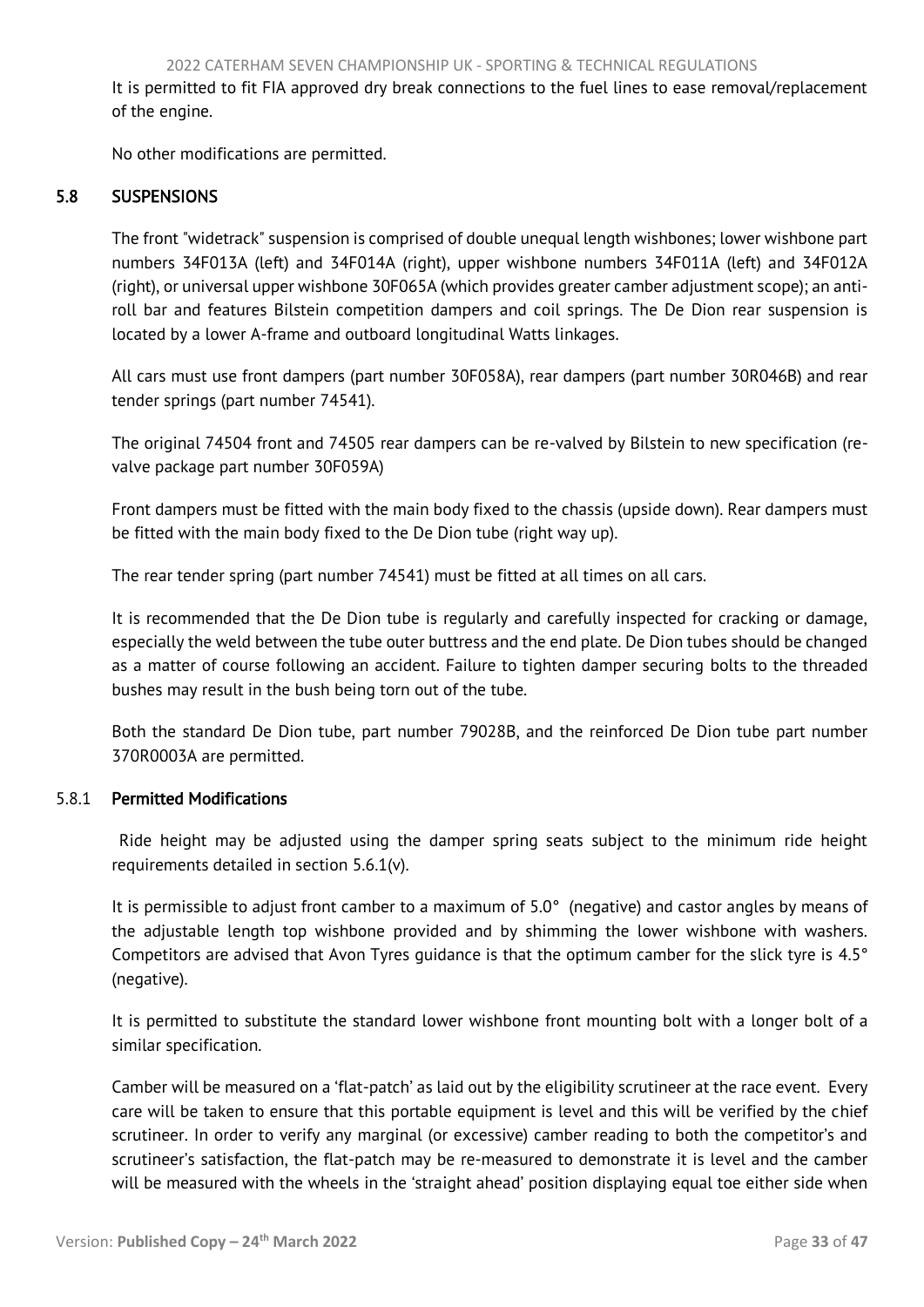measured using a physical string system or computer geometry system, as defined by the eligibility scrutineer.

Where possible, the eligibility scrutineer will make this facility available for competitors to check geometry settings prior to taking to the circuit. However, due to the number of competitors and time constraints on the day, this may not always be possible.

No modification can be made to the De Dion tube except that shims may be inserted to adjust camber to a maximum of 3.5° (negative) and toe angles as required.

For the 2021 season slick tyre specification car, 3° degrees rear camber is optimum and De Dion ear part numbers 30R049A (LH) and 30R048A (RH) have been produced for this purpose and are optionally permitted.

Caterham produce a range of De Dion shims under the following part numbers and sizes:

| Camber    |                           |
|-----------|---------------------------|
| 300R0005A | $0.1$ mm = $0.1$ °        |
| 300R0006A | $0.2$ mm = $0.2^{\circ}$  |
| 300R0007A | $0.5$ mm = $0.5^{\circ}$  |
| Toe       |                           |
| 300R0008A | $0.5$ mm = $0.08^{\circ}$ |
| 300R0009A | $1.0$ mm = $0.16^{\circ}$ |
|           |                           |

Only the 350lb front spring part number 30F060A and 350lb rear spring part number 30R047A along with the rear tender spring part number 74541, are permitted, mounted in the same position as standard.

Only one spring may be fitted to each front damper. Rear dampers must be fitted with both the mandatory tender spring and a linear rate primary spring.

It is permitted to substitute cap head bolts to secure the front spring/damper assembly to the chassis.

Packing washers between the bump stop and the damper body or cap, are not permitted.

The following Caterham supplied front anti roll bars are permitted:

| <b>Diameter</b> | <b>Colour Code</b> | <b>Part Number</b> |
|-----------------|--------------------|--------------------|
| $18 \text{ mm}$ | Green              | 75556              |
| $\frac{5}{8}$ " | Red                | 75561 or 30F034A   |
| $^{9}/_{16}$ "  | Blue               | 75559 or 30F033A   |
| $1/2$ "         | Orange             | 75552 or 30F032A   |

The front anti roll bar may be removed but if fitted must be properly connected. It is permitted to use the front mounting anti roll bar brackets developed for the R600 race car, part number 30F063A.

Only a ½" diameter Caterham supplied rear anti roll bar is permitted.

It is permitted to remove or disconnect the rear anti-roll bar.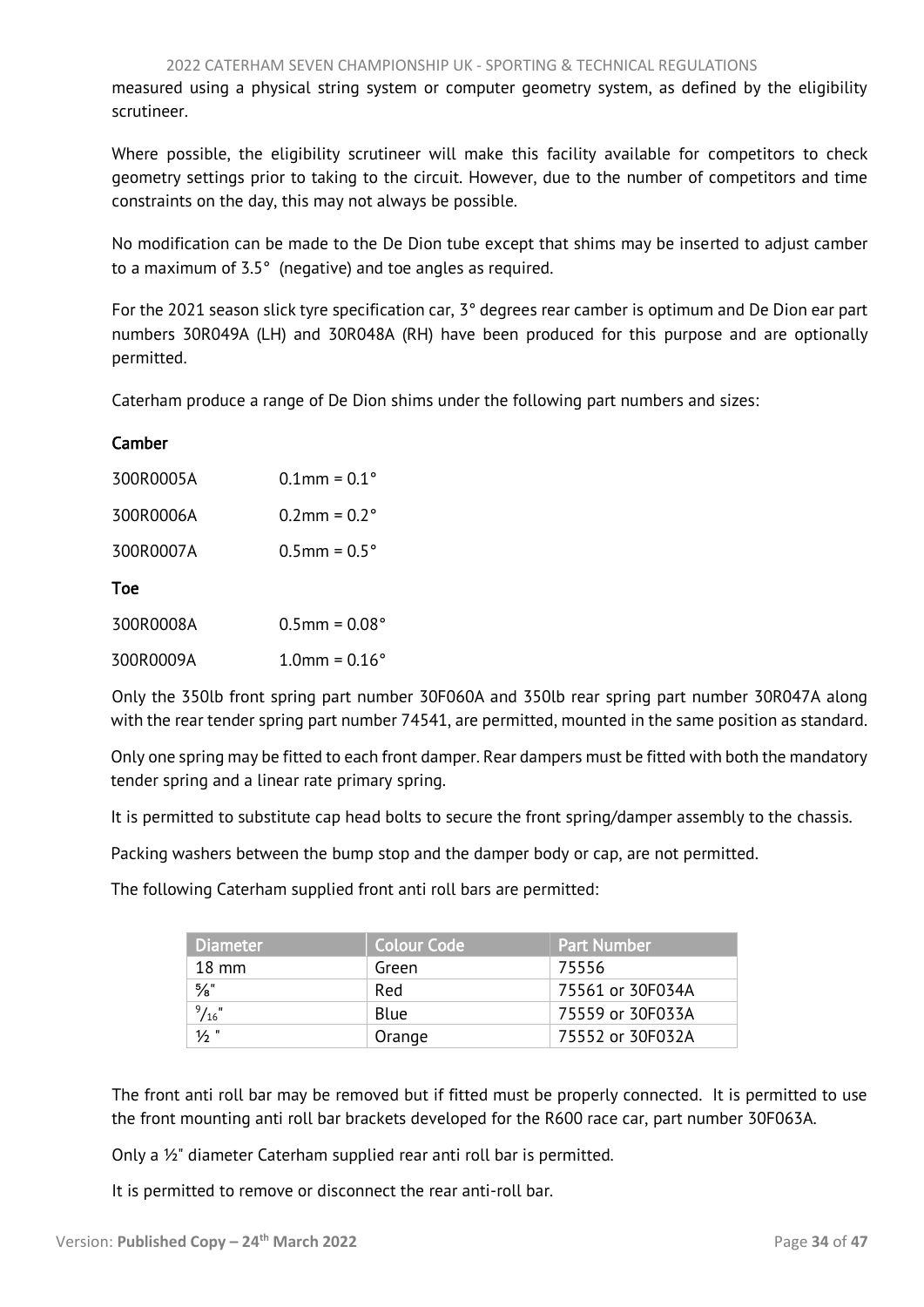#### 2022 CATERHAM SEVEN CHAMPIONSHIP UK - SPORTING & TECHNICAL REGULATIONS

<span id="page-35-1"></span>It is permitted (but not required) to use plastic packing shim part number ZZ021463 between the Aframe and De Dion tube mounting. Metal washers, part number WPH1/2, should be used between the lower wishbone and chassis mounting to provide correct castor adjustment, and between the A-frame outer mounting points and chassis to achieve the correct spacing and prevent the A-frame from becoming stressed.

It is permitted to use the race braze-welded A-frame part number 300R0004A in place of the standard MIG-welded component, part number 30R019B.

It is permissible to replace the rear-most mounting bolt of the Watt's link for a longer bolt of similar specification, enabling a nyloc nut to be fitted to the end of the bolt protruding from the chassis bush, preventing the bolt from loosening in use.

It is permitted to replace the machined lower upright fixing nut, part number 30Z1068A, with the top hat spacer part number 3ACZ0019B and ½" UNF full nyloc nut (available from Caterham under part number NFYH1/2).

#### 5.8.2 Prohibited Modifications

No other modifications whatsoever are permitted to the car's suspension and suspension components must not be modified in any way nor may suspension pick up points be changed.

It is specifically prohibited to cut down the damper bump stops..

## <span id="page-35-0"></span>5.9 TRANSMISSIONS

Use of the Caterham race six-speed sequential gearbox, part number 3AG072A is mandatory.

All gearboxes are sealed by either Caterham or the nominated gearbox rebuilder; SWR Motorsport Ltd. The seal must not be removed by anyone other than Caterham or SWR Motorsport Ltd. Any gearbox servicing, repairs or rebuilders must be carried out by Caterham or SWR Motorsport Ltd.

The sequential gearbox is supplied as a kit under part number 37GB06AK and this kit must be used in its entirety. No parts may be substituted.

Gearbox oil cooler kit, part number 30G091A is permissible. The parts within this kit will be permitted to directly replace standard parts where necessary, but the kit must be used as a whole. It is not permitted to use individual items from the kit only.

Use of the Caterham specification 3.62:1 ratio Titan limited slip differential is mandatory. Ramp angles must remain in the standard 30/90 configuration, as supplied by Caterham/Titan. Only the factory standard specification Caterham sintered friction discs and clutch discs may be used.

Use of either the 6-lug or 12-lug differential clutch plate fitting is permitted.

Differential bracing struts part numbers 35A009A (left) and 35A011A (right) are mandatory.

Differentials may be sealed by scrutineer or his deputy and the seal number recorded. Sealed differentials may only be returned to Caterham for rebuild. Differentials must remain unmarked as supplied from the factory. It is not permitted to add any identifying marks or features, so as to potentially identify the differential to the rebuild.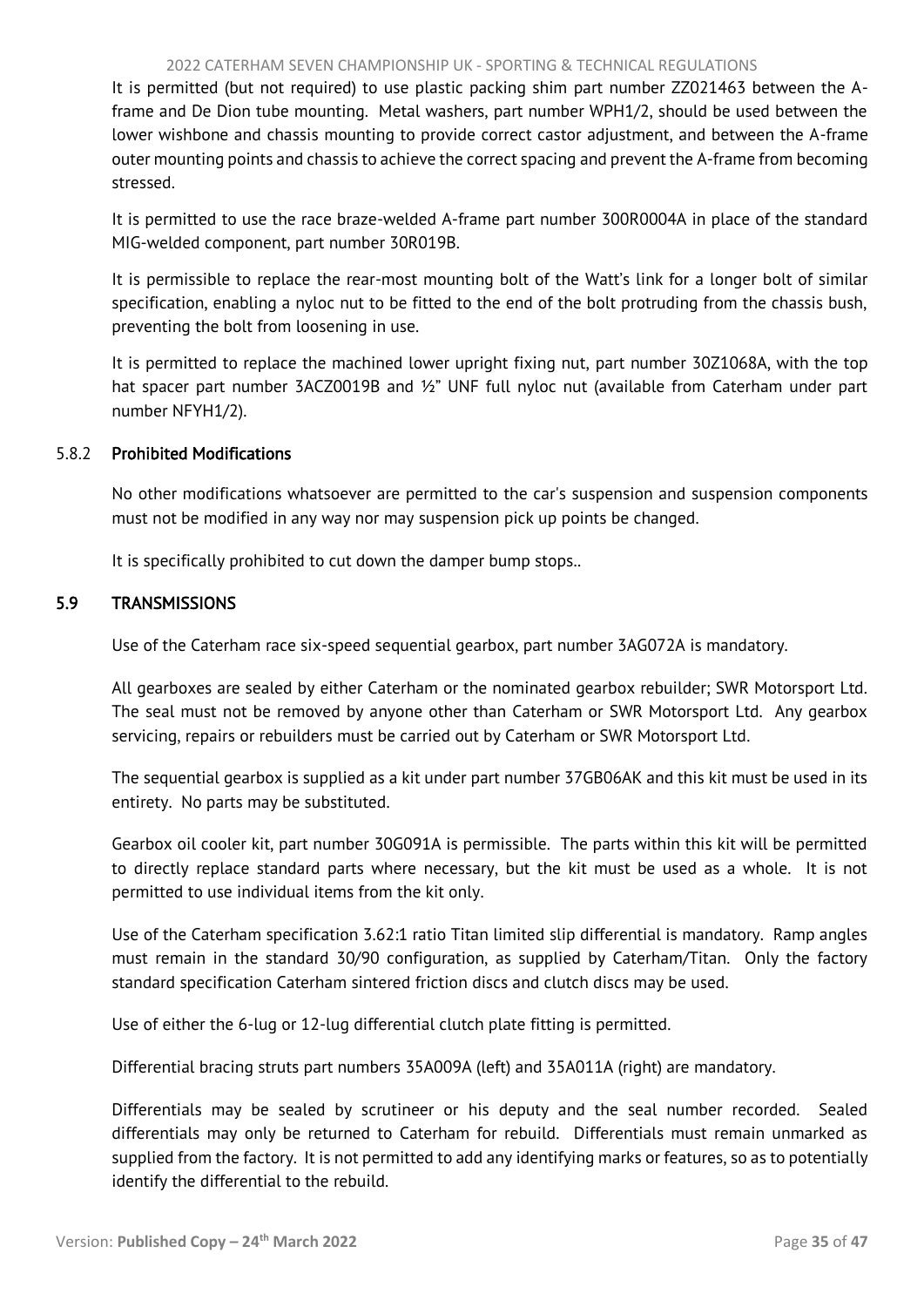#### 5.9.1 Permitted Modifications

A dry-break connection may be fitted to the clutch system to assist with the ease of removal of the engine.

Use of either the standard ratio clutch pedal or the high ratio clutch pedal is permitted.

A clutch stop may be fitted and the design is free. Caterham supply a suitable part under part number 30P224A.

The design and make of the gear knob is free.

Use of the uprated driveshaft, part numbers 37A122A and 37A123, is both permitted and recommended. Additionally, it is permitted to replace the driveshaft nut plain washer part number 6102937 with a revised washer, part number 370R0004A to reduce the potential for the driveshaft nut to loosen.

It is permitted to replace the standard twin-plate clutch with a single plate organic friction plate clutch system, comprising of clutch cover part number 58136COVER, clutch plate part number 37Q012A and associated fittings. This requires use off the flywheel identified in 5.7.

Note: Introduced to improve durability of driveline components, specifically the driveshafts, following the championship's move to slick tyres, the organic clutch is likely to become the only permitted clutch in future regulations.

It will be permitted to fit any further upgraded parts during the season if introduced by Caterham.

#### 5.9.2 Prohibited Modifications

Mis-assembly of standard parts is prohibited.

It is prohibited to modify the propshaft. No other modifications are permitted.

#### 5.9.3 Transmission & Drive Ratios

The only gear ratios for any permitted gearbox are:

First  $7.40 \cdot 1$ 

Second 1.84:1

Third 1.49:1

Fourth 1.27:1

Fifth 1.11:1

Sixth 1.00:1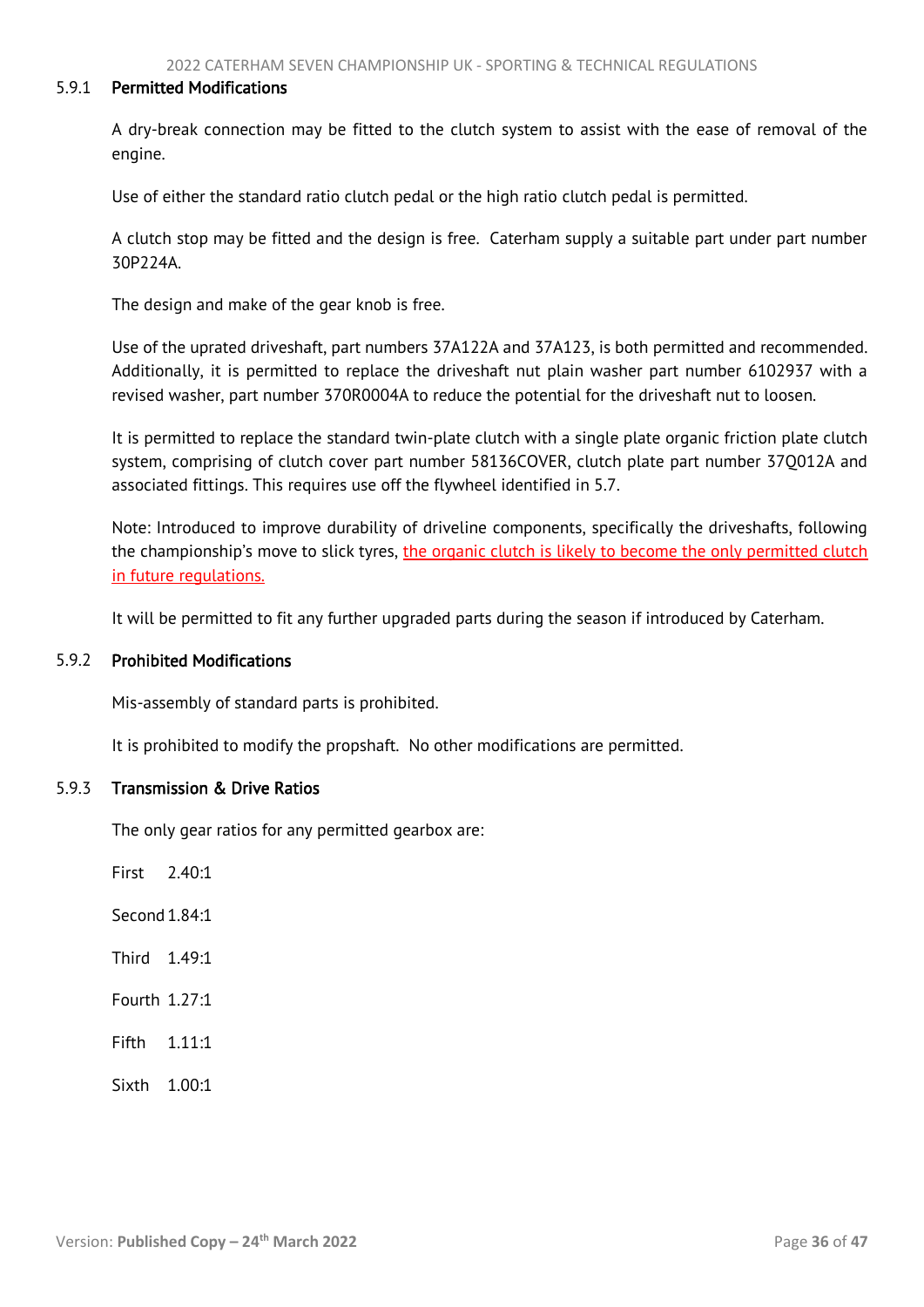# <span id="page-37-1"></span>5.10 ELECTRICS

<span id="page-37-0"></span>Only looms with the following part numbers (and for the listed car) are permitted:

| Chassis Ioom                         | Part number: 37L049A |
|--------------------------------------|----------------------|
| Engine loom                          | Part number: 37L050A |
| Injector sub loom                    | Part number: 3AL074A |
| Coil sub loom                        | Part number: 3AL080A |
| TPS sub loom                         | Part number: 30L117A |
| Fuel pressure loom                   | Part number: 3AL115A |
| Fuel pump trigger loom               | Part number: 30L116A |
| Gearbox subloom                      | Part number: 30L165A |
| Gearbox oil cooler loom              | Part number: 50L002A |
| Subloom for standard instrumentation | Part number: 37L051A |
| Subloom for Stack instrumentation    | Part number: 37L052A |
| Stack sensor loom                    | Part number: 3AL087A |
| Subloom for CAN bus                  | Part number: 30L169A |
| Brake light loom                     | Part number: 30L173A |

Competitors are advised to change the engine loom at least once per season to ensure electrical reliability. It is permissible to use spiral wrap to protect the wiring loom.

The standard instrumentation may be replaced by a Stack triangular integrated display unit, which comes as standard with a single sensor each for wheel speed, water temperature, oil temperature, oil pressure and fuel pressure. The only other permissible sensors are listed below:

- Brake pressure sensor (one only)
- Throttle position
- Steering input

No further sensors, nor duplicates of the above, may be fitted.

All Stack sensors must be fitted in the standard Caterham fitting and position, if there is one (the reference point being how Caterham's Engineering team build a car; if in doubt Caterham Engineering can provide clarity). This will also apply retrospectively to any new fitting designed by Caterham to accept a sender that has not previously had a Caterham specified fitting and location. Competitors will be given adequate notice of any such new part in order to be able to make the change.

If there is not a standard fitting and location provided by Caterham for a permitted Stack sensor, it is acceptable to manufacture and insert a fitting of free design as required. The fitting's only purpose must be the location of the Stack sensor and in no way provide any additional functionality or advantage through its installation. For avoidance of doubt, the eligibility scrutineer can be called upon to assess the final installation once complete.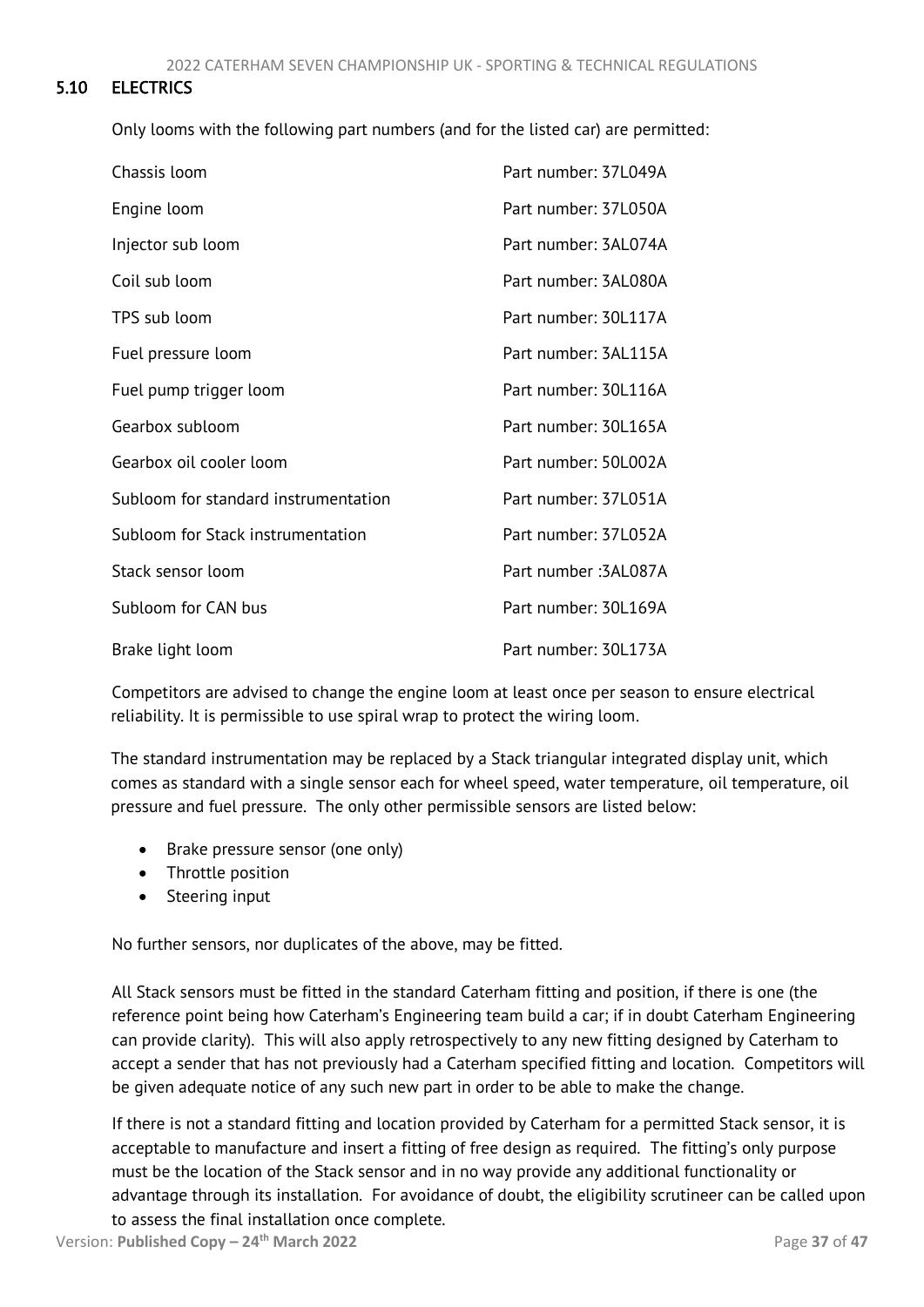For clarity, a 'fitting' may be a T-piece, a bracket or simply a tapped hole drilled into an existing component.

Alternatively, or in addition to; it is permitted to fit a non-integrated data-logging system and take a power feed and engine rpm signal from the vehicle.

It is permitted to connect a RaceSense or VBOX datalogging system to the OBD port using the RaceSense provided lead or, for Vbox, adaptor lead part number 370D0003A (when available), in order to utilise engine data (rpm, coolant temp, inlet air temp) from the CAN stream.

The standard speed sensor location has been moved from the front to the rear for new build cars. Both the old front location and new rear location are considered standard positions in relation to the above and either may be used.

It is permitted to fit sensors (such as, but not limited to, throttle, brake, and steering) for a data logging system such as the RaceSense and the required power feeds.

A Stack supplied loom may be used to connect the triangular integrated display unit to the vehicle.

For vehicles fitted with a Stack display unit, the use of a CAN ECU interface is permitted. The functionality for this is contained within the dash and is accessed via a PIN code provided with the ST8996 adapter lead required to make the connection. The CAN ECU interface enables recording in the data-logger of real-time data from the ECU, showing the actual output to the engine's systems.

It is recognised that there are many 'standalone' sport video systems that are capable of logging speed, g-forces and other data. These are permitted providing that they are completely independent from the car (with the exception of a power feed) and do not record any engine data information directly from it other than when a VBOX or RaceSense system is used as identified above.

All Competitors running Stack data/video logging systems must supply the Championship Scrutineer with the authorisation code and PIN number to allow the logging system to be read.

It is permitted to fit a countdown timer or stopwatch to the dash or steering wheel centre to provide an indication of session duration.

A shift-light or sequential shift-light system may be used and choice of system and manufacturer is free. Caterham recommend the use of the ACES programmable sequential shift lights, available under part number ACES01.

An ATL fuel gauge and associated wiring may be fitted to provide an indication of fuel level only.

It is mandatory to have video recording equipment fitted and operating during qualifying and racing. This must consist of at least one forward facing camera providing a reasonable view of the circuit ahead such as would be expected to provide a representative 'driver's eye' view. Location of the camera to provide this is free. The choice of system is free, provided that playback is possible at the circuit by regular means, such as via a laptop PC, or by using equipment designed for the purpose provided by the competitor (see 2.13).

All power feeds to the vehicle and engine looms must be connected via the battery master switch with the exception of an electrically operated fire extinguisher system.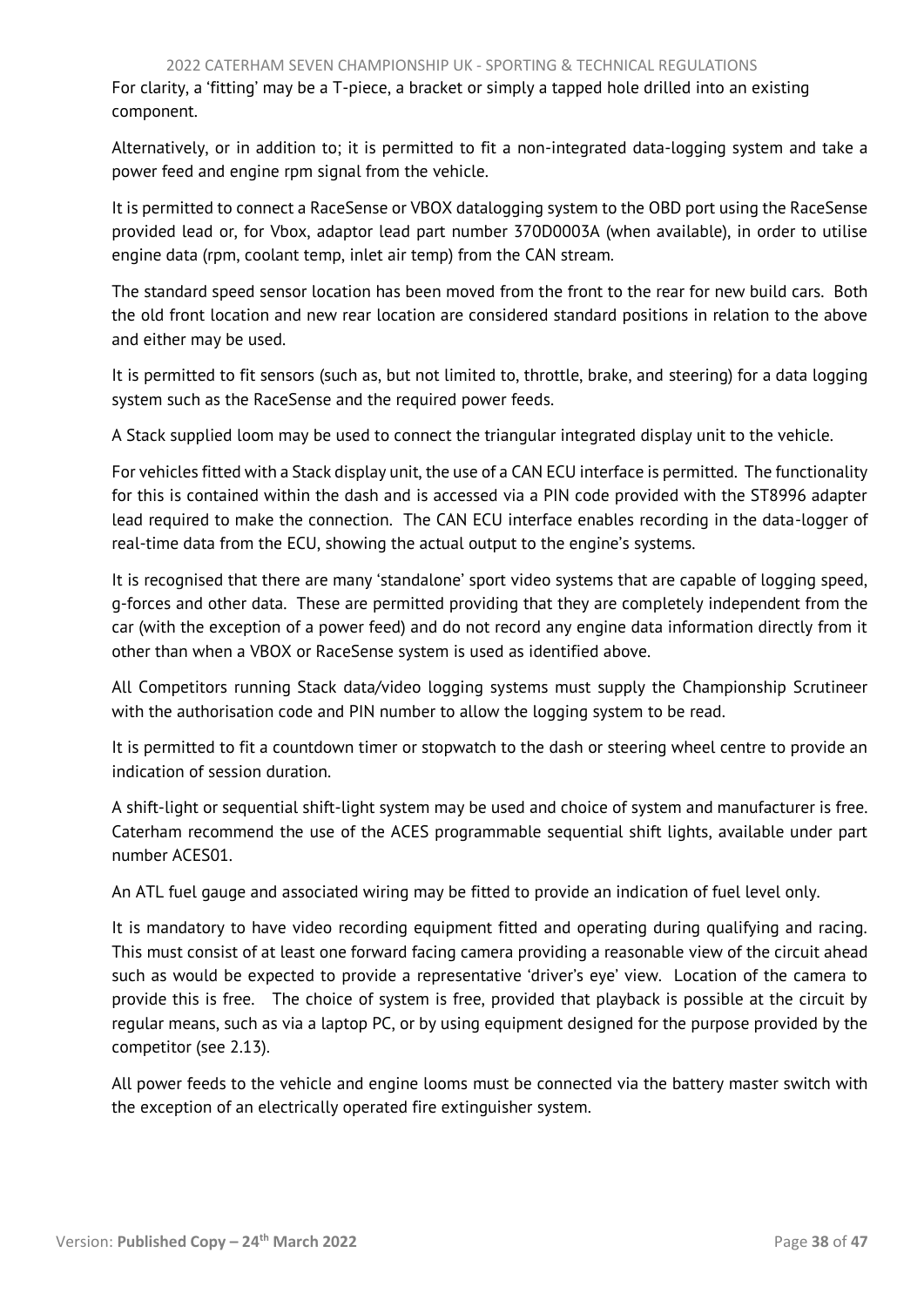## <span id="page-39-1"></span>5.10.1 Exterior Lighting

In accordance with Motorsport UK Regulation [Q 13.9.3] all race vehicles must be fitted with brake lights. A Superlight race brake light kit, part number 30L170AK or 30L170AP, is the only acceptable brake light system and its fitment and use is mandatory.

## 5.10.2 Rear Fog Light

Fitment of a rear high intensity light is mandatory. It is permitted to fit an LED light to the roll cage provided it conforms to Motorsport UK regulations. The Caterham supplied FIA approved LED type high intensity rain light (part number 37L048A or 30L284A), supplied as part of the Seven 420R race car, is mandatory. It is not permitted to drill or weld to the roll cage in order to mount the light.

#### 5.10.3 Battery

The battery position and battery itself are free provided it is securely located within the engine compartment and is sufficiently powerful to start the engine unassisted.

It is permitted to fit an Anderson type connector and associated cabling for ease of charging the battery.

#### 5.10.4 Alternator

The standard alternator must remain fixed, unmodified standard and working.

#### 5.10.5 Starter Motor

<span id="page-39-0"></span>The standard starter motor part number 30E112A must be used.

## 5.11 BRAKES

The braking system consists of discs at all four wheels and incorporates split hydraulic circuits for safety. The car as supplied includes an adjustable brake pressure limiting valve so that balance can be adjusted to the driver's preference. A race type reservoir cap must be fitted to the master cylinder.

The 2021 Seven 420R car comes as standard with a Caterham AP race specification master cylinder (part number 77176). The Caterham Motorsport uprated front brake system, consisting of 10" vented discs, with Caterham AP Racing 4 pot callipers and Caterham Motorsport uprated rear brake system, consisting of 10" vented discs, with Caterham AP Racing 2 pot callipers are fitted as standard. This complete system must remain as standard and not be modified in any way, unless specifically stated in these regulations.

#### 5.11.1 Permitted Modifications

Brake friction materials are free.

Use of either the standard brake pedal or the high ratio brake pedal is permitted.

It is permitted to replace the 2017 uprated rear brakes fitted as standard with the Caterham road type rear brake package, consisting of 9" solid discs and a single piston floating calliper. The road type system was fitted as standard to the pre-2017 R300-S specification cars, unless otherwise upgraded.

A single brake limiting valve can be fitted to the rear circuit. The make and design of the valve is free. It is permitted to fit the brake limiting valve using braided hose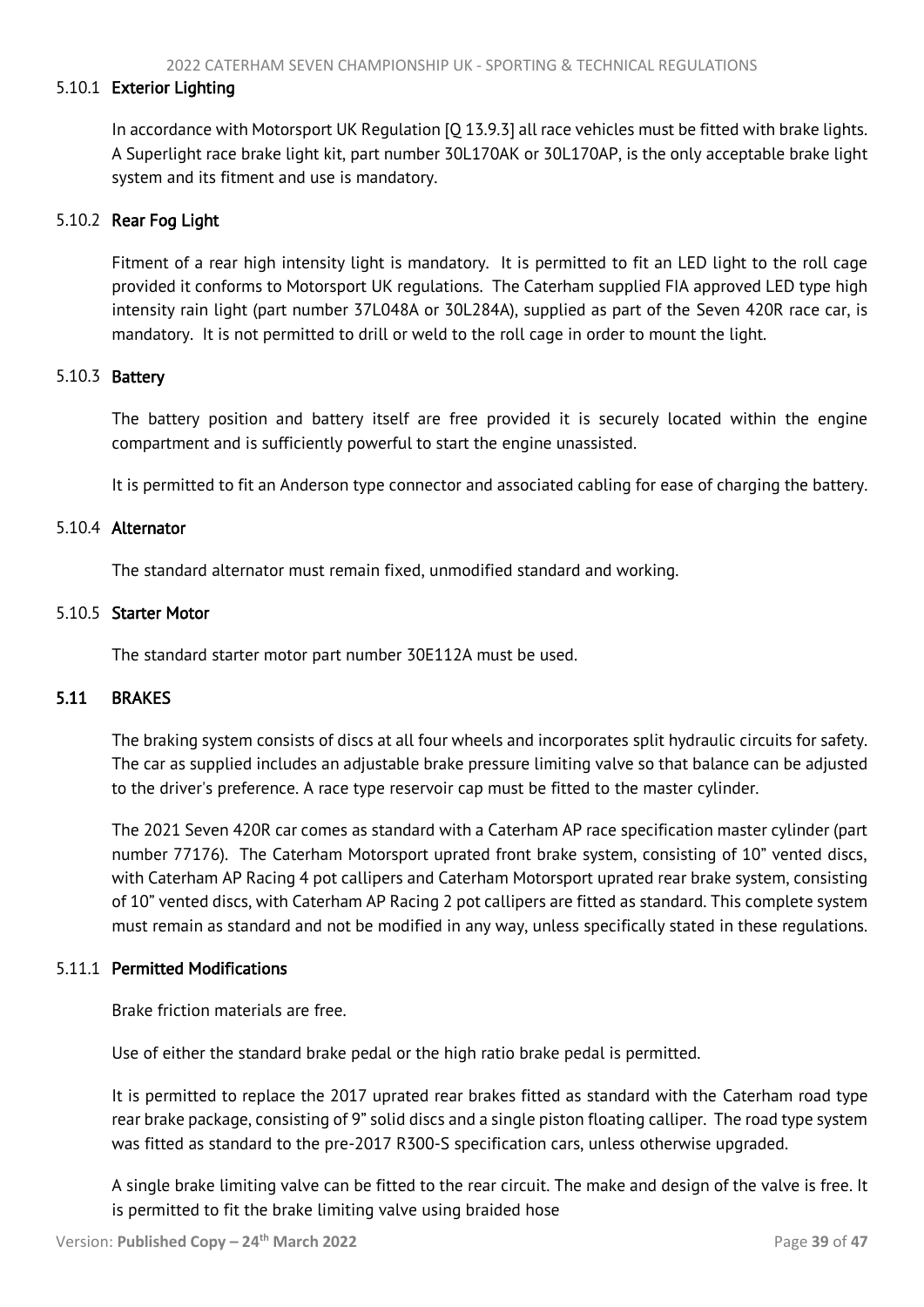<span id="page-40-1"></span>When installing and using a brake limiting valve, competitors are reminded to comply with the requirements of Motorsport UK Regulation [Q 13.4(c)].

It is permitted to replace the front caliper mounting bolts on the 2014 onwards revised front calipers, part numbers 30B048A and 30B049A, with an M10x70x1.5 specification 10.9 (or better) self-colour cap head bolt. This should be torqued to 58Nm and if not a patchlock type bolt, used with threadlock such as Loctite 243.

## 5.11.2 Prohibited Modifications

Fitment of more than one brake limiting valve is prohibited.

<span id="page-40-0"></span>Fitment of the limiting valve in the front brake system is prohibited.

# 5.12 WHEELS/STEERING

## 5.12.1 Permitted Options

Use of the Caterham 'Apollo' style aluminium wheels, or 'Caterham Motorsport 8 spoke' wheels as supplied by Caterham under the following part numbers is mandatory:

Front part number 30W029A (6" x 13" Hi-Power silver) or 30W041A (6" x 13" black/polished)

Rear part number 30W033A (8"  $\times$  13" Hi-Power silver) or 30W042A (8"  $\times$  13" black/polished)

The wheels may be painted any colour.

Any combination of the above part numbered Apollo type wheels may be used as required.

The wheels are supplied with a plastic centre cap and badge as standard. These must be removed for practice and races.

The following steering rack assembles are permitted:

| Standard width standard speed rack                | Part Number75615A* or 30S032A*  |
|---------------------------------------------------|---------------------------------|
| Widetrack standard speed race                     | Part Number 75608A or 30S031A   |
| Standard width quick (22%) rack                   | Part Number 75605A* or 30S030A* |
| Widetrack quick (22%) rack                        | Part Number 75604A or 30S029A   |
| *Must be used in conjunction with rack extensions | Part Number 74081               |

The steering wheel is free, however the steering wheel must comply with Motorsport UK Regulation [J 5.7]

It is permitted to fit a spacer between the wheel and the boss.

It is permitted to fit Caterham quick release upper steering column part number 75030A or 30S043A

It is permitted to raise the height of the steering rack by using one or more spacer shims, part number 75607.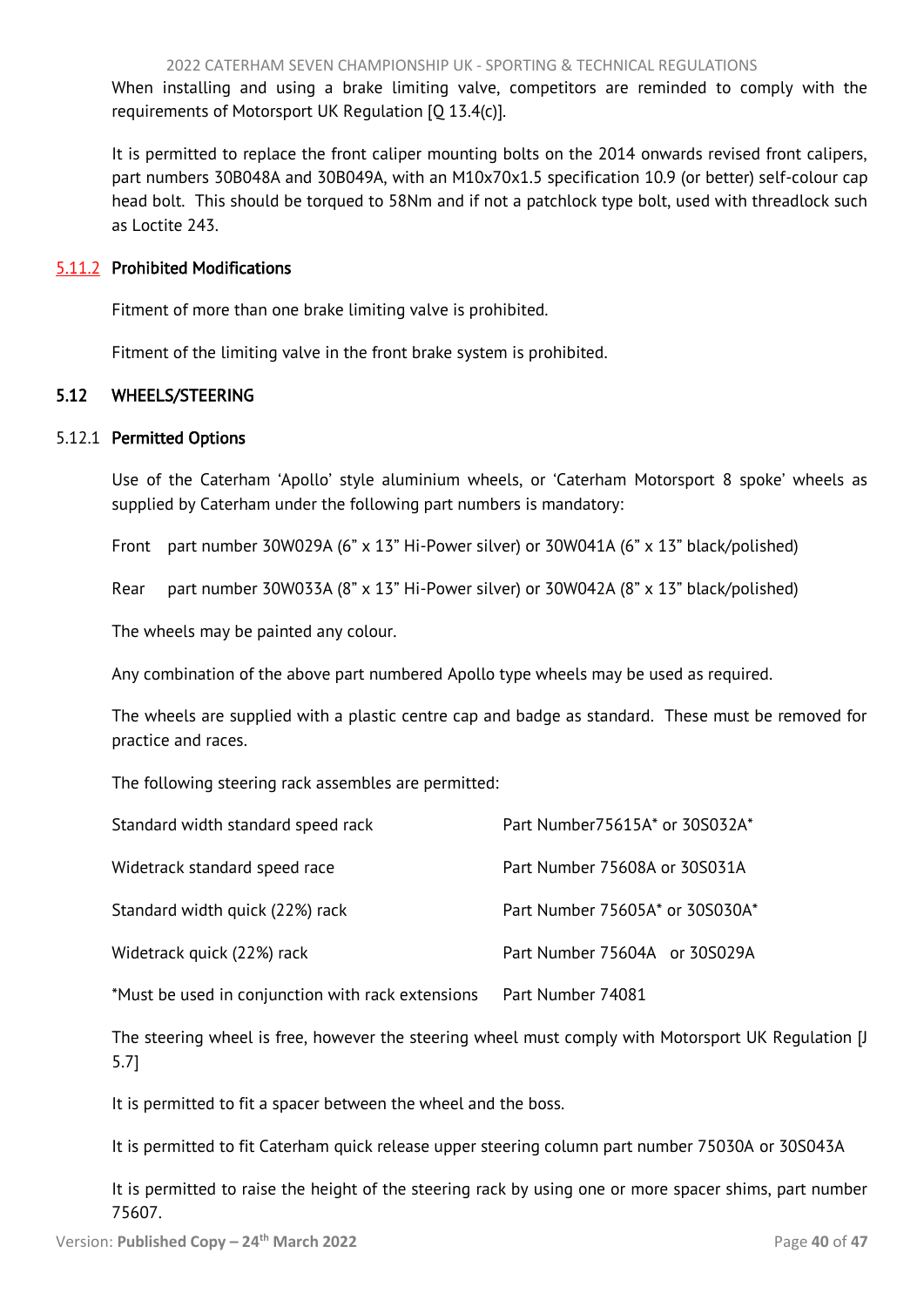2022 CATERHAM SEVEN CHAMPIONSHIP UK - SPORTING & TECHNICAL REGULATIONS

<span id="page-41-1"></span>It is permitted to fit the reversible 30S018A steering rack clamp, introduced into Caterham standard production at the end of 2009 (replacing the existing clamp). This rack clamp provides either standard height, or 9mm of lift under the rack, depending on which way up it is fitted.

It is permitted to use steering column UJ part number 300S0014A (which is available from March 2022 onwards and replaces the earlier item, part number 225-588)

## 5.12.2 Prohibited Options

The standard steering mechanism must be used without modification other than those detailed in 5.12.1

## 5.12.3 Construction & Materials

No changes are permitted except as specified in these regulations.

#### 5.12.4 Dimensions

<span id="page-41-0"></span>All dimensions must remain within manufacturer's specification.

## 5.13 TYRES

#### 5.13.1 Specification

Cars must run on uniquely serial-numbered Avon slick or treaded wet tyres of the following sizes and specification.

Slick tyre specification:

Front: 175/530R13 Part number 8721

Rear: 200/565R13 Part number 8722

Treaded wet tyre specification:

Front: 160/530R13 Part number 8121

Rear: 180/565R13 Part number 8122

The number of slick tyres a competitor can use in a season is strictly limited.

Competitors, or a representative on their behalf, must nominate tyres, before their first use (only) in an official track session, at least 60 minutes before the start of the session, by means of a self-declaration form (provided) to the eligibility scrutineer or his deputy. It is the competitor's responsibility to ensure that the eligibility scrutineer or his deputy receives this information. Tyres may be nominated in advance of each weekend, or the season, and this information will be held by the Scrutineer.

It is permitted to use previously nominated, used tyres at a subsequent event, but no more than one new car set (two front, two rear) may be used during a race weekend.

Treaded wet specification tyres are unlimited and do not need to be nominated.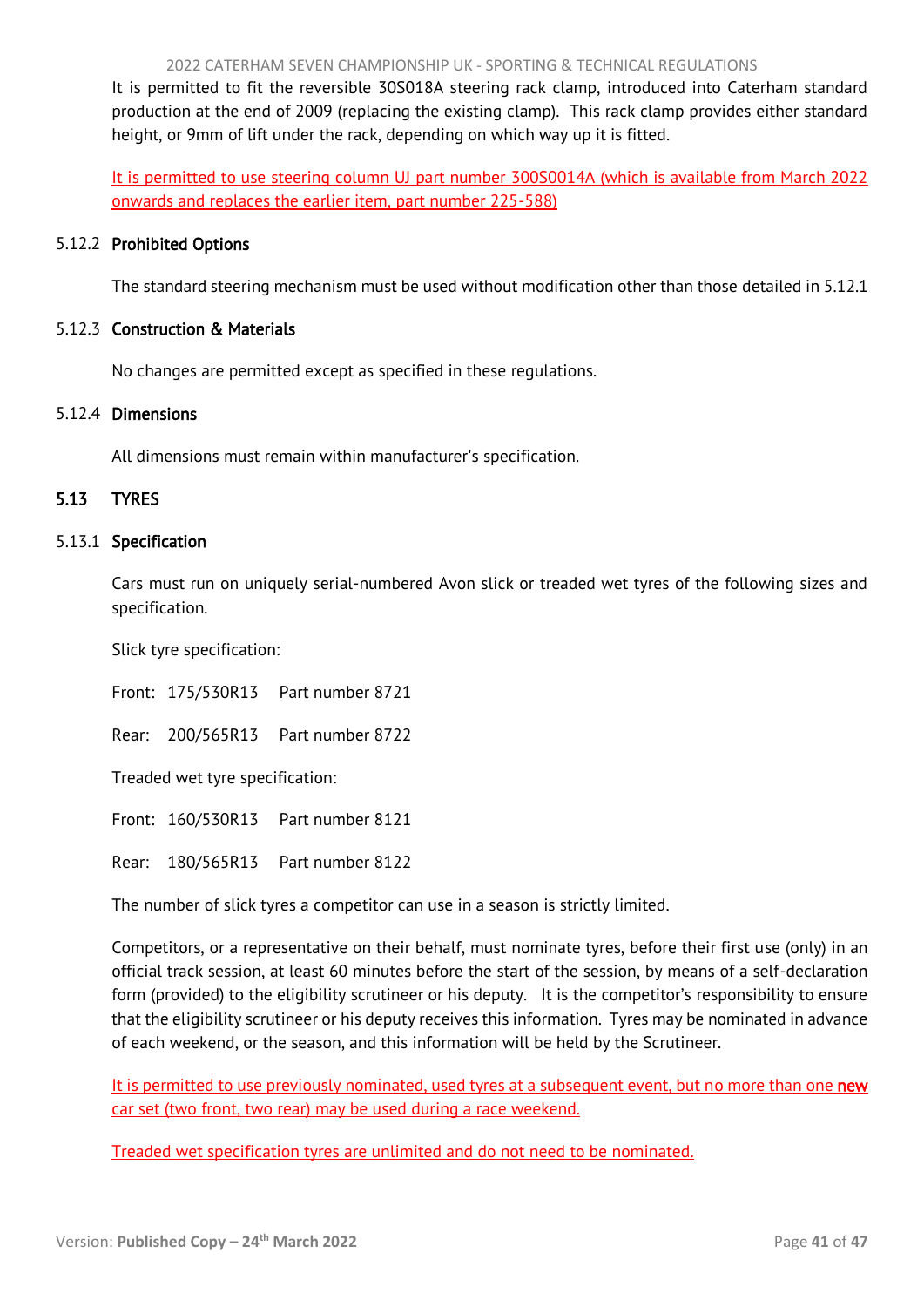#### <span id="page-42-1"></span>Emergency tyre use

It is anticipated that a competitor will want old tyres from their allocation available to them in the pitlane, in case an emergency tyre change is required; for example in the event of a puncture. It is recognised that it is onerous for a team or collective of independent drivers, where there may be as few as one person performing the role of mechanic in the pitlane, to have nominated wheels for all cars in the pitlane ready for such an event. Therefore, it is permissible for a competitor to use a tyre from another competitor's allocation record, if changed whilst the session is running (as defined by the timekeepers) at the immediate or retrospective discretion of the eligibility scrutineer, who will determine if the substitution is acceptable. Once the session is complete, the tyre must be removed and replaced with a tyre from the competitor's own allocation, or if that is not available, a new tyre with the subsequent penalty if it exceeds the weekend's allocation. For clarity, a competitor must not start a session with a tyre from another competitor's allocation.

If a driver damages a tyre, the replacement must come from previously nominated used tyres. At the first weekend in which the driver competes there will be no previously nominated tyres available. In this instance, individual new replacement tyres may be granted to replace only those damaged, but a penalty will be applied as defined in 4.2.9.

Any tyre changed during the course of a qualifying or race session, for whatever reason, must be provided directly to the series scrutineer or his deputy for inspection and identification, immediately after it has been changed.

#### 5.13.2 Nominated Manufacturer

Cooper Tire & Rubber Company Europe Limited

- 5.13.3 The use of tyre heating/heat retention devices, tyre treatments and compounds is prohibited.
- 5.13.4 Use of tyre pressure limiting valves is prohibited.
- 5.13.5 Tyre buffing, shaving or any other method of removal of tread depth equally (i.e. not cambered) across the face of the tyre, is prohibited.

It is permitted to use a hot air gun and/or scraper to remove tyre pick up and feathering.

5.13.6 Use of any gas other than air to inflate tyres is prohibited.

The eligibility scrutineer reserves the right to request a tyre or tyres to be deflated and then inflated with a foot pump in the assembly area prior to qualifying or a race. Where a car is considered to have team support, it will be the team's responsibility to carry this out under supervision. For independent drivers, a member of Caterham personnel will undertake this task.

# 5.14 WEIGHTS

<span id="page-42-0"></span>Competitors are recommended to weigh their cars and add sufficient ballast to allow for loss of bodywork during racing and / or variations in readings given by the weighbridges at individual circuits. Remember that it is the reading recorded by the circuit weighbridge on race day which counts.

The minimum weight limit excluding driver is: 545kg.

The minimum weight limit including driver (including helmet, suit, gloves & overall) is: 635kg.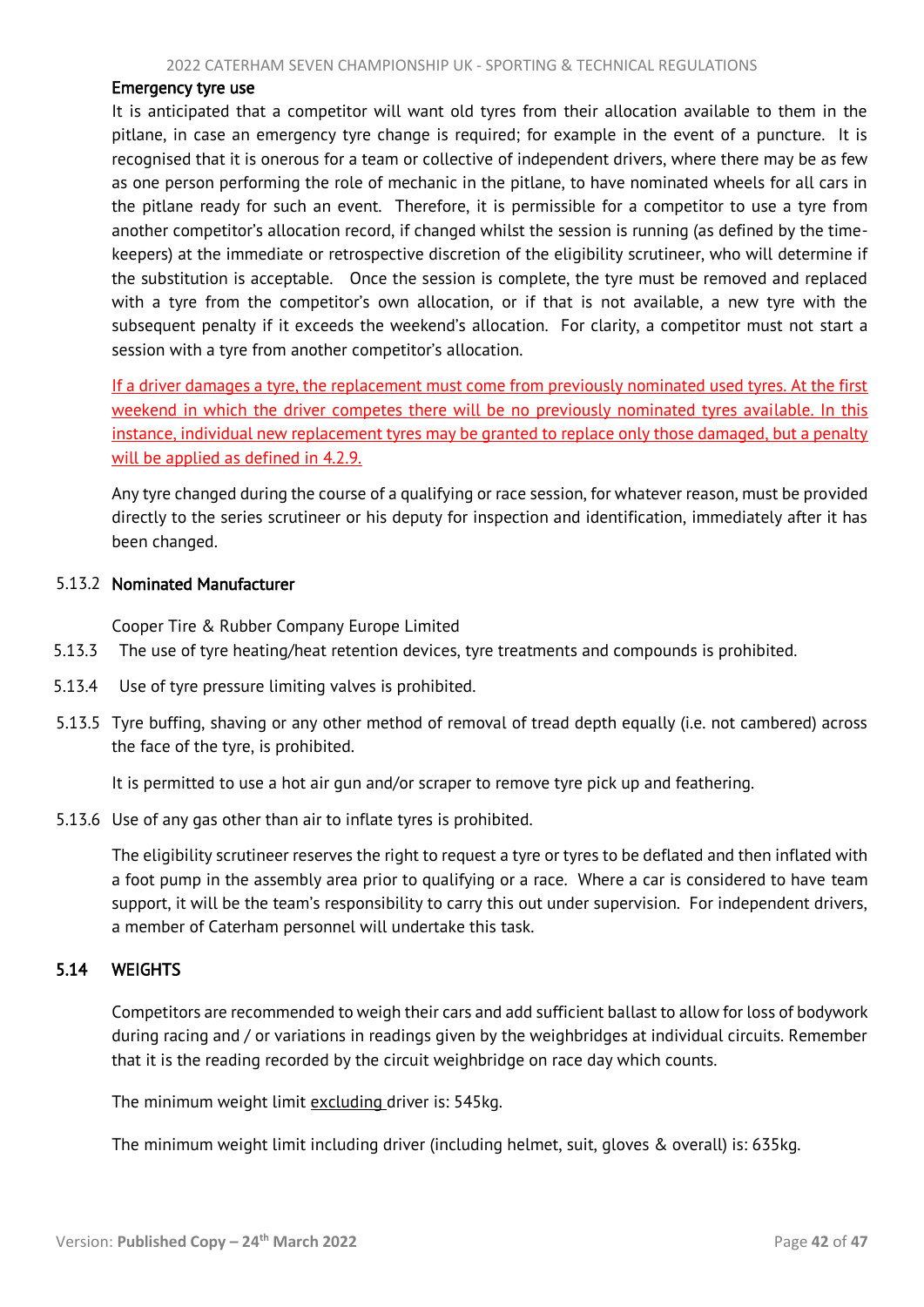<span id="page-43-2"></span>Ballast must be securely bolted to the cockpit floor of the left hand side of the car in accordance with the instructions laid out in the Motorsport UK Regulation [J 5.15]. Caterham can supply a suitable fixing kit under part number LEAD2. Additional holes may be drilled to achieve this.

<span id="page-43-0"></span>Substitution of alternative, non standard, lightweight fasteners is specially prohibited.

# 5.15 FUEL TANK AND FUEL

# 5.15.1 Types of Fuel Tank

The standard safety fuel cell (part number 73014) fitted in box (part number 73015) must be retained unless it is replaced by 55 litre tank (part number 73014/55) fitted in box (part number 73015/55) and must be fitted with a screw type cap. Please note that the fuel cell has a life expectancy of 5 years and must be replaced or returned to the manufacturer (ATL) for revalidation after this period if it is to be used in overseas events.

## 5.15.2 Location of the Fuel Tank

The tank must be located in its standard position at the rear of the car.

#### 5.15.3 Fuel

All cars must run on pump fuel as defined by the Motorsport UK regulation [B – Appendix 1] only.

5.15.4 A dry-break connection to comply with Motorsport UK Regulation [J 5.13] is mandatory. It is the competitor's responsibility to ensure that a suitable sampling take-off hose, as defined in the regulation, is available. Suitable parts are available from Caterham.

To facilitate sampling and draining of the fuel tank of cars fitted with a dry-break connection, it is permitted to add wiring and a switch to enable the fuel pump to be operated without the ignition system switched on. When using the fuel pump to drain the tank, fuel must only be drained via the dry-break connection.

If the car is not equipped with a dry-break connection complying with Motorsport UK Regulation [J 5.13], no additional wiring or switches are allowed to facilitate the removal of fuel from the fuel tank, All competitors must use a proprietary external fuel pump for this purpose. The only exception to this is where a fuel sample is required by the eligibility scrutineer or their deputy it is permissible to disconnect the fuel line from the fuel rail and supply the sample by means of the vehicles own fuel pump.

## <span id="page-43-1"></span>5.16 SILENCING

## 5.16.1 Specification

Use of a Caterham Silencer, as specified in Motorsport UK Regulation [J 5.7.17], is mandatory. Performance of this silencer will degrade with use and accident damage. It is the competitor's responsibility to ensure that their car always complies with the noise limits which are strictly enforced at many circuits.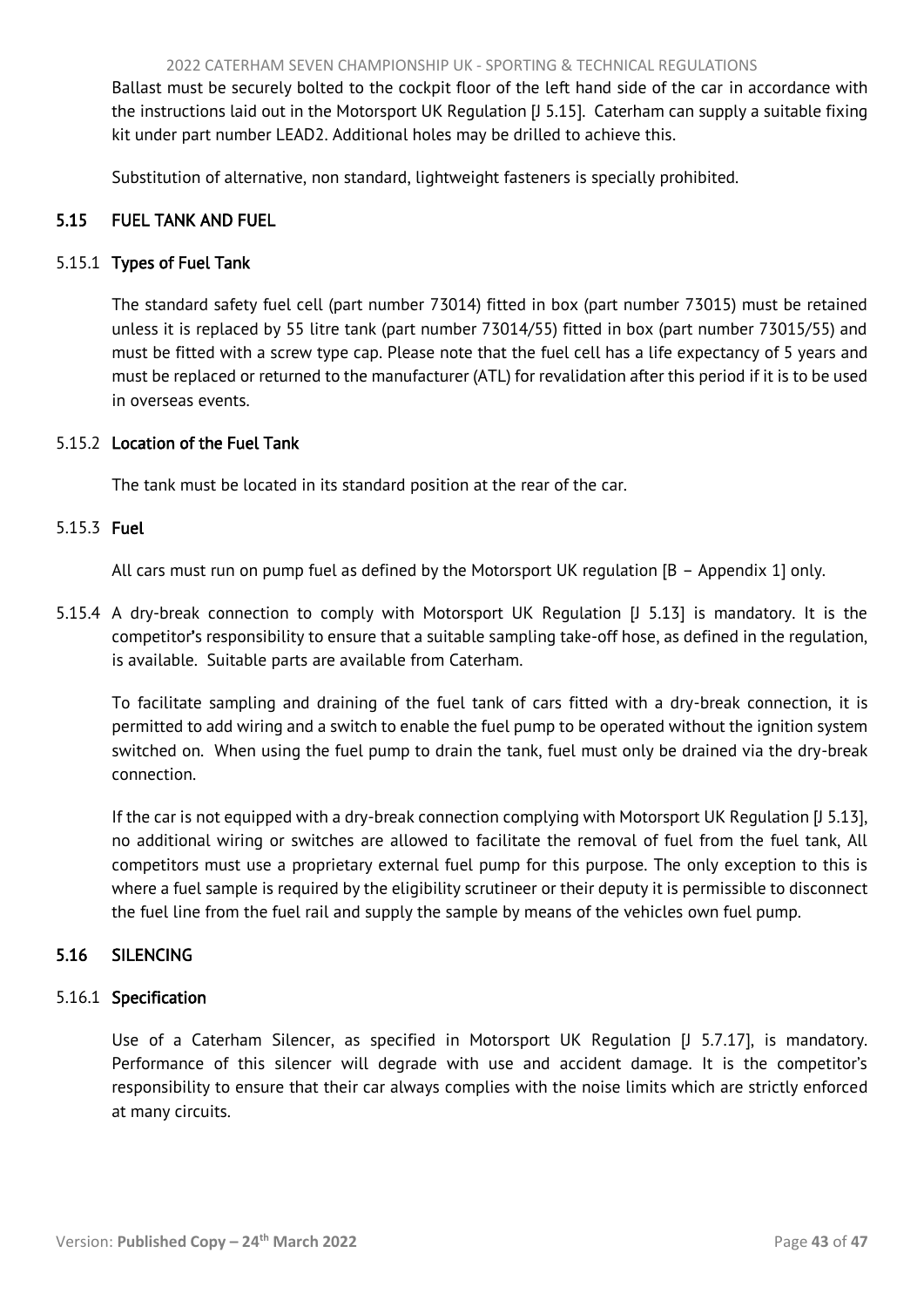#### <span id="page-44-1"></span><span id="page-44-0"></span>5.17 COMPETITION NUMBERS/DECALS

#### 5.17.1 Positioning of Decals

Competition numbers, number squares, Championship sponsorship decals and any other decal identified on the Championship decal plan must be fitted and positioned in accordance with the Championship decal plan issued by the Championship Coordinator prior to the start of the season.

The BRSCC shields are identified on the decal plan (located on the side of the nose cone) and are therefore mandatory in this position. No other conflicting motor-racing club logos or shields may be shown on the car

It is not permitted for cars to display logos of a conflicting championship (as identified by either Caterham or the BRSCC).

It is not permitted for cars to display logos of a company or organisation that it is direct competition with one of the championship sponsors.

Competitors are otherwise free to display the logos of any company or organisation they wish, as long as they comply to the Motorsport UK [H 28] and do not overlap or obscure the clarity of championship logos.

#### 5.17.2 Suppliers

Championship decals are available from the Championship Coordinator, spares are available at events from Caterham, all competitors must provide their own racing numbers.

Competitors may replace the CATERHAM and single colour Championship logos (but not number squares, or numbers) with an alternative colour, if this is clear and contrasting against the vehicle's colour scheme in the opinion of both the Championship Coordinator and Eligibility Scrutineer. Such replacements must be sourced by the competitor and produced utilising the Caterham artwork, which is available from the Championship Coordinator, cut from appropriate sign-writing vinyl. Competitors using their decals are reminded to carry sufficient spares.

## 5.17.3 Penalty for Contravention of 5.17.1 & 5.17.2

Competitors are reminded that, whilst Championship decals will have no bearing on performance, displaying the correct logos in the correct manner is important to the Championship and as such, the requirement to conform is a technical regulation of the Championship which may be penalised as such should a competitor be in breach.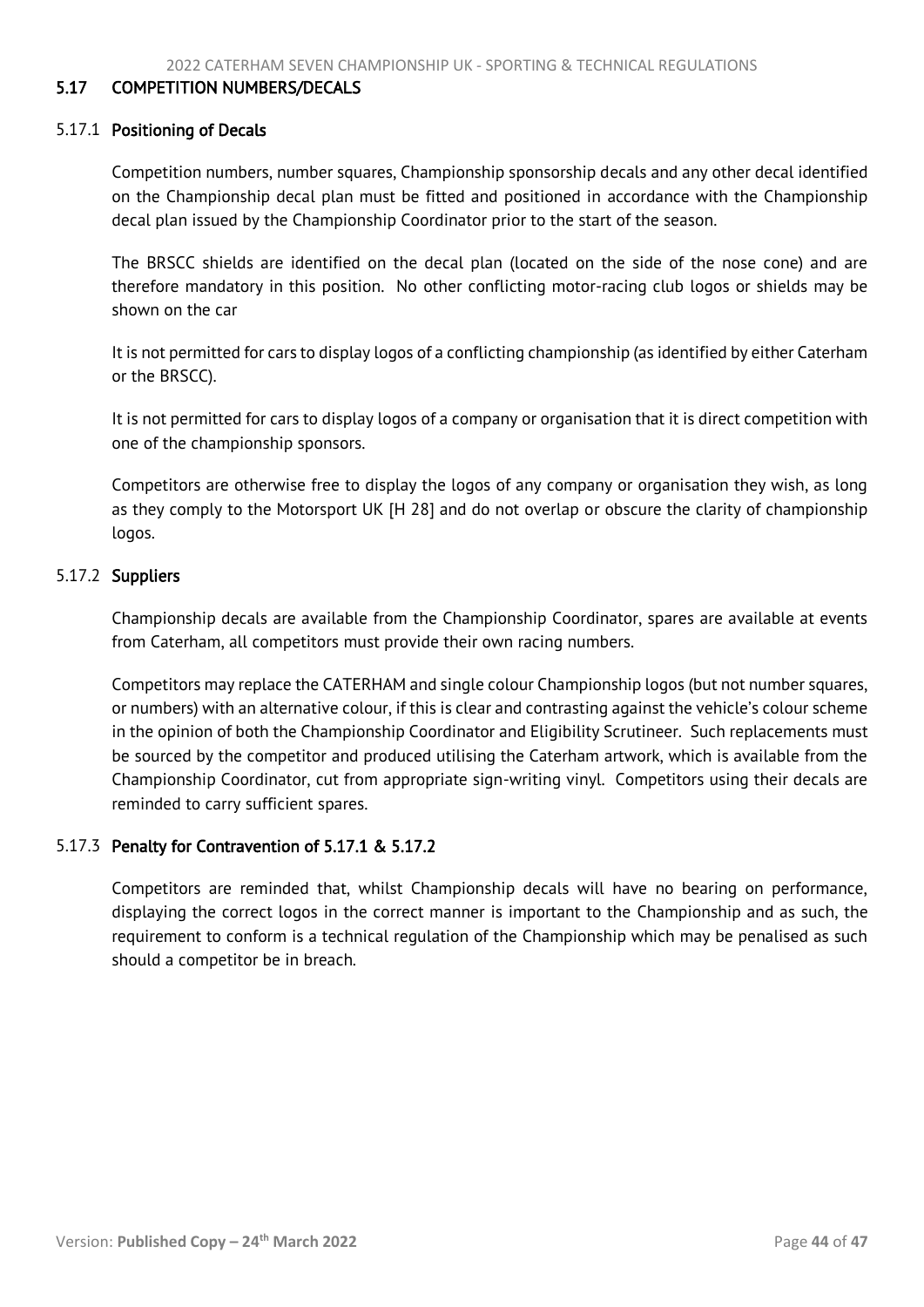# <span id="page-45-2"></span><span id="page-45-0"></span>6. APPENDICES

# <span id="page-45-1"></span>6.1 RACE ORGANISING CLUBS & CONTACTS

# ORGANINSING CLUB

 British Racing & Sports Car Club Suite 1, 60 Churchill Square Kings Hill West Malling ME19 4YU Tel: 01732 780100 [www.brscc.co.uk](http://www.brscc.co.uk/)

# USEFUL CONTACTS

| <b>CATERHAM MOTORSPORT</b><br><b>PARTS</b>                                              | Darren Phillips     | Kennet Road, Dartford, Kent DA1 4QN<br>Tel: 01322 625800 Mobile: 07801 977854<br>Email: darren.phillips@caterham.com                                                |
|-----------------------------------------------------------------------------------------|---------------------|---------------------------------------------------------------------------------------------------------------------------------------------------------------------|
| <b>CATERHAM MOTORSPORT</b><br><b>SERVICE - SOUTH</b><br><b>Caterham Gatwick</b>         | Colin Vaughan       | Caterham House, Fleming Way, Crawley, West<br>Sussex, RH10 9NQ<br>Tel: 01293 312300<br>Email: colin.vaughan@caterham.com                                            |
| <b>CATERHAM MOTORSPORT</b><br><b>SERVICE - WEST</b><br><b>Williams Automobile</b>       | <b>Tony Davey</b>   | Totteroak Courtyard, Horton, Chipping Sodbury,<br>Bristol, Avon, BS37 6QG<br>Tel: 01454 315112<br>Email: tony@williamsautomobiles.com                               |
| <b>CATERHAM MOTORSPORT</b><br><b>SERVICE - NORTH WEST</b><br><b>Oakmere Motor Group</b> | Paul Anderson       | Oakmere Motor Group, Manchester Road,<br>Northwich, Cheshire, CW9 7NA<br>Tel: 01606 41481 (five digit number only)<br>Email: paul.anderson@oakmere.volkswagen.co.uk |
| <b>CATERHAM MOTORSPORT</b><br><b>SERVICE - EAST</b><br><b>Krazy Horse</b>               | Charlie Holding     | Krazy Horse, Deco House, Lamdin Road, Bury St<br>Edmunds, Suffolk, IP32 6NU.<br>Tel: 01284 749645<br>Email: charlie.golding@krazyhorse.co.uk                        |
| <b>CATERHAM WESTBURY</b><br>Chassis repair centre                                       | Linda Humphries     | Caterham Westbury, Unit 1A, Brook Lane Ind Est,<br>Westbury, Wilts, BA13 4EP<br>Tel: 01373 858585<br>Email: linda.humphries@caterham.com                            |
| <b>CATERHAM</b><br><b>MOTORSPORT</b><br><b>SERVICE - Silverstone</b>                    | <b>Ben Sengelow</b> | Caterham Silverstone, 1117 Silverstone<br>Park,<br>Silverstone Circuit, Towcester NN12 8FU<br>Tel: 01327 222888<br>Email: ben.sengelow@lotussilverstone.co.uk       |
| <b>SWR MOTORSPORT LTD</b>                                                               | Steve Waudby        | Unit 2, Harlow Business Park, Parkend, Harlow<br><b>CM19 5OF</b><br>Tel: 01279 452656<br>Email: steveswrmotorsport@gmail.com                                        |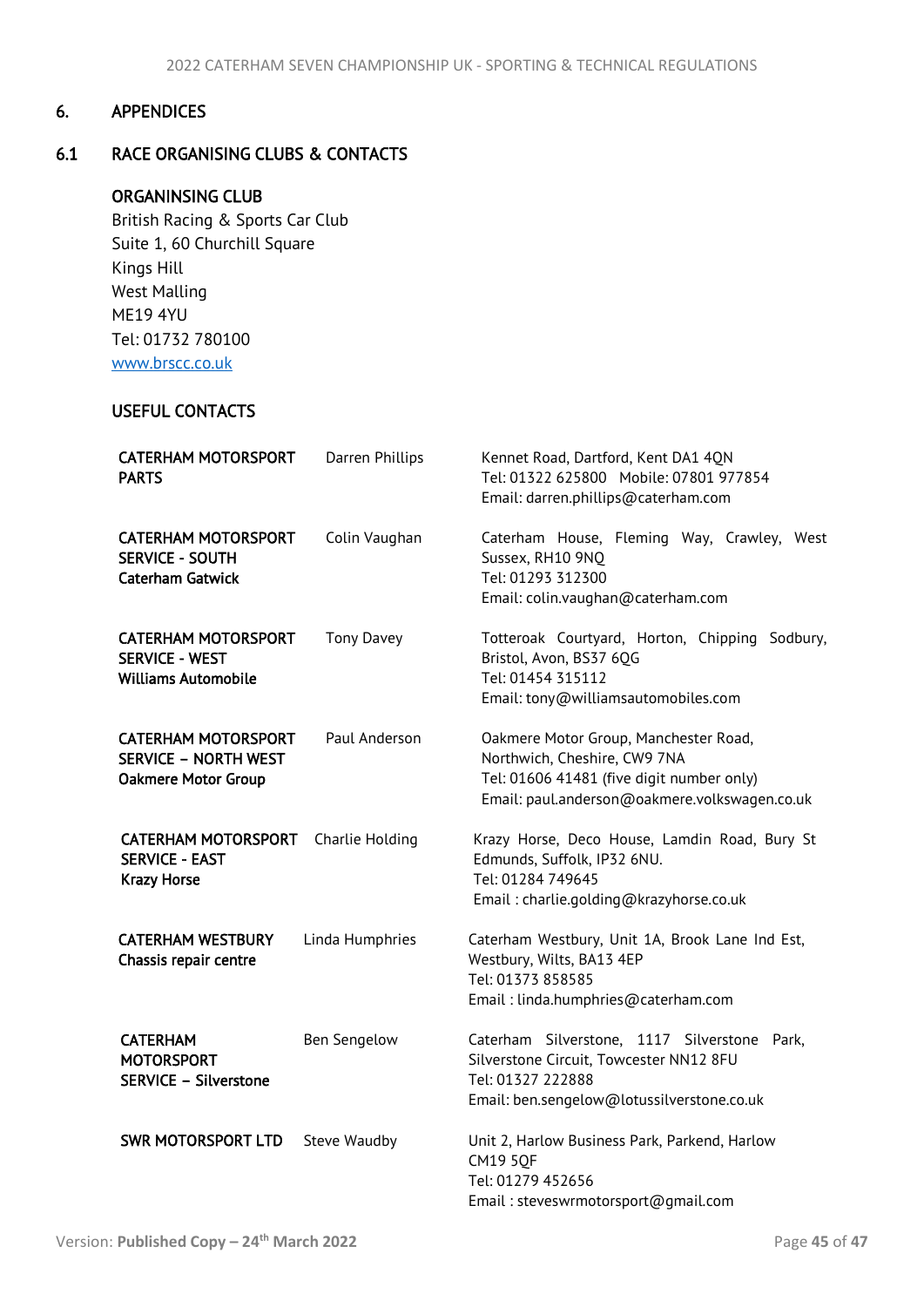<span id="page-46-1"></span>

| Motorsport UK            |                | Motorsport UK, Bicester Motion, OX27 8FY<br>Tel: 01753 765000                                       |
|--------------------------|----------------|-----------------------------------------------------------------------------------------------------|
| Scrutineer               | lan Millar     | Mobile: 07525 417184<br>Email: millarian@me.com                                                     |
| <b>Cooper Avon Tyres</b> | Adam Watts     | Cooper Tire & Rubber Company<br><b>Bath Road</b><br>Melksham<br>Wilts SN12 8AA<br>Tel: 01227 357206 |
| <b>Demon Tweeks</b>      | Dave Kimberley | 75 Ash Road South<br>Wrexham Industrial Estate<br>North Wales<br>LL13 9UG<br>01978 663027           |

#### <span id="page-46-0"></span>6.2 COMMERCIAL UNDERTAKINGS

The Following Commercial Undertakings are not subject to the Judicial Procedures of either the Championship Stewards and/or the Motorsport UK/MSC.

#### 6.2.1 Vehicle Presentation

The presentation of the car is fundamental to the profile of the championship/series its sponsors and its audience. Therefore, in considering whether to permit any car to race, at any point during the season, the organisers will regard as paramount the presentation of the car. In taking into account its appearance inherent in which is the standard of its presentation (including interior) they may disqualify any car which they consider may prejudice the reputation of the championship or is otherwise unacceptable.

This will include where the car is presented at a race event bearing accident damage sustained at a previous event and which has not been subject to the completion of a full and proper repair. Note: A double header can be regarded as one event for the purposes of this regulation.

In addition to presentation of the car, the way that competitors and teams present themselves in the paddock is a reflection upon Caterham Motorsport. Therefore, competitors and teams are reminded to abide by the paddock plan issued within the final instructions, wherever possible. Private cars, trailers and working vehicles should be parked out of view allowing for the presentation of only Caterham race cars at the leading edge of the paddock area. Race cars should preferably be parked 'nose-out' and at ninety degrees to the paddock edge. Where conditions allow, teams should arrange their awnings so that they are grouped together in a 'team village'. Failure to cooperate in this fundamental piece of housekeeping may result in a competitor or team being advised to move their awning or vehicles during a race weekend and until done so to the satisfaction of Caterham and the organisers, may not be able to take any further part in the meeting.

Competitors wearing non-Caterham overalls may be supplied with championship sponsor badges and will be required to display these on their race overalls.